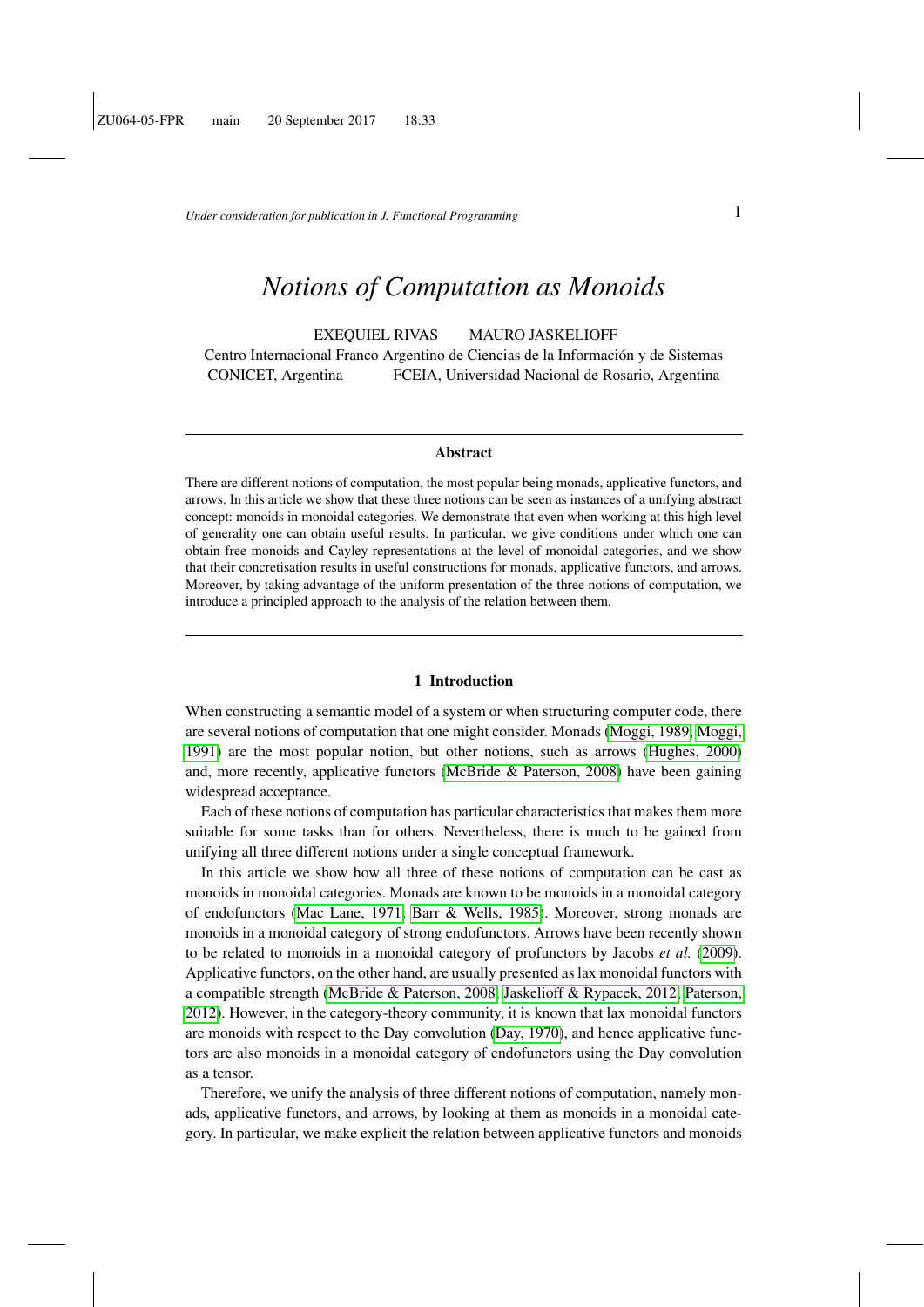with respect to the Day convolution, and we simplify the characterisation of arrows so that arrows are exactly monoids in a monoidal category. Unlike the approach to arrows of Jacobs *et al.* [\(2009\)](#page-38-1), where the operation first is added on top of the monoid structure, we obtain that operation from the monoidal structure of the underlying category. Furthermore, we show that at the level of abstraction of monoidal categories one can obtain useful results, such as free constructions and Cayley representations.

Free constructions are often used in programming in order to represent abstract syntax trees. For instance, free constructions are used to define deep embeddings of domainspecific languages [\(Swierstra & Altenkirch, 2007\)](#page-39-5). Traditionally, one uses a free monad to represent abstract syntax trees, with the bind operation (Kleisli extension) acting as a form of simultaneous substitution. However, in certain cases, the free applicative functor is a better fit [\(Capriotti & Kaposi, 2014\)](#page-37-1). The free arrow, on the other hand, has been less well explored and we know of no publication that has an implementation of it.

The Cayley representation theorem states that every group is isomorphic to a group of permutations [\(Cayley, 1854\)](#page-37-2). Hence, one can work with a concrete group of permutations instead of working with an abstract group. The representation theorem does not really use the inverse operation of groups so one can generalise the representation to monoids and obtain a Cayley representation theorem for monoids [\(Jacobson, 2009\)](#page-38-4).

In functional programming, the Cayley theorem appears as an optimisation by change of representation. We identify two known optimisations, namely difference lists [\(Hughes,](#page-38-5) [1986\)](#page-38-5), and the codensity monad transformation (Voigtländer, 2008; [Hutton](#page-38-6) *et al.*, 2010) as being essentially the same, since both are instances of the general Cayley representation of monoids in a monoidal category. Moreover, we obtain novel transformations for applicative functors and arrows by analysing their Cayley representations.

Given the three notions of computation, one may ask what are the relations between them. Lindley et al. [\(2011\)](#page-38-7) address this question by studying the equational theories induced by calculi capturing each notion of computation. If, on the other hand, we want to address the question by taking a categorical approach, one should study the relation between the different categories of monads, applicative functors, and arrows. Since the three notions are monoids in a monoidal category, this is the same as studying the relation between the corresponding categories of monoids. However, as a consequence of having a unified view we can ask a simpler, more basic question instead and analyse the relation between the different monoidal categories that give support to monoids. Then, we obtain the relation between their monoids as a corollary.

Concretely, the article makes the following contributions:

- We present a unified view of monads, applicative functors, and arrows as monoids in a monoidal category. Although most of these results are known in other communities, the case of the applicative functors as monoids seems to have been overlooked in the functional programming community, and in the case of arrows, the existing models were not an exact fit.
- We show how the Cayley representation of monoids unifies two different known optimisations, namely difference lists and the codensity monad transformation. The similarity between these two optimisations has been noticed before, but now we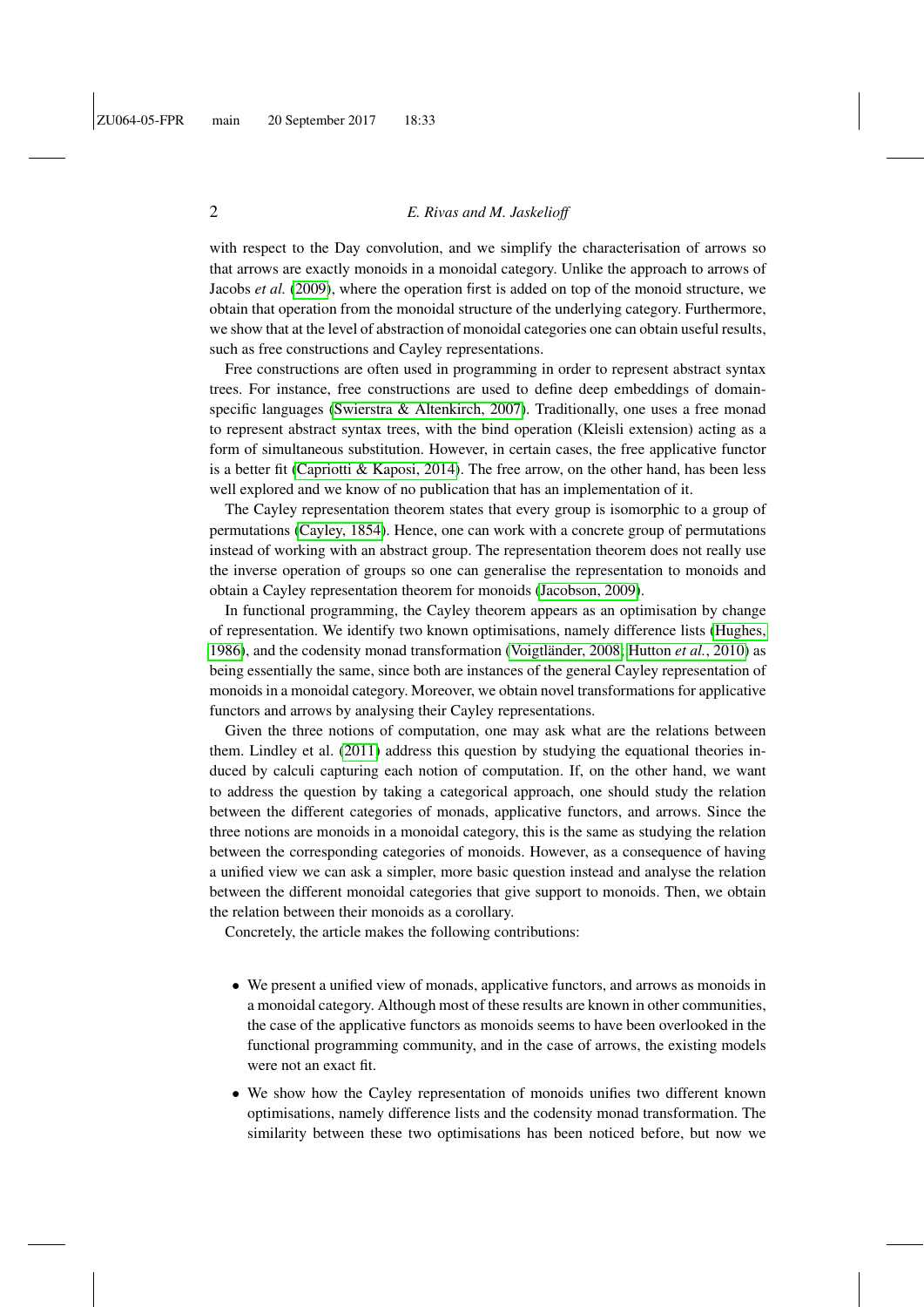make the relation precise and demonstrate that they are two instances of the *same* change of representation.

- We apply the characterisation of applicative functors as monoids to obtain a free construction and a Cayley representation for applicative functors. In this way, we clarify the construction of free applicative functors as explained by Capriotti and Kaposi [\(2014\)](#page-37-1). The Cayley representation for applicative functors is entirely new.
- We clarify the view of arrows as monoids by incorporating their strength in the supporting monoidal category. In previous approaches, such strength was an extra operation attached to the monoids, while in this article we consider a category with strong profunctors. Our approach leads to a new categorical model of arrows and to the first formulation of free arrows.
- We analyse the relation between the monoidal categories that give rise to monads, applicative functors, and arrows, by constructing monoidal functors between them.
- We give canonical constructions for converting profunctors into strong profunctors, one which can be used to convert weak arrows (arrows without the operation first) into arrows.

The rest of the article is structured as follows. In Section [1](#page-3-0) we introduce the Cayley representation for ordinary monoids. In Section [2,](#page-4-0) we introduce monoidal categories, monoids, free monoids and the Cayley representation for monoids in a monoidal category. In Section [3,](#page-8-0) we instantiate these constructions in a category of endofunctors, with composition as a tensor and obtain monads, free monads, and the Cayley representation for monads. In Section [5,](#page-15-0) we do the same for applicative functors. Before that, we introduce in Section [4](#page-12-0) the notions of ends and coends needed to define and work with the Day convolution. In Section [6,](#page-22-0) we work in a category of profunctors to obtain weak arrows, their free constructions, and their Cayley representations. In Section [7,](#page-26-0) we turn to arrows, and construct free arrows. Finally, in Section [8,](#page-29-0) we analyse the relation between the different monoidal categories considered in the previous sections, provide canonical constructions for adding a strength to profunctors, and obtain a representation for arrows. We conclude in Section [9](#page-36-0) where we summarise our results and discuss related work.

The article is aimed at functional programmers with knowledge of basic category theory concepts, such as categories, functors, limits, adjunctions, and initial algebra semantics. We provide an introduction to more advanced concepts, such as monoidal categories, ends and coends.

In frames like the one surrounding this paragraph, we include implementations in Haskell of several of the categorical concepts of the article. The idea is not to formalise these concepts in Haskell, but rather to show how the category theory informs and guides the implementation. Nevertheless, one can prove that the implementation of the different concepts is correct using "fast and loose" reasoning [\(Danielsson](#page-38-8) *et al.*, 2006).

An extended version of the article that includes proofs and additional technical details is available from the authors' web pages.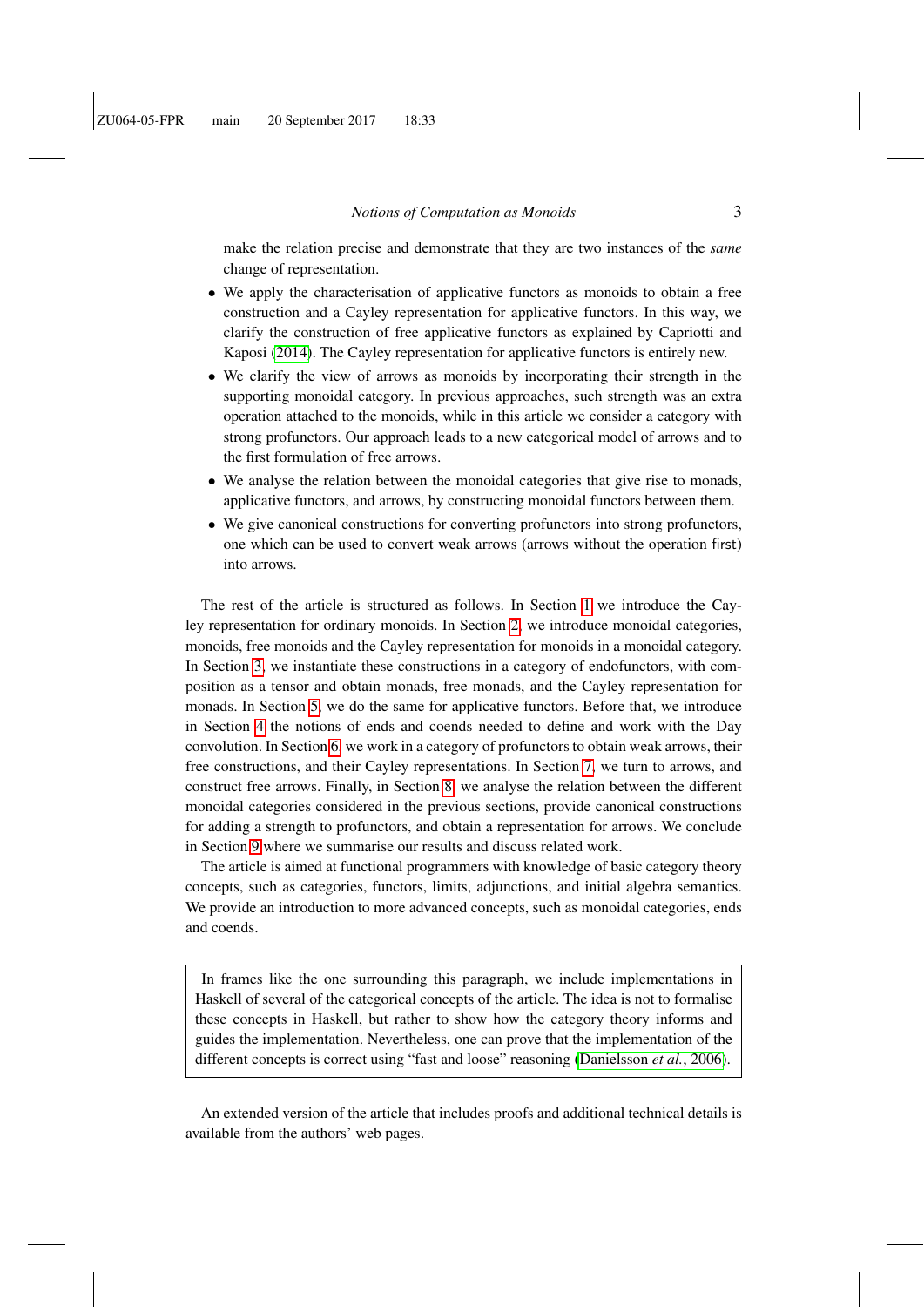#### <span id="page-3-0"></span>*Cayley representation for monoids*

We start by stating the Cayley representation theorem for ordinary monoids, *i.e.* monoids in the category Set of sets and functions. A monoid is a triple  $(M, \oplus, e)$  of a set *M*, a binary operation  $\oplus : M \times M \to M$  which is associative  $((a \oplus b) \oplus c = a \oplus (b \oplus c))$ , and an element  $e \in M$  which is a left and right identity with respect to the binary operation (i.e.  $e \oplus a = a = a \oplus e$ .) Because of the obvious monoid (N, ·, 1), the binary operation  $\oplus$  and the element *e* are often called the *multiplication* and *unit* of the monoid.

For every set *M* we may construct the *monoid of endomorphisms*  $(M \rightarrow M, \circ, id)$ , where ◦ is function composition and id is the identity function.

Up to an isomorphism, *M* is a *sub-monoid* of a monoid  $(M', \oplus', e')$  if there is an injection  $i : M \hookrightarrow M'$  such that  $i(e) = e'$  and  $i(a \oplus b) = i(a) \oplus' i(b)$  for some  $\oplus$  and *e*. The existence of such an *i* makes (*M*,⊕, *e*) a monoid and *i* a *monoid morphism*.

<span id="page-3-1"></span>*Theorem 1.1* (*Cayley representation for (*Set*) monoids*)

Every monoid  $(M, \oplus, e)$  is a sub-monoid of the monoid of endomorphisms on M.

*Proof* We construct an injection rep :  $M \rightarrow (M \rightarrow M)$  by currying the binary operation ⊕.

$$
rep(m) = \lambda m'.m \oplus m'.
$$

The function rep is a monoid morphism:

$$
rep(e) = \lambda m'. e \oplus m'
$$
  
= id  

$$
rep(a \oplus b) = \lambda m'. (a \oplus b) \oplus m'
$$
  
=  $\lambda m'. a \oplus (b \oplus m')$   
=  $(\lambda m. a \oplus m) \circ (\lambda n. b \oplus n)$   
=  $rep(a) \circ rep(b)$ 

Moreover, rep is an injection, since we have a function abs:  $(M \rightarrow M) \rightarrow M$  given by

 $abs(k) = k(e)$ 

and,  $abs(rep(m)) = (\lambda m'.m \oplus m')e = m \oplus e = m$ .

 $\Box$ 

When *M* lifts to a group (i.e. it has a compatible inverse operation), then the monoid of endomorphisms on *M* lifts to the traditional Cayley representation of a group *M*.

How can we use this theorem in Haskell? Lists are monoids  $([a], +, [])$  so we may apply Theorem [1.1.](#page-3-1) Let us define a type synonym for the monoid of endomorphisms:

type EList  $a = [a] \rightarrow [a]$ 

The functions rep and abs, following the proof of Theorem [1.1,](#page-3-1) are:

rep  $:: [a] \rightarrow$  EList *a*  $rep xs = (\lambda ys \rightarrow xs + ys)$ abs  $\therefore$  EList  $a \rightarrow [a]$ abs  $xs = xs$  []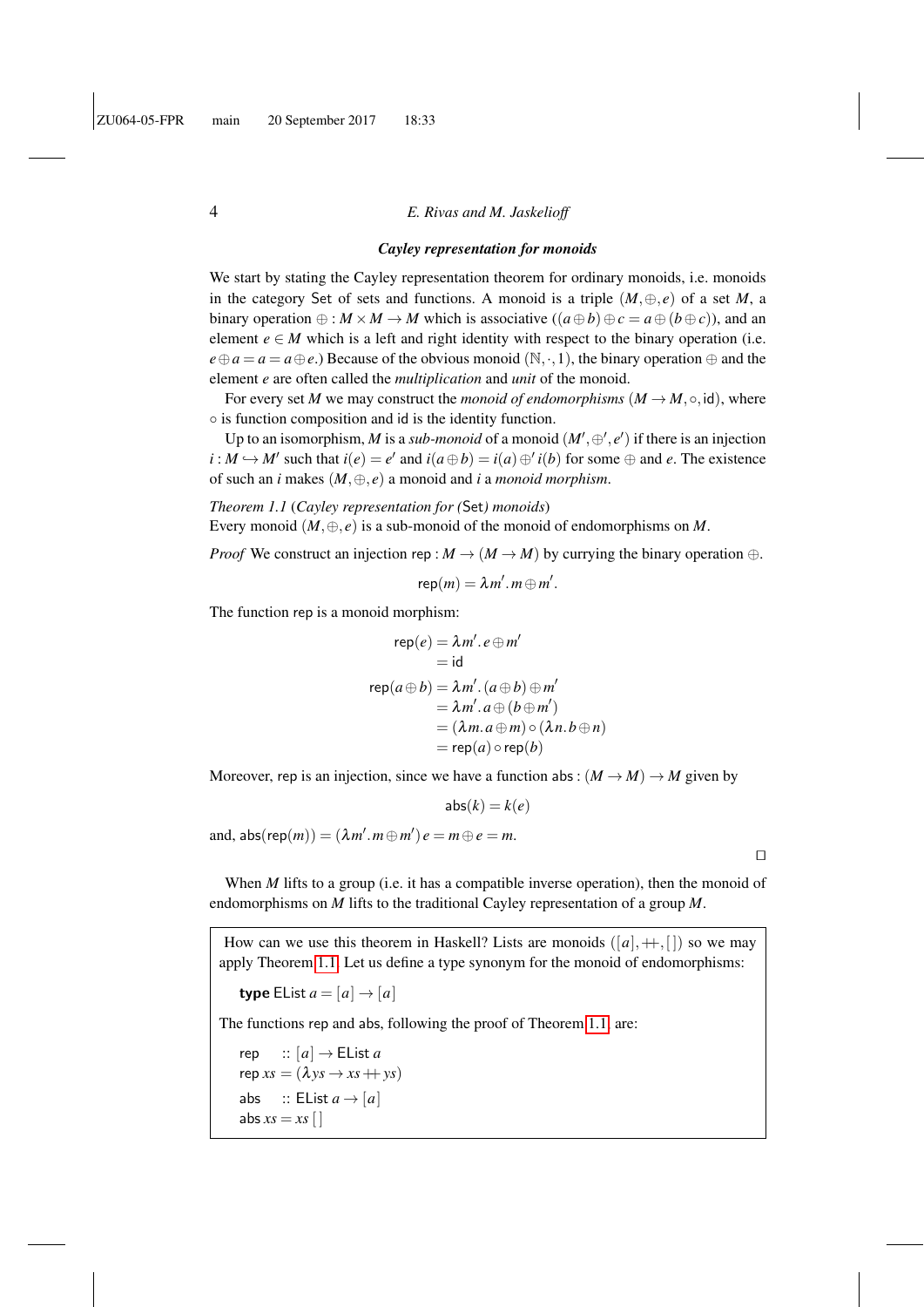By the theorem above, we have that abs  $\circ$  rep = id. The type EList *a* is no other than difference lists [\(Hughes, 1986\)](#page-38-5). Concatenation for standard lists is slow, as it is linear in the first argument. A well known solution is to use a different representation of lists: the so-called "difference lists" or "Hughes' lists", in which lists are represented by endofunctions of lists. For difference lists, concatenation is implemented by function composition, and the empty list is implemented by the identity function. Hence we can perform efficient concatenations on difference lists, and when we are done we can recover standard lists by applying to the empty list.

#### 2 Monoidal Categories

<span id="page-4-0"></span>The notion of monoid in the category Set of sets and functions is too restrictive for expressing monads, applicative functors, and arrows, so we are interested in generalising monoids to other categories. In order to express a monoid, a category should have a notion of

- 1. a pairing operation for expressing the type of the multiplication,
- 2. and a type for expressing the unit.

In Set (in fact, in any category with finite products), we may define a binary operation on *X* as a function  $X \times X \to X$ , and the unit as a morphism  $1 \to X$ . However, a given category  $\mathscr C$  may not have finite products, or we may be interested in other monoidal structure of  $\mathscr{C}$ , so we will be more general and we will abstract the product by a  $\otimes$  operation called a *tensor*, and the unit 1 by an object *I* of  $\mathscr C$ . Categories with a tensor  $\otimes$  and unit *I* have the necessary structure for supporting an abstract notion of monoid and are known as *monoidal categories*.

*Definition 2.1* (*Monoidal Category*) A *monoidal category* is a tuple  $(\mathscr{C}, \otimes, I, \alpha, \lambda, \rho)$ , consisting of

- a category  $\mathscr{C}$ ,
- a bifunctor  $\otimes$ :  $\mathscr{C} \times \mathscr{C} \rightarrow \mathscr{C}$ .
- an object  $I$  of  $\mathscr{C}$ ,
- natural isomorphisms  $\alpha_{A,B,C}: A \otimes (B \otimes C) \rightarrow (A \otimes B) \otimes C$ ,  $\lambda_A: I \otimes A \rightarrow A$ , and  $\rho_A$ :  $A \otimes I \rightarrow A$  such that the following diagrams commute.

$$
A \otimes (B \otimes (C \otimes D)) \xrightarrow{\alpha} (A \otimes B) \otimes (C \otimes D) \xrightarrow{\alpha} ((A \otimes B) \otimes C) \otimes D
$$
  
\n
$$
A \otimes ((B \otimes C) \otimes D) \xrightarrow{\alpha} (A \otimes (B \otimes C)) \otimes D
$$
  
\n
$$
A \otimes (I \otimes B) \xrightarrow{\alpha} (A \otimes I) \otimes B
$$
  
\n
$$
A \otimes B \xrightarrow{\alpha} \rho \otimes id
$$

A monoidal category is said to be *strict* when the natural isomorphisms  $\alpha$ ,  $\lambda$  and  $\rho$  are identities. Note that in a strict monoidal category the diagrams necessarily commute.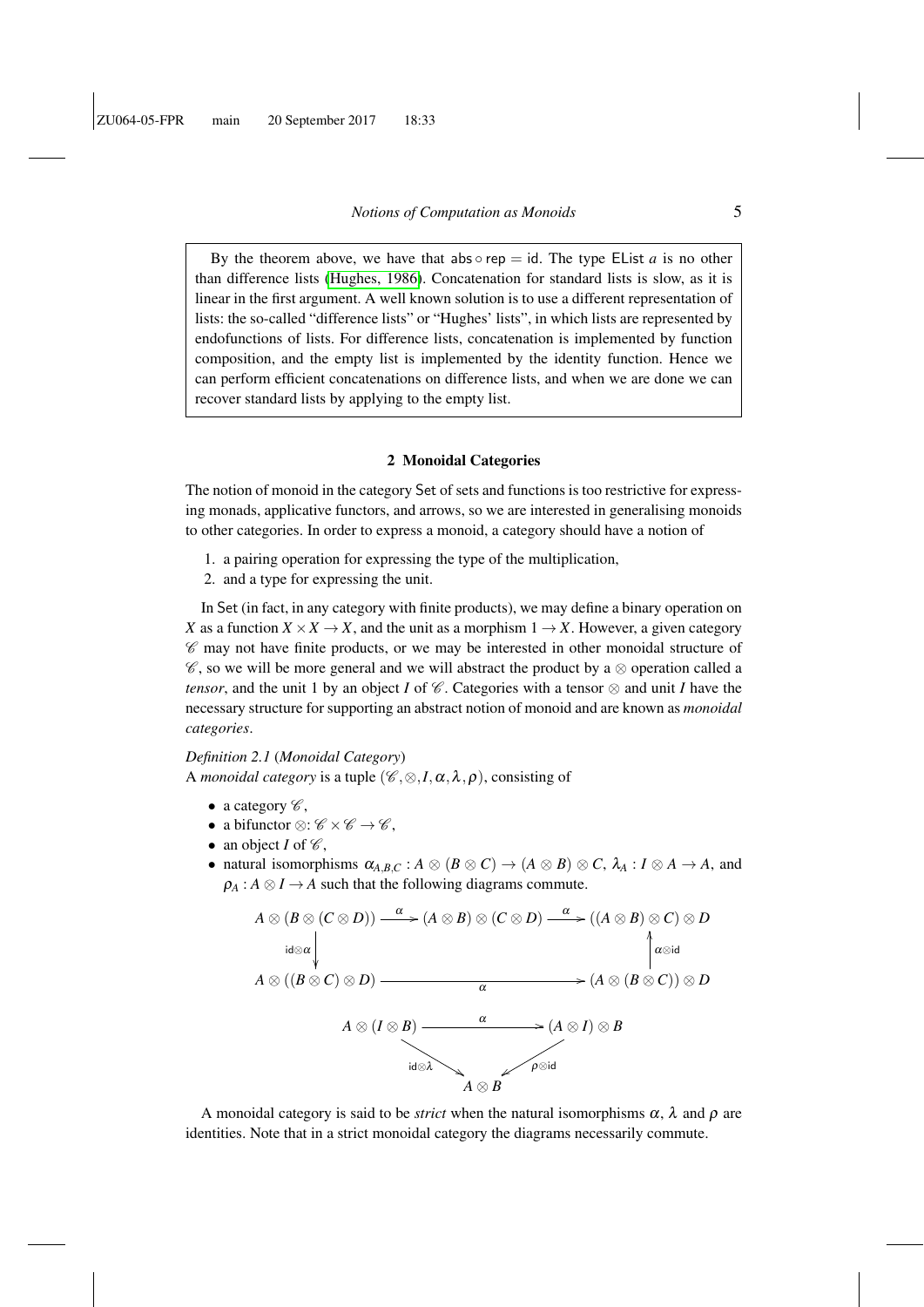A *symmetric* monoidal category, is a monoidal category with an additional natural isomorphism  $\gamma_{AB}: A \otimes B \to B \otimes A$  subject to some coherence conditions [\(Mac Lane, 1971\)](#page-39-3).

The idea of currying a function can be generalised to a monoidal category with the following notion of exponential.

#### *Definition 2.2* (*Exponential*)

Let *A* be an object of a monoidal category  $(\mathscr{C}, \otimes, I, \alpha, \lambda, \rho)$ . A *right exponential*  $-$ <sup>*A*</sup> is the right adjoint to  $-\otimes A$ . That is, the right exponential to *A* is characterised by an isomorphism

$$
[\cdot]:\mathscr{C}(X\otimes A,B)\cong\mathscr{C}(X,B^{A}):\lceil\cdot\rceil
$$

natural in *X* and *B*. We call the counit of the adjunction  $ev_B = \lfloor id_{B^A} \rfloor : B^A \otimes A \rightarrow B$  the *evaluation morphism* of the right exponential. Note that  $|\cdot|$  generalises currying, and  $\lceil \cdot \rceil$ generalises uncurrying.

Similarly, a *left exponential* is the right adjoint to  $A \otimes -$ . In the rest of the paper we consider only right exponentials, and call them simply *exponential*s. When the exponential to *A* exists, we say that *A* is *an exponent*. When the exponential exists for every object we say that the monoidal category *has exponentials* or that it is a *right-closed* monoidal category.

When working on the category Set, we will write the exponential  $B^A$  simply as  $A \to B$ , which coincides with the set  $Set(A, B)$  of morphisms between *A* and *B*.

#### *2.1 Monoids in Monoidal Categories*

With the definition of monoidal category in place we may define monoids.

#### *Definition 2.3* (*Monoid*)

A *monoid* in a monoidal category  $(\mathscr{C}, \otimes, I, \alpha, \lambda, \rho)$  is a tuple  $(M, m, e)$  where  $M \in \mathscr{C}$  and *m* and *e* are morphisms in  $\mathscr C$ 

$$
I\stackrel{e}{\longrightarrow} M\stackrel{m}{\longleftarrow} M\otimes M
$$

such that the following diagrams commute.



Given two monoids  $(M_1, m_1, e_1)$  and  $(M_2, m_2, e_1)$ , a *monoid homomorphism* between them is an arrow  $f : M_1 \to M_2$  in  $\mathcal C$  such that the following diagram commutes.

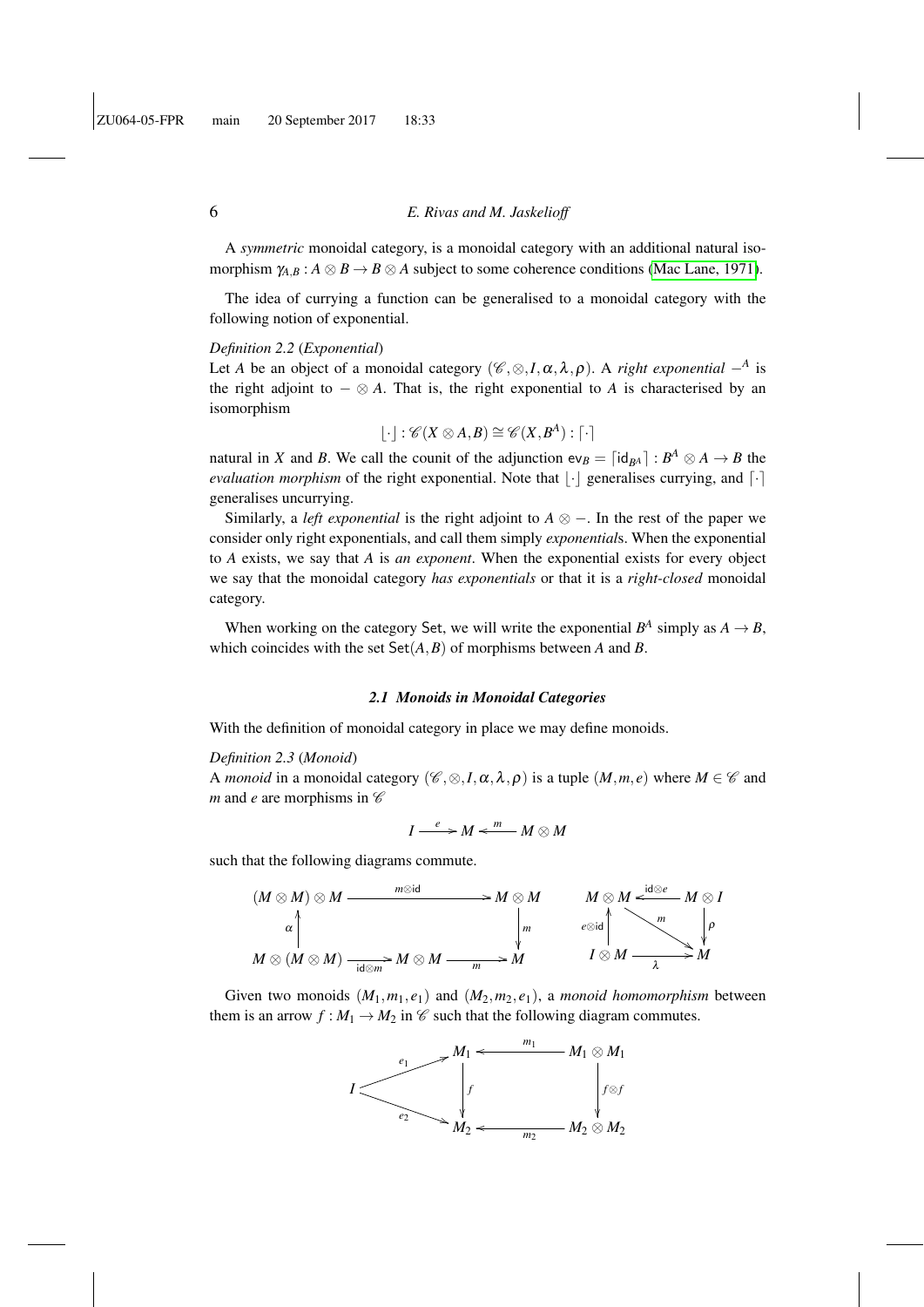Monoids in a monoidal category  $\mathscr C$  together with monoid homomorphisms form the category  $Mon(\mathscr{C})$ .

For ordinary monoids one has the notion of free monoid over a set *X*, which consists of the set of words (or, equivalently lists) over *X*. This notion can be generalised to monoidal categories as follows:

#### *Definition 2.4* (*Free Monoid*)

Let  $(\mathscr{C}, \otimes, I, \alpha, \lambda, \rho)$  be a monoidal category. The *free monoid* over an object *X* in  $\mathscr{C}$  is a monoid  $(F, m_F, e_F)$  together with a morphism ins :  $X \to F$  such that for any monoid  $(G, m_G, e_G)$  and any morphism  $f: X \to G$ , there exists a unique monoid homomorphism free  $f : F \to G$  that makes the following diagram commute.



The morphism ins is called the *insertion of generators* into the free monoid.

There is a forgetful functor  $U : \text{Mon}(\mathscr{C}) \to \mathscr{C}$  which forgets the monoid structure and maps a monoid  $(M,m,e)$  to M. When the left-adjoint  $(-)^*$  to U exists, it maps an object *X* to the free monoid on *X*. There are several conditions that guarantee the existence of free monoids [\(Dubuc, 1974;](#page-38-9) [Kelly, 1980;](#page-38-10) [Lack, 2010\)](#page-38-11). Of particular importance to us is the following proposition, which generalises the construction of free monoid in Set as the set of words.

#### <span id="page-6-0"></span>*Proposition 2.5*

Let  $(\mathscr{C}, \otimes, I, \alpha, \lambda, \rho)$  be a monoidal category with exponentials. If  $\mathscr{C}$  has binary coproducts, and for each *A* ∈  $\mathscr C$  the initial algebra for the endofunctor *I* + *A* ⊗ − exists, then for each *A* the monoid *A*<sup>∗</sup> exists and its carrier is the carrier of the initial algebra, which we write as  $\mu X \cdot I + A \otimes X$ .

In the proposition, the exponentials play a fundamental role, as they are needed to define the multiplication on the carrier. More explicitly, the isomorphism that characterises exponentials allow us to define the multiplication of the monoid by giving a morphism with domain *A* ∗ :

$$
m: A^* \otimes A^* \to A^* = [h: A^* \to A^{*A^*}]
$$

Because  $A^{*A^*}$  carries an  $(I + A \otimes -)$ -algebra structure, we can define the morphism *h* using initiality of *A* ∗ .

It is well known that the free monoid over a set *A* is the set of lists of *A*. Unsurprisingly, when implementing in Haskell the formula of Proposition [2.5](#page-6-0) for the case of Set monoids, where  $\otimes$  is pairing, and *I* is the unit type, we obtain lists.

data List  $a =$  Nil | Cons  $(a,$  List  $a)$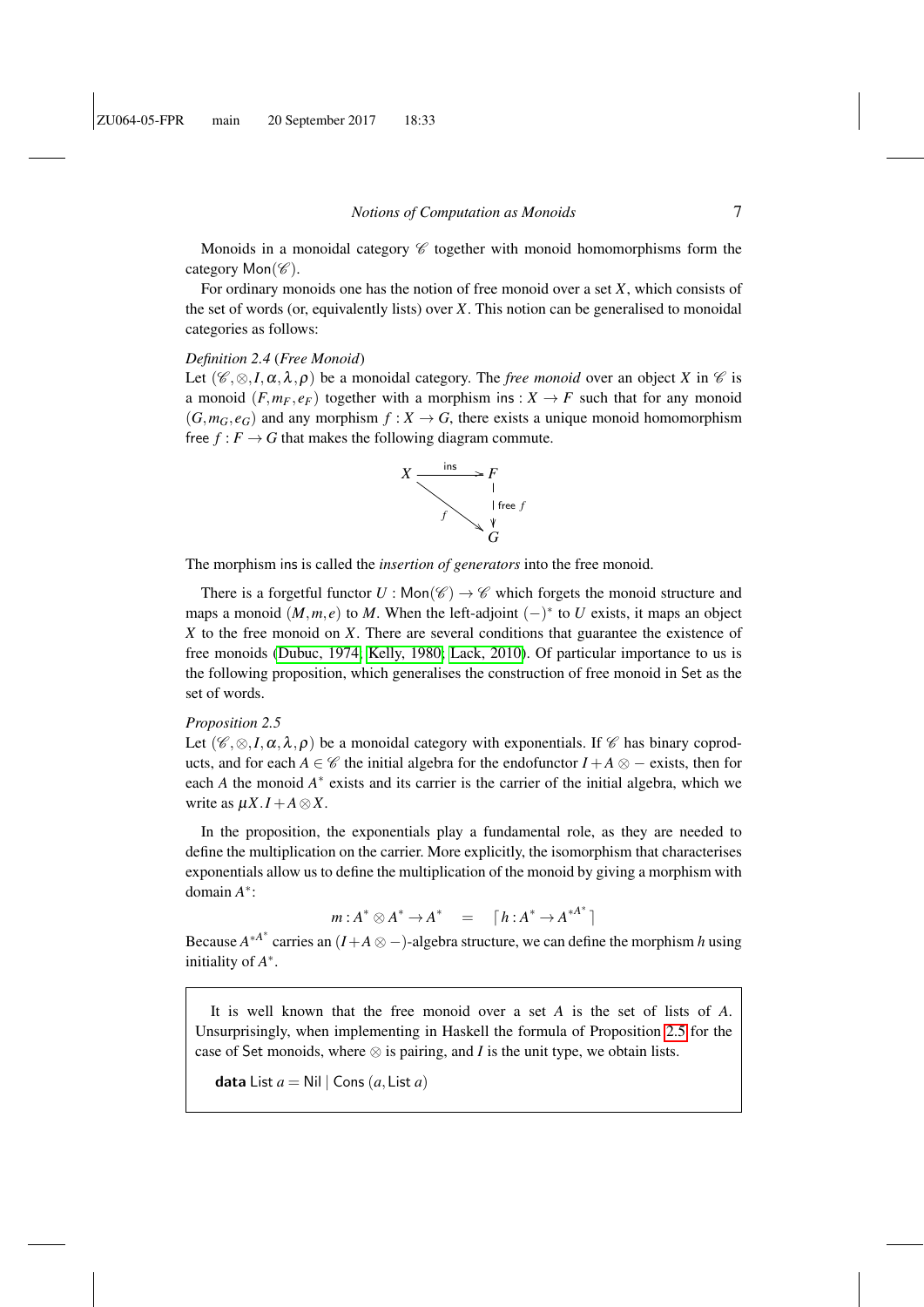#### *Definition 2.6* (*Sub-monoid*)

Given a monoid  $(M, e, m)$  in  $\mathcal{C}$ , and a monic  $i : M' \hookrightarrow M$  in  $\mathcal{C}$ , such that for some (unique) maps  $e'$  and  $m'$ , we have a commuting diagram



then  $(M', e', m')$  is a monoid, called the *sub-monoid* of *M* induced by the monic *i*, and *i* is a monoid monomorphism from  $M'$  to  $M$ . Equivalently, a sub-monoid of  $M$  is given by a monic monoid homomorphism.

#### *2.2 Cayley Representation of a Monoid*

Every exponent in a monoidal category induces a monoid of endomorphisms:

#### *Definition 2.7* (*Monoid of endomorphisms*)

Let  $(\mathscr{C}, \otimes, I, \alpha, \lambda, \rho)$  be a monoidal category. The *monoid of endomorphisms* on any exponent  $A \in \mathscr{C}$  is given by the diagram

$$
I \xrightarrow{i_A} A^A \xleftarrow{c_A} A^A \otimes A^A
$$

where

$$
i_A = [I \otimes A \xrightarrow{\lambda_A} A]
$$
  

$$
c_A = [ (A^A \otimes A^A) \otimes A \xrightarrow{\alpha^{-1}} A^A \otimes (A^A \otimes A) \xrightarrow{id_{A^A} \otimes ev_A} A^A \otimes A \xrightarrow{ev_A} A ]
$$

Here  $i_A$  stands for identity and  $c_A$  for composition.

The Cayley representation theorem tells us that every monoid  $(M,m,e)$  in a monoidal category is a sub-monoid of a monoid of endomorphisms whenever *M* is an exponent.

#### <span id="page-7-0"></span>*Theorem 2.8* (*Cayley*)

Let  $(\mathscr{C}, \otimes, I, \alpha, \lambda, \rho)$  be a monoidal category, and let  $(M, e, m)$  be a monoid in  $\mathscr{C}$ . If M is an exponent then  $(M, e, m)$  is a sub-monoid of the monoid of endomorphisms  $(M^M, c_M, i_M)$ , as witnessed by the monic rep =  $|m| : M \hookrightarrow M^M$ . Moreover, rep is split monic with left inverse abs (i.e. abs  $\circ$  rep = id<sub>*M*</sub>) given by

$$
\mathsf{abs} = M^M \frac{\rho_{M^M}^{-1}}{\longrightarrow} M^M \otimes I \frac{\mathsf{id}_M M \otimes e}{\longrightarrow} M^M \otimes M \frac{\mathsf{ev}_M}{\longrightarrow} M
$$

The Cayley theorem for sets (Theorem [1.1\)](#page-3-1) is an instance of this theorem for the category Set. As new monoidal categories are introduced in the following sections, more instances will be presented.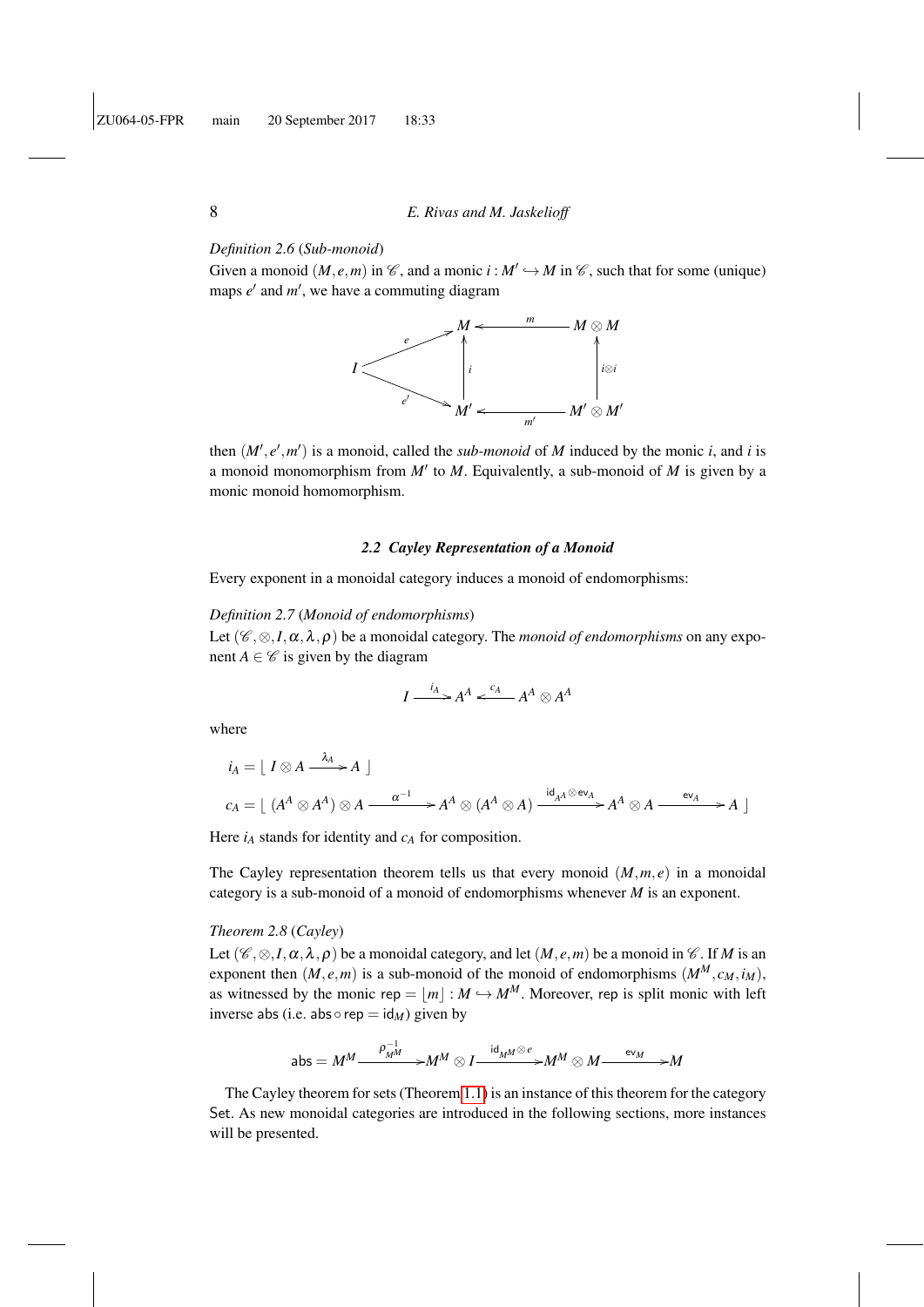#### 3 Monads as Monoids

<span id="page-8-0"></span>For any two categories  $\mathscr C$  and  $\mathscr D$  we have a category  $[\mathscr C,\mathscr D]$  with functors from  $\mathscr C$  to  $\mathscr D$ as objects and natural transformations as morphisms. Therefore, endofunctors on Set form the category [Set,Set].

Endofunctors are implemented in Haskell by the following type class:

class Functor *f* where  $fmap::(a \rightarrow b) \rightarrow f a \rightarrow f b$ 

Natural transformations are implemented by the following type:

 $\t**type** f \stackrel{\bullet}{\rightarrow} g = \forall x. f x \rightarrow g x$ 

In Section [4](#page-12-0) we will explain why this is a good implementation of natural transformations.

Consider the (strict) monoidal category  $\text{End}_{\mathcal{O}} = (\text{[Set}, \text{Set}], \circ, \text{Id})$  of endofunctors on Set, functor composition and the identity functor. A monoid in this category consists of

- an endofunctor *M*,
- a natural transformation  $m : M \circ M \to M$ ,
- and a unit  $e : \mathsf{Id} \to M$ ; such that the diagrams



commute.

Hence, a monoid in Endo<sub>○</sub> is none other than a monad, leading to the following oftenheard slogan: *A monad is a monoid in a category of endofunctors*.

The monoidal structure of  $Endo<sub>o</sub>$  is given in terms of the identity functor and the composition of functors, which are implemented in Haskell by the datatypes:

data  $\text{Id } a = \text{Id } a$ data  $(f \circ g)$   $a =$  Comp  $(f (g a))$ 

with the obvious Functor instances. A monoid in Endo<sub>○</sub> is implemented by a Functor *m*, a multiplication  $m \circ m \to m$  and a unit Id  $\to m$ . We capture these requirements in the type class Triple where, for ease of use, we have unfolded the definitions of natural transformation, identity functor, and functor composition.

class Functor  $m \Rightarrow$  Triple *m* where  $\eta$  :: *a*  $\rightarrow$  *m a*  $\varphi$ ioin :: *m* (*m a*)  $\rightarrow$  *m a*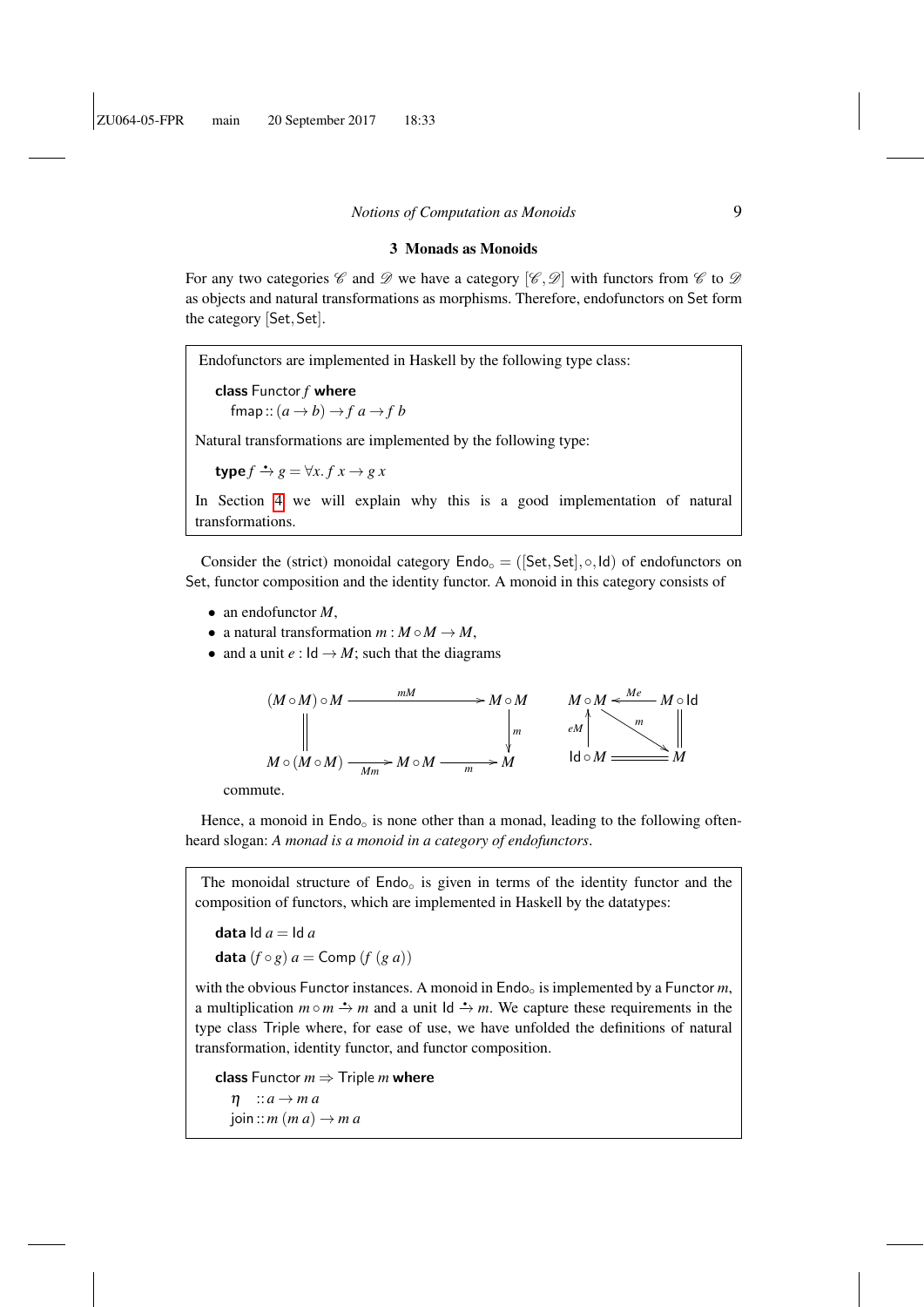We have called the type class Triple in order not to clash with standard nomenclature in Haskell which uses the name Monad for the presentation of a monad through its Kleisli extension.

class Monad *m* where return ::  $a \rightarrow m a$  $(\ggg)$  :: *m*  $a \rightarrow (a \rightarrow m b) \rightarrow m b$ 

The latter has the advantage of not needing a Functor instance and of being easier to use when programming. The two presentations are equivalent, as one can be obtained from the other by taking  $\eta$  = return, join = ( $\gg$ =id), and ( $\gg$ =f) = join  $\circ$  fmap *f*.

Monads for notions of computation should be *strong* [\(Moggi, 1989\)](#page-39-0). In general, a functor is said to be strong when it interacts coherently with the monoidal structure.

### <span id="page-9-2"></span>*Definition 3.1*

An endofunctor  $F: \mathscr{C} \to \mathscr{C}$  is *strong* when it comes equipped with a natural transformation

$$
\mathsf{st}_{X,Y} : F(X) \otimes Y \to F(X \otimes Y)
$$

called a *strength*, such that the following diagrams commute.

$$
FX \otimes I
$$
  
\n
$$
F(X \otimes (Y \otimes Z))
$$
\n
$$
\xrightarrow{\star} F(X \otimes (Y \otimes Z))
$$
\n
$$
F(X \otimes I) \xrightarrow{\rho} FX
$$
\n
$$
(FX \otimes Y) \otimes Z \xrightarrow{\star \text{st} \otimes id} F(X \otimes Y) \otimes Z \xrightarrow{\star} F((X \otimes Y) \otimes Z)
$$

All endofunctors on the (cartesian) monoidal category Set come with a unique strength, so all functors in [Set,Set] are strong. As we are always interested in this kind of functors, we do not mention the strength explicitly.

The Haskell implementation of the unique strength for functors is the following. st:: Functor  $f \Rightarrow f a \rightarrow b \rightarrow f (a, b)$ st *v*  $b =$  fmap  $(\lambda a \rightarrow (a,b))$  *v* 

A monad is said to be strong when the monadic structure interacts coherently with the strength. In the case of functors in [Set,Set], we get this coherence for free.

### 3.1 Exponentials in Endo<sub>o</sub>

<span id="page-9-1"></span>Finding an exponential in Endo<sub></sub> means finding a functor  $(-)^F$ , such that we have an isomorphism natural in *G* and *H*:

<span id="page-9-0"></span>
$$
Nat(H \circ F, G) \cong Nat(H, GF)
$$
\n(3.1)

where we write  $\text{Nat}(F, G)$  instead of  $[\mathscr{C}, \mathscr{D}](F, G)$  for the collection of natural transformations between *F* and *G*.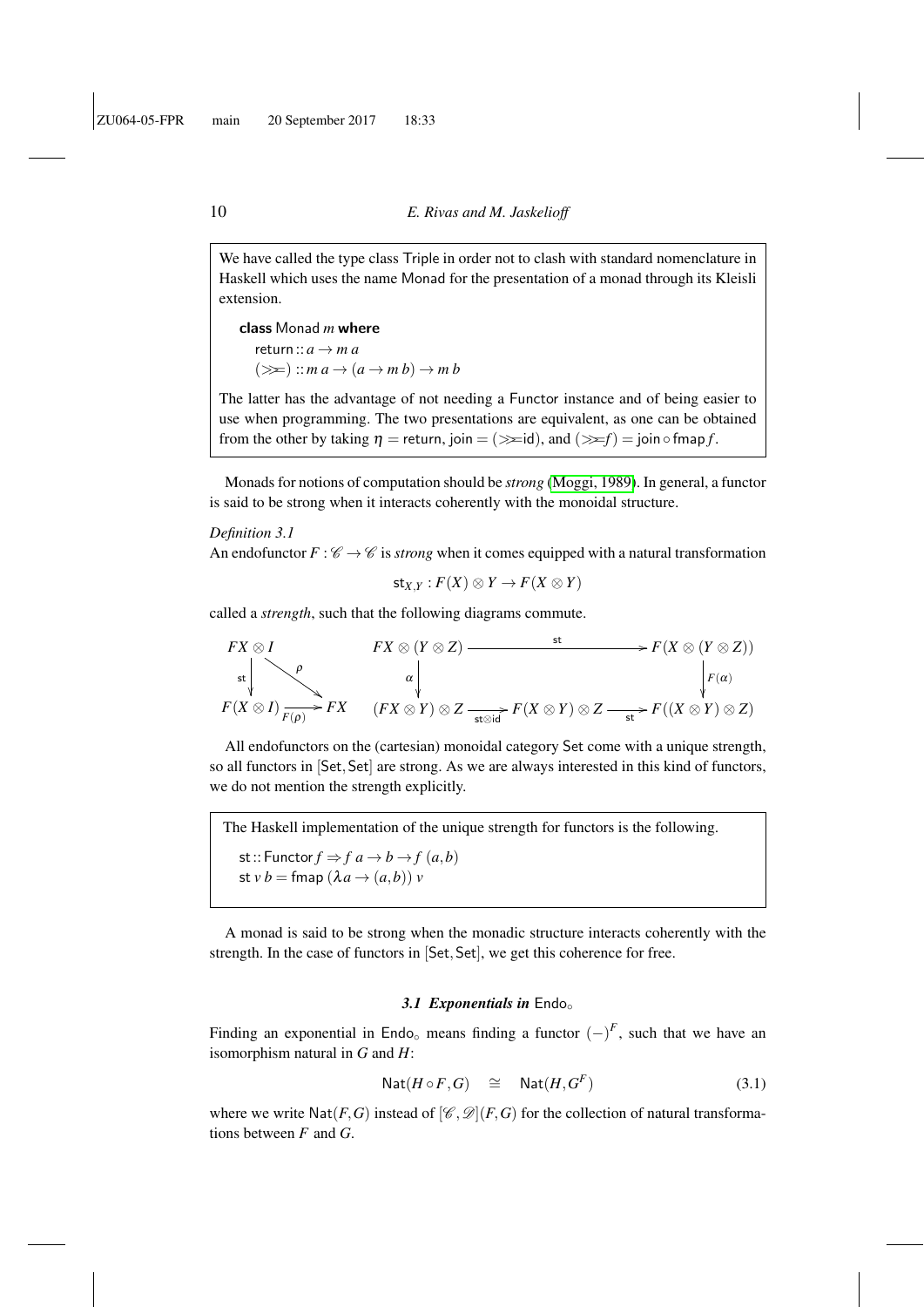A useful technique for finding exponentials such as  $G<sup>F</sup>$  in a functor category is to turn to the famous Yoneda Lemma.

## *Theorem 3.2* (*Yoneda*)

Let  $\mathscr C$  be a *locally small category* (i.e. a category such that the collection of morphisms between any two objects is a set). Then, there is an isomorphism

$$
FX \quad \cong \quad \mathsf{Nat}(\mathscr{C}(X,-),F)
$$

natural in object *X* :  $\mathcal C$  and functor  $F : \mathcal C \to$  Set. That is, the set *F X* is naturally isomorphic to the set of natural transformations between the functor  $\mathcal{C}(X, -)$  and the functor *F*.

Now, if an exponential  $G^F$  exists in the strict monoidal category ([Set, Set],  $\circ$ , Id), then the following must hold:

$$
GFX \cong Nat(X \to -, GF)
$$
  
\n
$$
\cong Nat(X \to -) \circ F, G)
$$
  
\n
$$
= Nat(X \to F-, G)
$$

where the first isomorphism is by Yoneda, and the second is by equation [3.1.](#page-9-0) Therefore, whenever the expression  $\text{Nat}(X \to F \to G)$  makes sense, it can be taken to be the *definition* of the exponential *G F* . Making sense in this case means that the collection of natural transformations between  $X \to F-$  and *G* is a set. The collection  $\text{Nat}(F, G)$  of natural transformation between two Set endofunctors  $F$  and  $G$  is not always a set, i.e. [Set, Set] is not locally small. However, a sufficient condition for  $\text{Nat}(F, G)$  to be a set is for *F* to be *small*. Small functors [\(Day & Lack, 2007\)](#page-38-12) are endofunctors on Set which have a particular size restriction (they must be a left Kan extension along the inclusion from a small subcategory.) For example, container functors [\(Abbott](#page-37-3) *et al.*, 2003) and finitary functors [\(Kelly & Power, 1993\)](#page-38-13) are small. Intuitively, this means that a small functor is essentially a functor from a small category, and therefore certain size problems do not occur. If *F* is a small functor, then  $\text{Nat}(F, G)$  is a set, and by the reasoning above the functor *F* is an exponent in Endo<sub>○</sub>, with exponential  $(-)^F$  given by

$$
G^F X = \text{Nat}(X \to F \text{--}, G)
$$

*Remark 3.3*

Equation [3.1](#page-9-0) means that the exponential  $(-)^F$  is a right adjoint to the functor  $(- \circ F)$ . This exponential is known as the right Kan extension along *F*.

The Haskell implementation of the exponential with respect to functor composition is the following.

data Exp  $f g x = Exp (\forall y. (x \rightarrow f y) \rightarrow g y)$ 

The components of isomorphism [3.1](#page-9-0) are:

b·c ::Functor *h* ⇒ (∀*x*. *h* (*f x*) → *g x*) → *h y* → Exp *f g y*

$$
\lfloor t \rfloor y = \text{Exp}(\lambda k \to t \text{ (fmap } k \text{ y)})
$$

$$
\lceil \cdot \rceil \quad :: (\forall y. \; h \; y \to \mathsf{Exp} f \; g \; y) \to h \; (f \; x) \to g \; x
$$

 $\lceil t \rceil$  *x* = **let** Exp *g* = *t x* **in** *g* id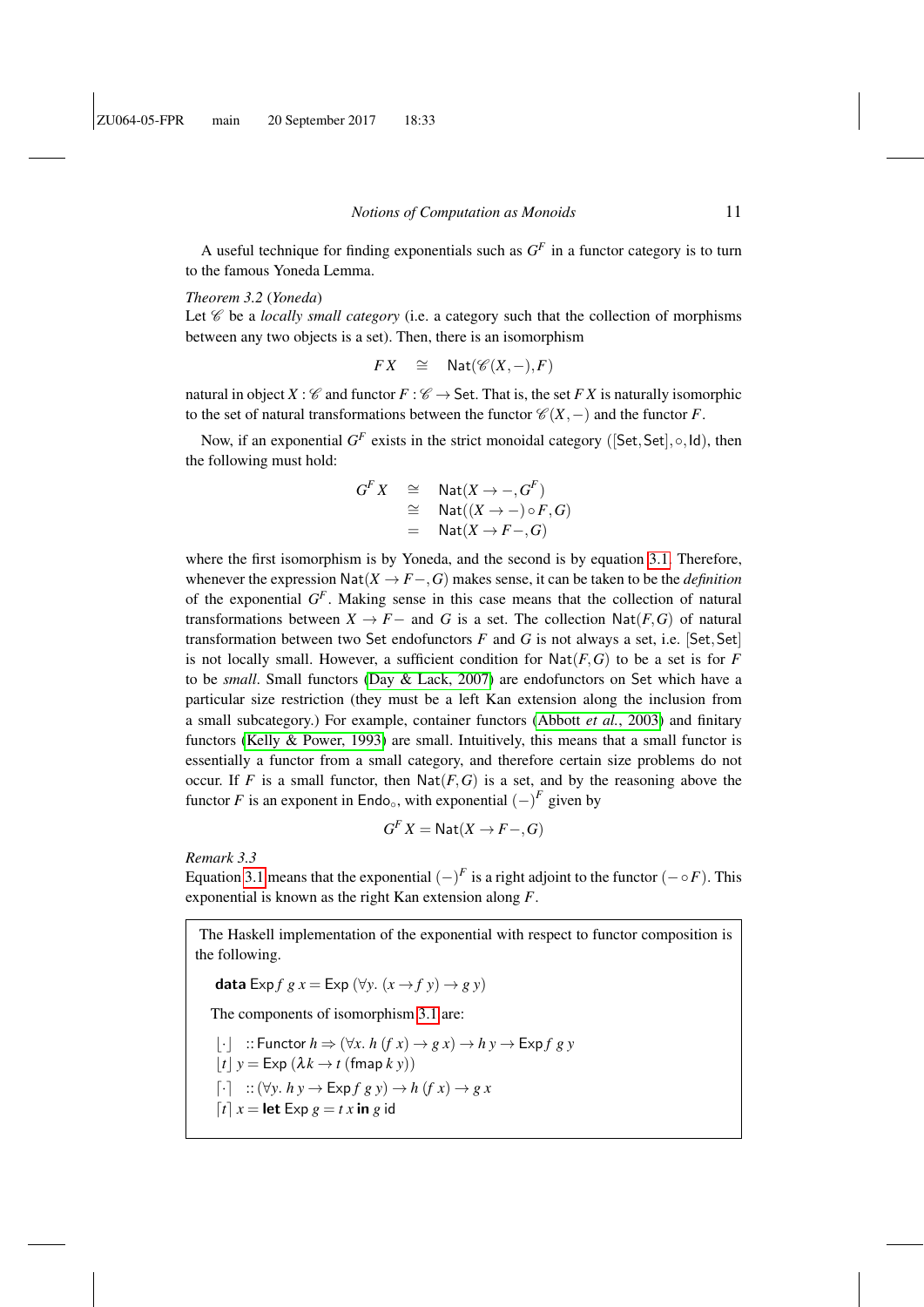#### *3.2 Free Monads*

A finitary endofunctor on Set is an endofunctor whose image is described by its action on finite sets. A finitary endofunctor is a particular kind of small functor, as it is equivalent to a left Kan extension of its domain restriction to the category of finite sets along the inclusion. By restricting  $End_0$  to finitary endofunctors we obtain the locally small, rightclosed monoidal category  $\text{End}_\circ^{\text{Fin}}$  [\(Kelly & Power, 1993\)](#page-38-13). In this category, we may apply Proposition [2.5](#page-6-0) and obtain the usual formula for the free monad of an endofunctor *F*.

$$
F^* \,\cong\, \mathrm{Id} + F \circ F^*
$$

The same formula instantiated on an object *X* yields:

 $F^*X \cong X + F(F^*X)$ 

#### *3.3 Cayley Representation of Monads*

For an exponent *F*, we may apply Theorem [2.8](#page-7-0) and obtain the monad of endomorphisms  $F^F$ , the monad morphism rep, and the natural transformation abs. The monad  $F^F$  corresponding to the monoid of endomorphisms on a functor *F* is called the *codensity monad* on *F* [\(Mac Lane, 1971;](#page-39-3) [Jaskelioff, 2009\)](#page-38-14).

The codensity monad is implemented by the following datatype. type  $\text{Rep } f = \text{Exp } f f$ instance Monad (Rep *f*) where return  $x = \text{Exp} (\lambda h \rightarrow h x)$  $(Exp \, m) \gg f = Exp (\lambda h \rightarrow m (\lambda x \rightarrow let Exp t = f x in t h))$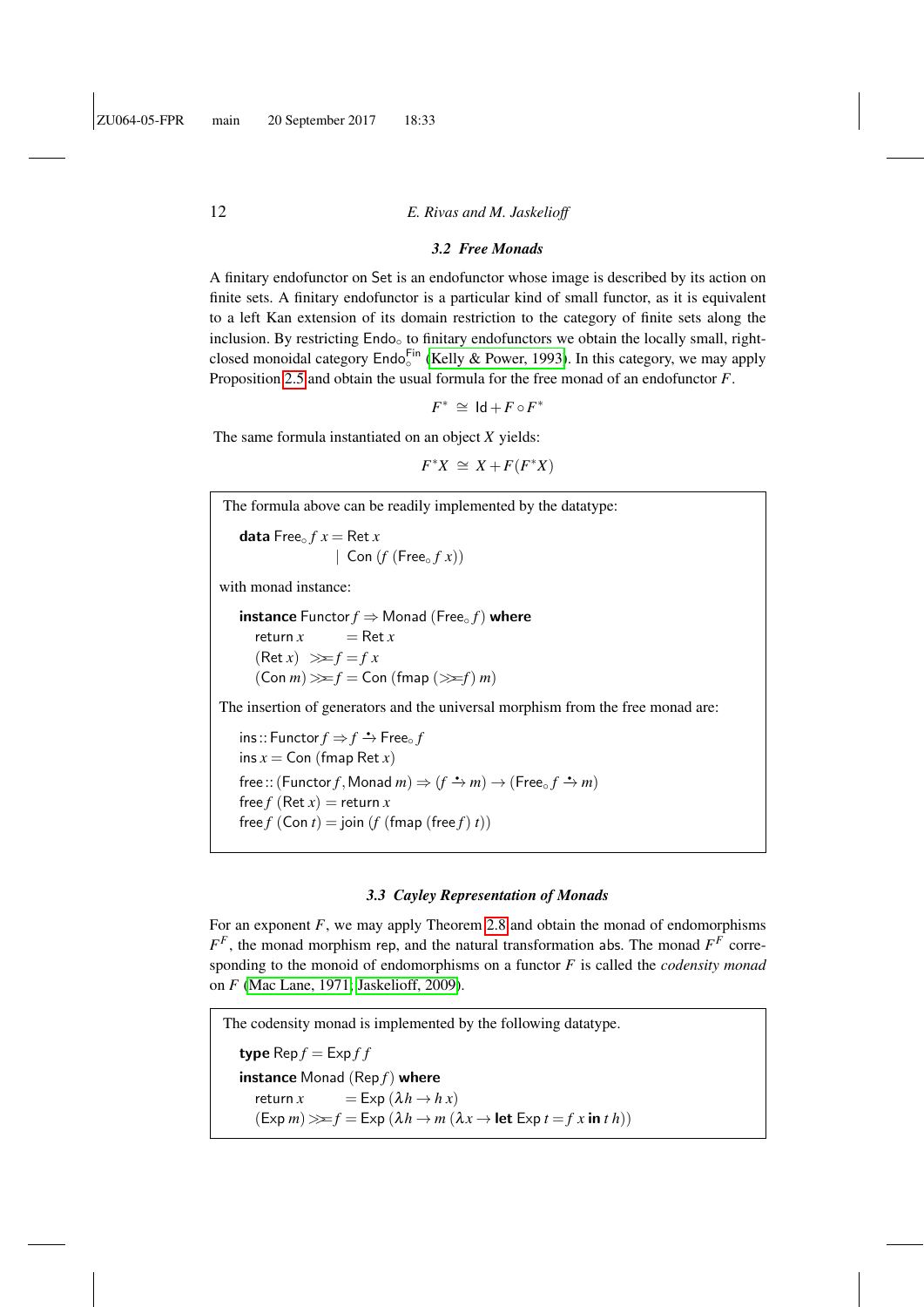The definition follows from the general definition of monoid of endomorphisms. The morphisms converting from a monad *m* to Rep *m* and back are the following.

 $rep::$ Monad  $m \Rightarrow mx \rightarrow$  Rep  $m x$  $rep m = Exp (\lambda k \rightarrow m \gg k)$ abs:: Monad  $m \Rightarrow$  Rep  $m x \rightarrow m x$ abs  $(Exp m) = m$  return

By Theorem [2.8,](#page-7-0) we know that abs  $\circ$  rep = id, and that abs is a monad morphism. Hence, we may change the representation of monadic computations on *m*, and perform computations on Rep *m*. This change of representation is exactly the optimisation introduced by Voigtländer [\(2008\)](#page-39-6) and shown correct by Hutton et al. [\(2010\)](#page-38-6).

Therefore, difference lists and the codensity transformation are both instances of the same change of representation: the Cayley representation.

#### 4 Ends and Coends

<span id="page-12-0"></span>In this section we review the concept of a special type of limit called *end* and its dual, a special type of colimit called *coend*. These concepts will be instrumental in the development of the next sections.

#### *4.1 Ends*

A limit for a functor  $F : \mathscr{C} \to \mathscr{D}$  is a universal cone to F, where a cone is a natural transformation  $\Delta_D \to F$  from the functor which is constantly *D*, for a  $D \in \mathscr{D}$ , into the functor *F*.

When working with functors with mixed variance  $F : \mathscr{C}^{op} \times \mathscr{C} \to \mathscr{D}$ , rather than considering its limit, one is usually interested in its end. An end for a functor  $F: \mathcal{C}^{\text{op}} \times \mathcal{C} \to \mathcal{D}$ is a universal *wedge* to *F*, where a wedge is a *dinatural* transformation  $\Delta_D \rightarrow F$  from the functor which is constantly *D* for a  $D \in \mathcal{D}$ , into the functor *F*. We make this precise with the following definitions.

#### *Definition 4.1*

A *dinatural transformation*  $\alpha : F \to G$  between two functors  $F, G : C^{\text{op}} \times C \to \mathcal{D}$  is a family of morphisms of the form  $\alpha_C : F(C, C) \to G(C, C)$ , one morphism for each  $C \in \mathcal{C}$ , such that for every morphism  $f : C \to C'$  the following diagram commutes.

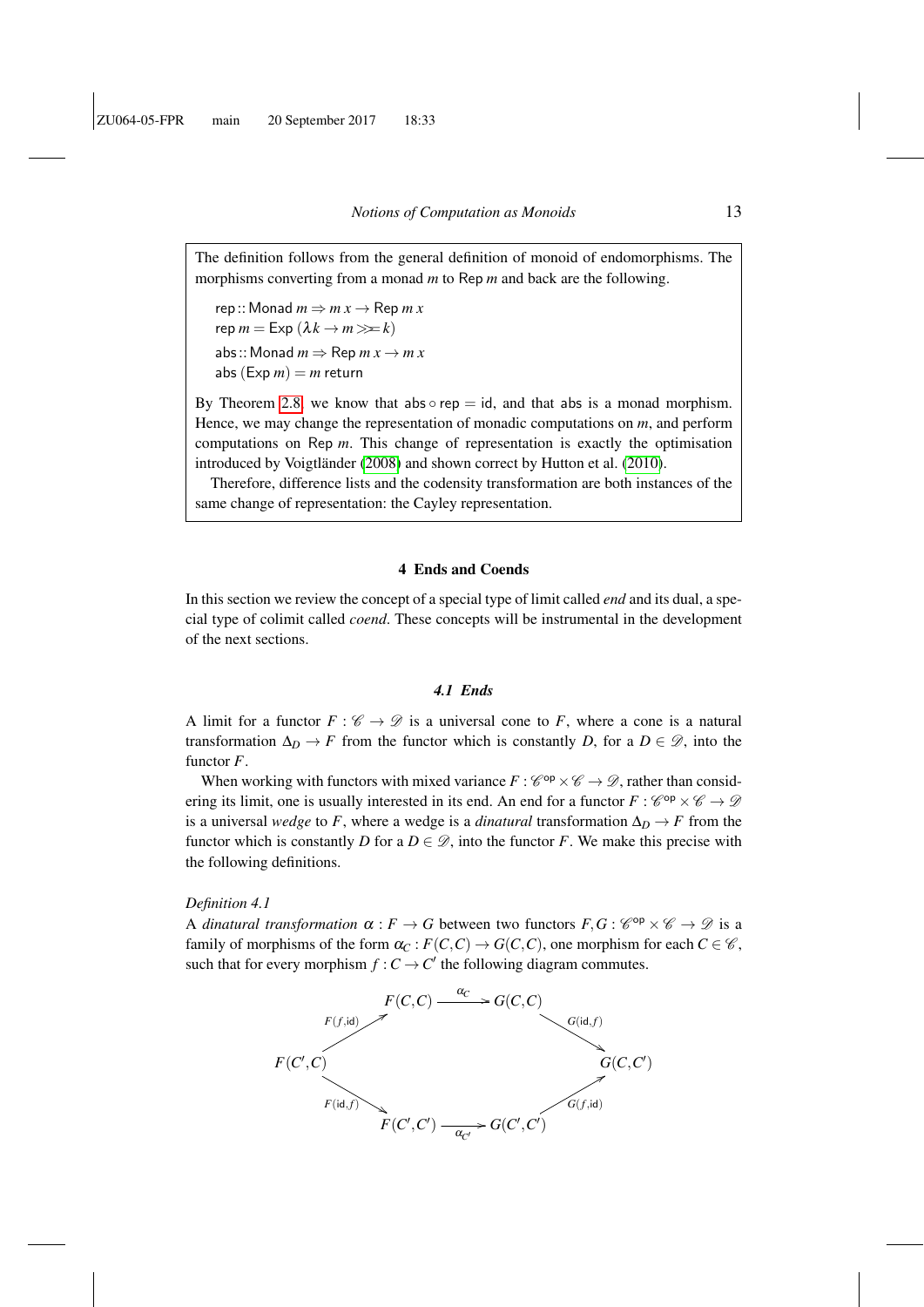An important difference between natural transformations and dinatural transformations is that the latter cannot be composed in general.

#### *Definition 4.2*

A *wedge* from an object  $V \in \mathcal{D}$  to a functor  $F : \mathcal{C}^{op} \times \mathcal{C} \to \mathcal{D}$  is a dinatural transformation from the constant functor  $\Delta_V : \mathscr{C}^{\text{op}} \times \mathscr{C} \to \mathscr{D}$  to *F*. Explicitly, an object *V* together with a family of morphisms  $\alpha_X : V \to F(X,X)$  such that for each  $f : C \to C'$  the following diagram commutes.



In the same way a limit is a final cone, an *end* is a final wedge.

#### *Definition 4.3*

The *end* of a functor  $F: \mathcal{C}^{op} \times \mathcal{C} \to \mathcal{D}$  is a final wedge for *F*. Explicitly, it is an object *V*  $\in \mathcal{D}$  together with a family of morphisms  $\omega_C : V \to F(C, C)$  such that the diagram



commutes for each  $f: C \to C'$ , and such that for every wedge from  $V' \in \mathcal{D}$ , given by a family of morphisms  $\gamma_C : V' \to F(C, C)$ , there exists a unique morphism  $\langle \gamma \rangle : V' \to V$  such that  $\omega_C \circ \langle \gamma \rangle = \gamma_C$ .

The object *V* is usually denoted by  $\int_X F(X,X)$  and referred to as "the end of *F*". The universal property of ends tell us each morphism into an end is in a one-to-one correspondence with a dinatural family of morphisms:

$$
\frac{\langle \gamma \rangle : Y \to \int_X F(X,X)}{\gamma_X : Y \to F(X,X), \text{ dinatrall in } X}
$$

Let  $F, G: \mathcal{C}^{op} \times \mathcal{C} \to$  Set, with  $\mathcal{C}$  a small category. If we denote the dinatural transformations between  $F$  and  $G$  by Dinat $(F, G)$ , then:

$$
Dinat(F,G) \quad \cong \quad \int_X F(X,X) \to G(X,X)
$$

Natural transformations are a particular instance of dinatural transformations. More concretely, when *F* and *G* are functors in one covariant variable (i.e. dummy in their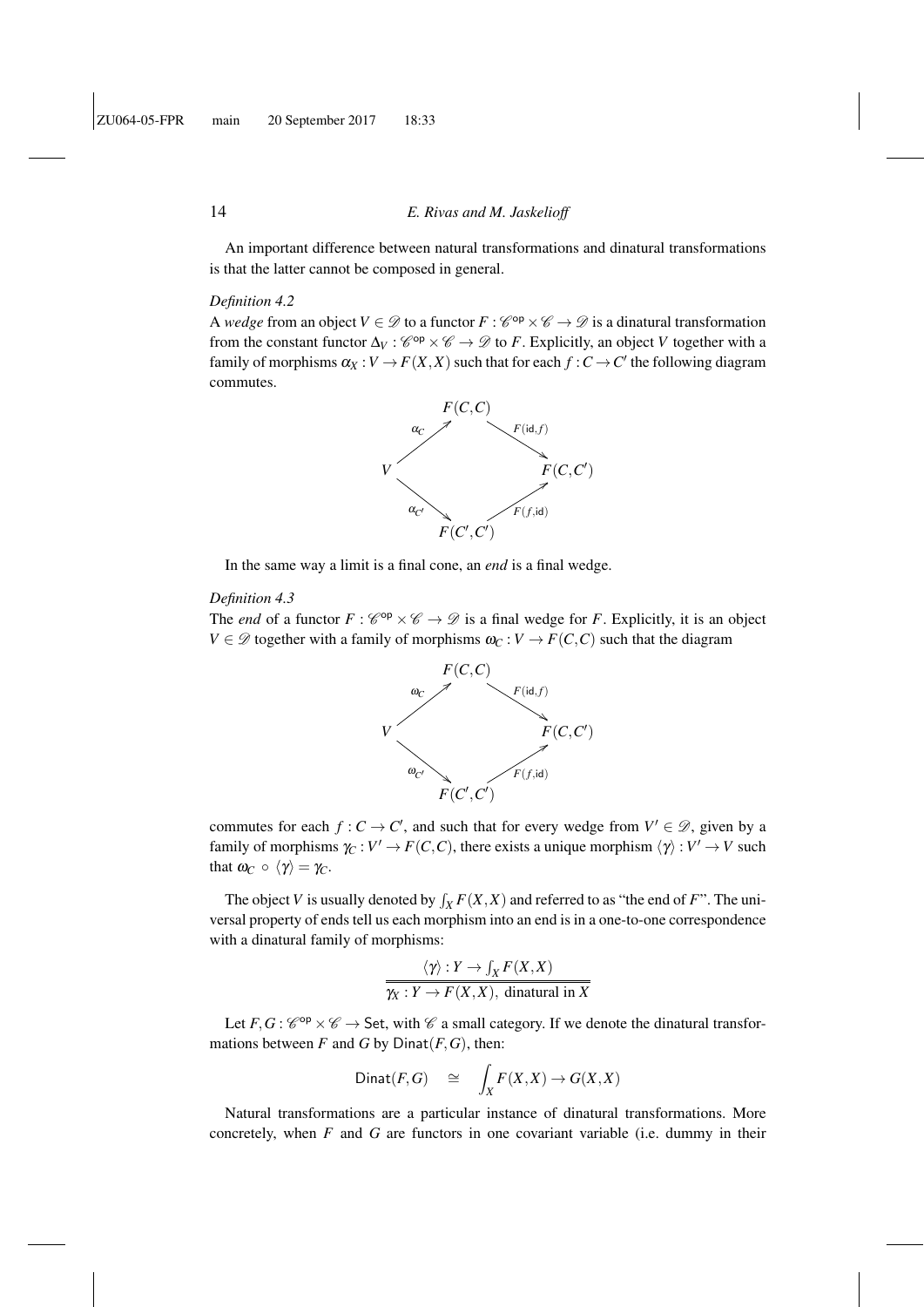contravariant variable),  $D$ inat $(F, G)$  reduces to  $N$ at $(F, G)$  and we have

$$
\mathrm{Nat}(F,G) \quad \cong \quad \int_X FX \to GX
$$

One nice feature of ends is that they lead to a natural implementation of categorical concepts in Haskell by replacing the end by a universal quantifier [\(Bainbridge](#page-37-4) *et al.*, [1990\)](#page-37-4). For example, the class of natural transformations between functors *F* and *G* is,

$$
\int_X FX \to GX
$$

By implementing this end as a universal quantifier we obtain the type constructor of natural transformations which was introduced in Section [3.](#page-8-0)

$$
type f \stackrel{\bullet}{\rightarrow} g = \forall x. f x \rightarrow g x
$$

## *4.2 Coends*

There are dual notions of wedges and ends, namely cowedges and coends. We briefly summarise their definitions.

#### *Definition 4.4*

A *cowedge* from *F* is an object *V* together with a dinatural transformation  $\alpha : F \to \Delta_V$ .

#### *Definition 4.5*

A *coend* is an initial cowedge. Explicitly, a coend of *F* is an object *V* together with a family of morphisms  $\iota_C : F(C, C) \to V$  such that  $\iota_C \circ F(f, id) = \iota_{C'} \circ F(id, f)$  for each  $f : C \to C'$ , which is universal with respect to this property: for every cowedge given by an object V<sup>'</sup> and a family of morphisms  $\gamma_C : F(C, C) \to V'$ , there exists a unique morphism  $[\gamma] : V \to V'$ such that  $\gamma_C = [\gamma] \circ \iota_C$ .

The object *V* is usually denoted by  $\int^X F(X,X)$  and referred to as "the coend of *F*". The universal property of coends tell us that each morphism out of a coend is in a one-to-one correspondence with a family of dinatural morphisms.

$$
\frac{[\gamma]:\int^X F(X,X) \to Y}{\gamma_X: F(X,X) \to Y, \text{ dinatural in } X}
$$

In the same way an end can be implemented as a universal quantifier, a coend can be implemented as an existential quantifier.

#### *4.3 Yoneda Lemma in End and Coend Form*

We can express the Yoneda Lemma using ends and coends [\(Day & Kelly, 1969\)](#page-38-15):

$$
FX \cong \int_Y \mathscr{C}(X,Y) \to FY \cong \int^Y FY \times \mathscr{C}(Y,X)
$$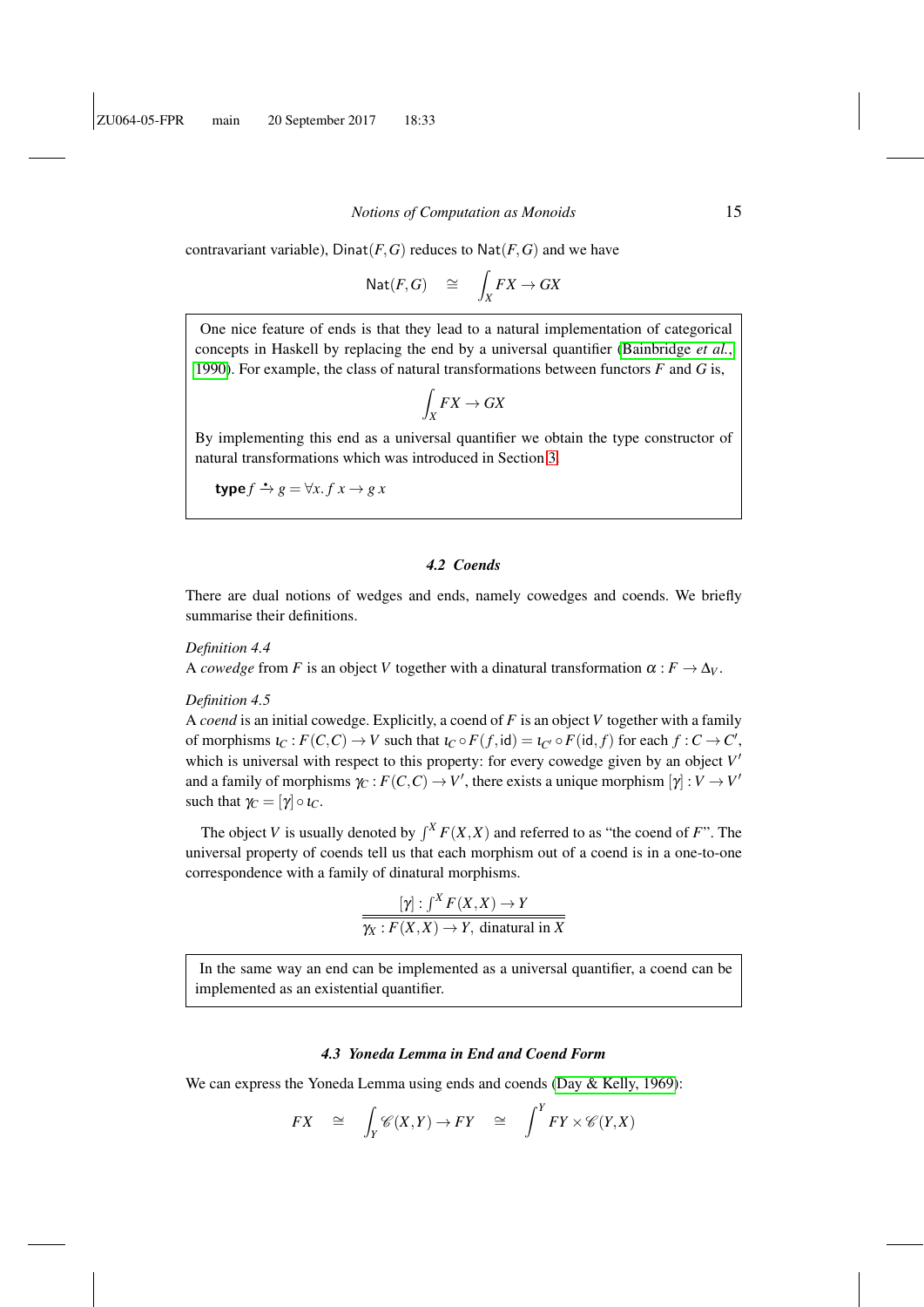The end form and coend form of the Yoneda lemma lead to straightforward implementations in Haskell. The components of the Yoneda isomorphism in end form are implemented as a polymorphic function between types *f* x and  $\forall y$ .  $(x \rightarrow y) \rightarrow f y$ .

$$
\varphi :: \text{Function } f \Rightarrow f x \to (\forall y. (x \to y) \to f y)
$$
  

$$
\varphi v = \lambda f \to \text{fmap } f v
$$
  

$$
\varphi^{-1} :: (\forall y. (x \to y) \to f y) \to f x
$$
  

$$
\varphi^{-1} g = g \text{ id}
$$

Similarly, its coend form (also known as "coYoneda Lemma") is expressed by

$$
\psi ::\text{Function } f \Rightarrow f x \rightarrow (\exists y. (f y, y \rightarrow x))
$$
  
\n
$$
\psi v = (v, id)
$$
  
\n
$$
\psi^{-1} ::\text{Function } f \Rightarrow (\exists y. (f y, y \rightarrow x)) \rightarrow f x
$$
  
\n
$$
\psi^{-1} (x, g) = \text{fmap } g x
$$

#### 5 Applicative Functors as Monoids

<span id="page-15-0"></span>Similarly to monads, applicative functors [\(McBride & Paterson, 2008\)](#page-39-2) are a class of functors used to write effectful computations. Compared to monads, applicative functors are a strictly weaker notion: every monad is an applicative functor (see Section [8.3\)](#page-31-0), but there are applicative functors that are not monads. The main difference between monads and applicative functors is that the latter do not allow effects to depend on previous values, i.e. the effects are fixed beforehand.

In Haskell, applicative functors are represented by the following type class: class Functor  $f \Rightarrow$  Applicative  $f$  where pure ::  $x \rightarrow f x$  $(\circledast) :: f(x \rightarrow y) \rightarrow f x \rightarrow f y$ 

Since their introduction, applicative functors have been characterised categorically as *strong lax monoidal functors* [\(McBride & Paterson, 2008\)](#page-39-2). In Section [3,](#page-8-0) we already explained the notion of*strength* for a functor. Now, we explain what is a *lax monoidal functor*. In simple words, a lax monoidal functor is a functor preserving the monoidal structure of the categories involved.

#### <span id="page-15-1"></span>*Definition 5.1*

A *lax monoidal functor*  $F : \mathcal{C}_1 \to \mathcal{C}_2$  is a functor between the underlying categories of two monoidal categories  $(\mathscr{C}_1, \otimes, I_1, \alpha_1, \lambda_1, \rho_1)$  and  $(\mathscr{C}_2, \oplus, I_2, \alpha_2, \lambda_2, \rho_2)$  together with a natural transformation

$$
\phi_{X,Y}: FX\oplus FY\to F(X\otimes Y)
$$

and a morphism

 $\phi^{\circ}: I_2 \to FI_1$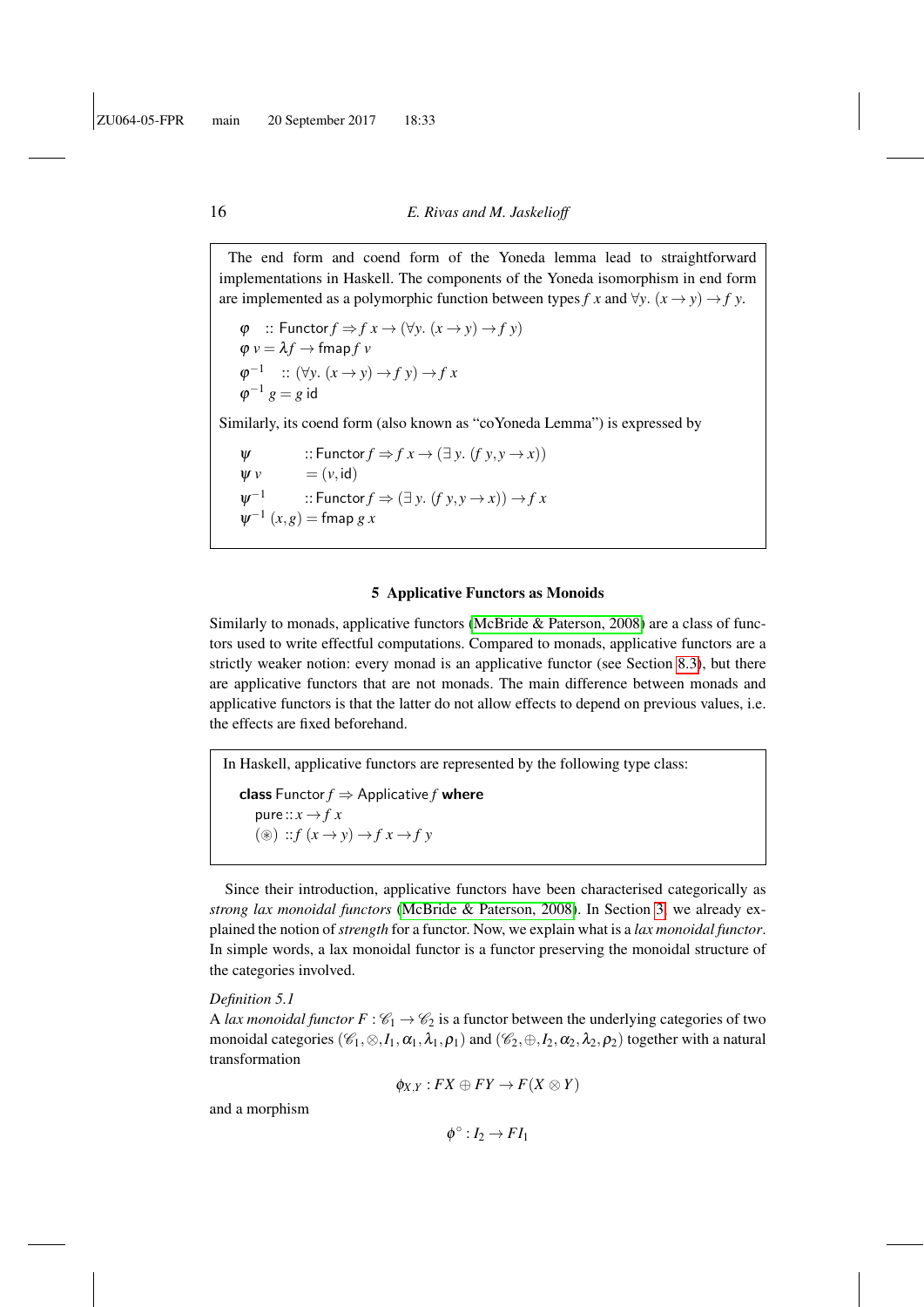such that the following diagrams commute.



A *monoidal functor* is a lax monoidal functor in which  $\phi$  and  $\phi^{\circ}$  are isomorphisms.

A *strong lax monoidal functor* is simply a lax monoidal functor which is also a strong functor and in which the strength interacts coherently with the monoidal structure. In our setting of Set endofunctors we get this coherence for free.

The categorical characterisation of applicative functors as strong lax monoidal functors gives rise to an alternative (but equivalent) implementation of applicative functors:

class Functor  $f \Rightarrow$  Monoidal  $f$  where unit::*f* ()  $(\star)$  ::(*f x*,*f y*)  $\rightarrow$  *f* (*x*, *y*)

We saw in Section [3](#page-8-0) how monads are monoids in a particular monoidal category. Applicative functors can be shown to be monoids too. Interestingly, they are monoids in the same category as monads: *An applicative functor is a monoid in a category of endofunctors*. However, it is not the same monoidal category, as this time we must consider a different notion of tensor. For monads we used composition; for applicative functors we use a tensor called *Day convolution* [\(Day, 1970\)](#page-38-3). Given a cartesian closed category  $\mathscr{C}$ , two functors  $F, G: \mathscr{C} \to \mathscr{C}$ , and an object *X* in  $\mathscr{C}$ , the Day convolution  $(F \star G)X$  is a new object in  $\mathscr{C}$ defined as:

$$
(F \star G)X = \int^{Y,Z} FY \times GZ \times X^{Y \times Z}
$$

The coend does not necessarily exist for arbitrary Set endofunctors, but it is guaranteed to exist for small functors [\(Day & Lack, 2007\)](#page-38-12). In the remainder of the section we will work with  $[Set,Set]_S$ , the category of small Set endofunctors.

The mapping of objects  $F \star G$  extends to a functor. Moreover, the Day convolution is a  $\text{bifunctor} - \star - : [\text{Set}, \text{Set}]_S \times [\text{Set}, \text{Set}]_S \rightarrow [\text{Set}, \text{Set}]_S.$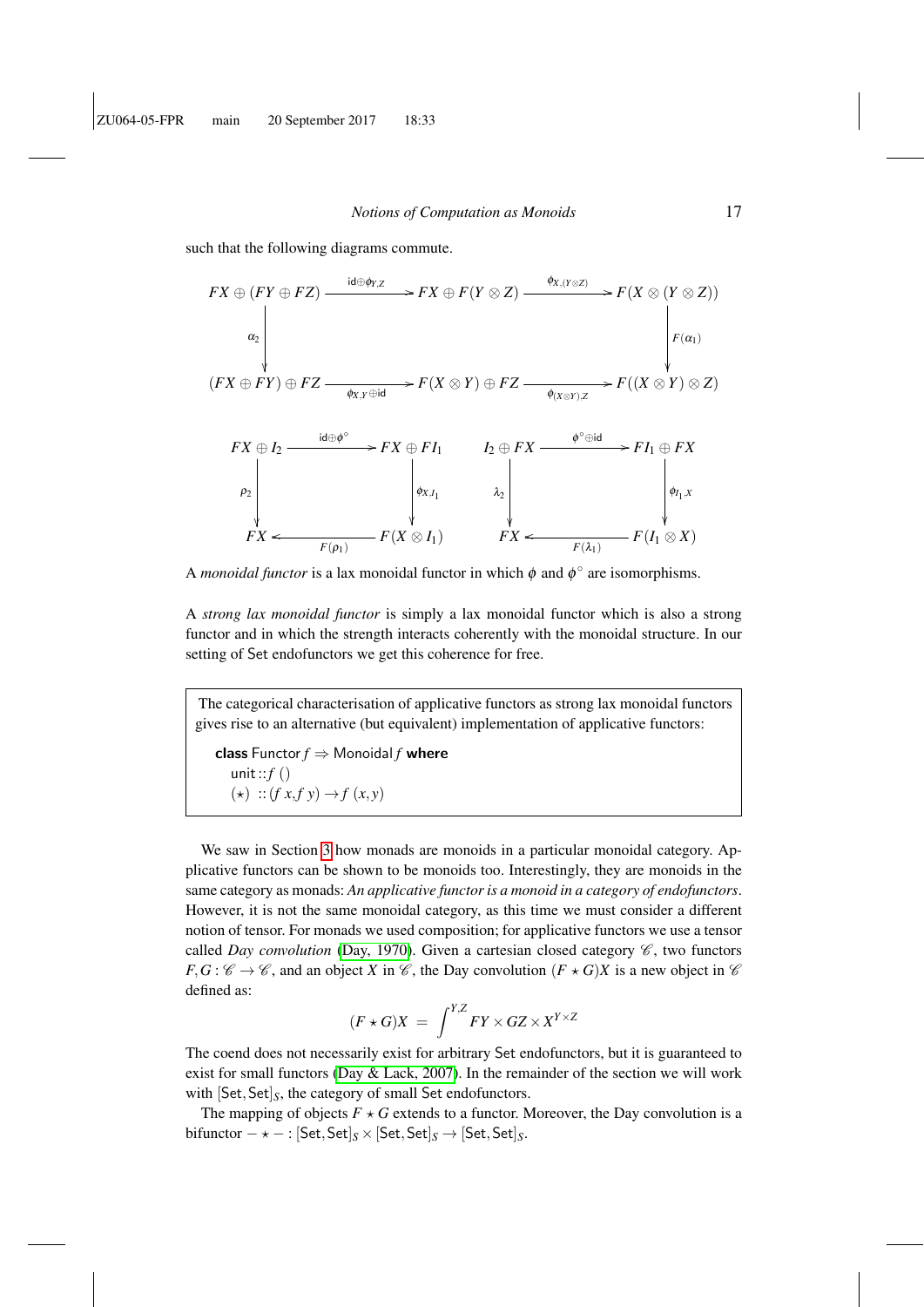The coend in the definition of the Day convolution can be implemented by an existential datatype. In the definition below, done in GADT style [\(Peyton Jones](#page-39-7) *et al.*, 2006), the type variables *y* and *z* are existentially quantified.

data  $(f \star g)$  *x* where Day ::  $f y \rightarrow g z \rightarrow ((y, z) \rightarrow x) \rightarrow (f * g) x$ **instance** (Functor *f*, Functor *g*)  $\Rightarrow$  Functor (*f*  $\times$  *g*) where  $f$  (Day  $x y h$ ) = Day  $x y (f \circ h)$ 

The Day convolution is a bifunctor with the following mapping of morphisms:

 $\text{bimap}: (f \rightarrow h) \rightarrow (g \rightarrow i) \rightarrow (f \star g \rightarrow h \star i)$  $\text{bimap } m_1 m_2 \text{ (Day } x \text{ y } f) = \text{Day} (m_1 x) (m_2 y) f$ 

The following proposition is useful for writing morphisms from the convolution of two functors onto another object.

#### <span id="page-17-0"></span>*Proposition 5.2*

There is a one-to-one correspondence defining morphisms going out of a Day convolution

<span id="page-17-1"></span>
$$
\int_X (F \star G)X \to HX \quad \cong \quad \int_{Y,Z} (FY \times GZ) \to H(Y \times Z) \tag{5.1}
$$

which is natural in  $F$ ,  $G$ , and  $H$ , and the morphisms witnessing the isomorphism can be written using the universal property of ends.

#### *Remark 5.3* (*Day convolution as a left Kan extension*)

In view of Proposition [5.2,](#page-17-0)  $F \star G$  is the left Kan extension of  $\bar{x} \circ (F \times G)$  along  $\bar{x}$ , where  $\bar{\times}$ :  $\mathcal{C} \times \mathcal{C} \rightarrow \mathcal{C}$  is the functor which takes an object  $(X, Y)$  of the product category into a product of objects  $X \times Y$ .

Proposition [5.2](#page-17-0) shows an equivalence between the type  $(f \star g) \rightarrow h$  and the type ∀*y z*. (*f y*,*g z*) → *h* (*y*,*z*).  $\vartheta$  ::  $(f \star g \xrightarrow{\star} h) \to (f y, g z) \to h (y, z)$  $\vartheta f(x, y) = f$  (Day *x y* id)  $\vartheta^{-1}$ :: Functor  $h \Rightarrow (\forall y z. (f y, g z) \rightarrow h (y, z)) \rightarrow (f * g \stackrel{\bullet}{\rightarrow} h)$  $\vartheta^{-1} g$  (Day  $xyf$ ) = fmap  $f$  ( $g(x, y)$ )

In contrast to the composition tensor, the Day convolution is not strict. Moreover, since we have an isomorphism  $\gamma : (F \star G)X \to (G \star F)X$  natural in *F*, *G*, and *X*, the Day convolution is a symmetric tensor. This means that, together with appropriate natural transformations  $\alpha$ ,  $\lambda$ , and  $\rho$ , Endo<sub> $\star$ </sub> = ([Set, Set]<sub>*S*</sub>,  $\star$ , *Id*,  $\alpha$ ,  $\lambda$ ,  $\rho$ ,  $\gamma$ ) is a symmetric monoidal category [\(Day, 1970\)](#page-38-3).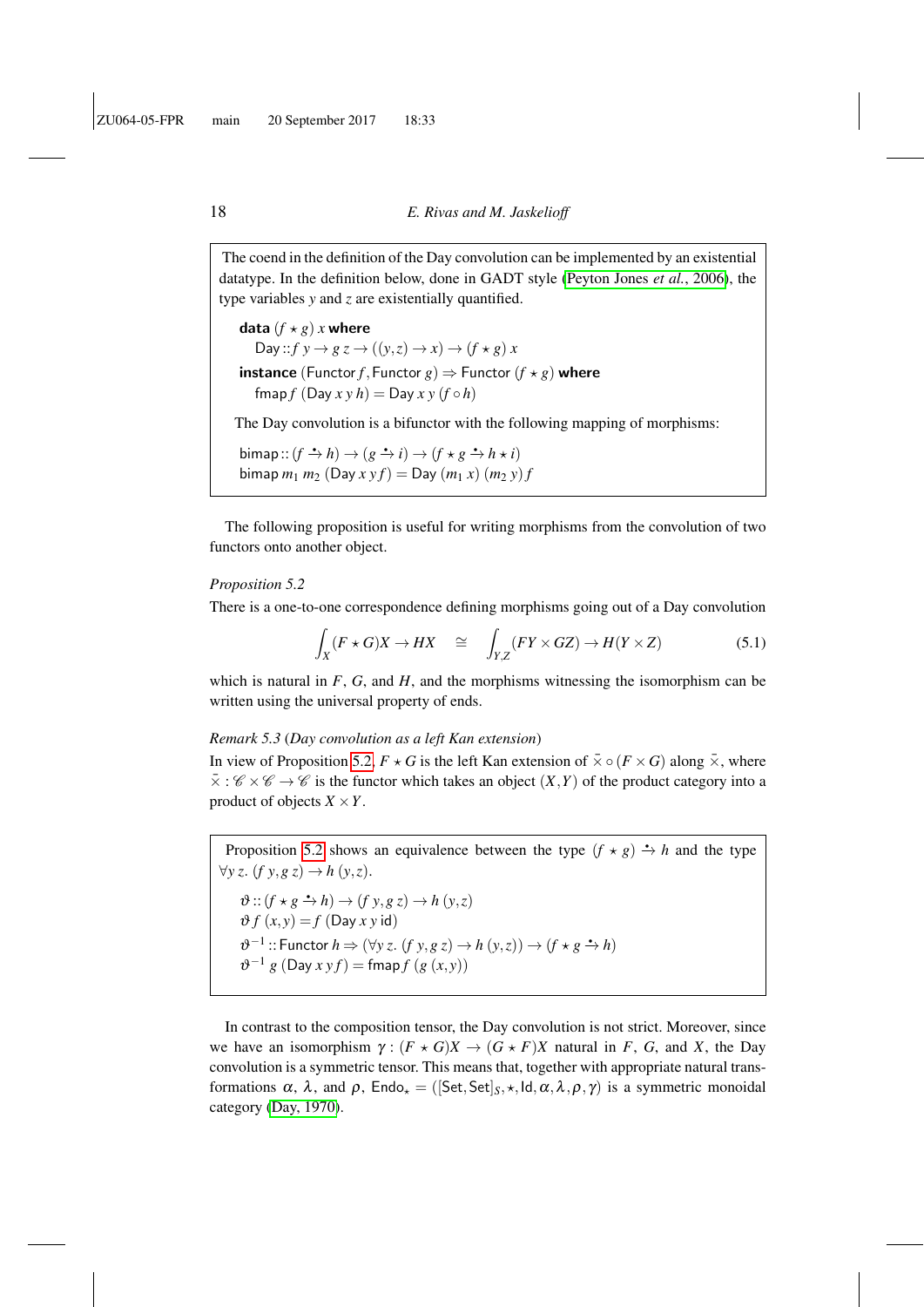Here we present the natural isomorphisms of the monoidal category  $\text{End}_{\mathcal{A}}$ . One direction is given by the following natural transformations:

 $\lambda$  :: Functor  $f \Rightarrow$   $\mathsf{Id} \star f \stackrel{\bullet}{\to} f$  $\lambda$  (Day (Id *x*)  $y f$ ) = fmap  $(f \circ (\lambda y \rightarrow (x, y))) y$  $\rho$  :: Functor  $f \Rightarrow f \star \mathsf{Id} \to f$  $\rho$  (Day *x* (ld *y*)  $f$ ) = fmap  $(f \circ (\lambda z \rightarrow (z, y))) x$  $\alpha :: f \star (g \star h) \stackrel{\bullet}{\to} (f \star g) \star h$  $\alpha$  (Day *x* (Day *y z f*)  $g$ ) = Day (Day *x y f*<sub>1</sub>) *z f*<sub>2</sub> where  $f_1 = \lambda(c, e) \rightarrow (c, \lambda h \rightarrow f(e, h))$  $f_2 = \lambda((c, h), d) \rightarrow g(c, h, d)$  $\gamma$  :: (*f*  $\star$  *g*)  $\stackrel{\bullet}{\to}$  (*g*  $\star$  *f*)  $γ(Day x y f) = Day y x (f ∘ swap)$ where swap  $(x, y) = (y, x)$ 

Their respective inverses are defined as:

 $\lambda^{-1}$  :: Functor  $f \Rightarrow f \stackrel{\bullet}{\to} \mathsf{Id} \star f$  $\lambda^{-1} x = \text{Day} (\text{Id} () ) x$  snd  $\rho^{-1}$  :: Functor  $f \Rightarrow f \stackrel{\bullet}{\to} f \star \mathsf{Id}$  $\rho^{-1}$   $x =$  Day  $x$  (ld ()) fst  $\alpha^{-1}$  ::  $(f \star g) \star h \stackrel{\bullet}{\to} f \star (g \star h)$  $\alpha^{-1}$  (Day (Day  $xyf$ )  $z g$ )  $=$  Day  $x$  (Day  $yz f_1$ )  $f_2$ where  $f_1 = \lambda(d, b) \rightarrow ((\lambda c \rightarrow f(c, d)), b)$  $f_2 = \lambda(c, (h, b)) \rightarrow g (h, c, b)$ 

#### *Remark 5.4* (*Alternative presentations of the Day convolution*)

In our setting of Set endofunctors, the Day convolution has different alternative representations [\(Day, 1970\)](#page-38-3):

<span id="page-18-0"></span>
$$
(F \star G)X \quad \cong \quad \int^T FY \times G(Y \to X) \quad \cong \quad \int^T F(Y \to X) \times GY \tag{5.2}
$$

The equivalences essentially follow from Yoneda and cartesian closure.

The corresponding implementations of the two alternative representations are: data  $(f \star_1 g)$  *x* where Day<sub>1</sub> :: $f y \rightarrow g (y \rightarrow x) \rightarrow (f \star_1 g) x$ data  $(f \star_2 g)$  *x* where Day<sub>2</sub> :: $f(y \rightarrow x) \rightarrow g y \rightarrow (f \star_2 g) x$ In these two definitions, the type variable *y* is existentially quantified.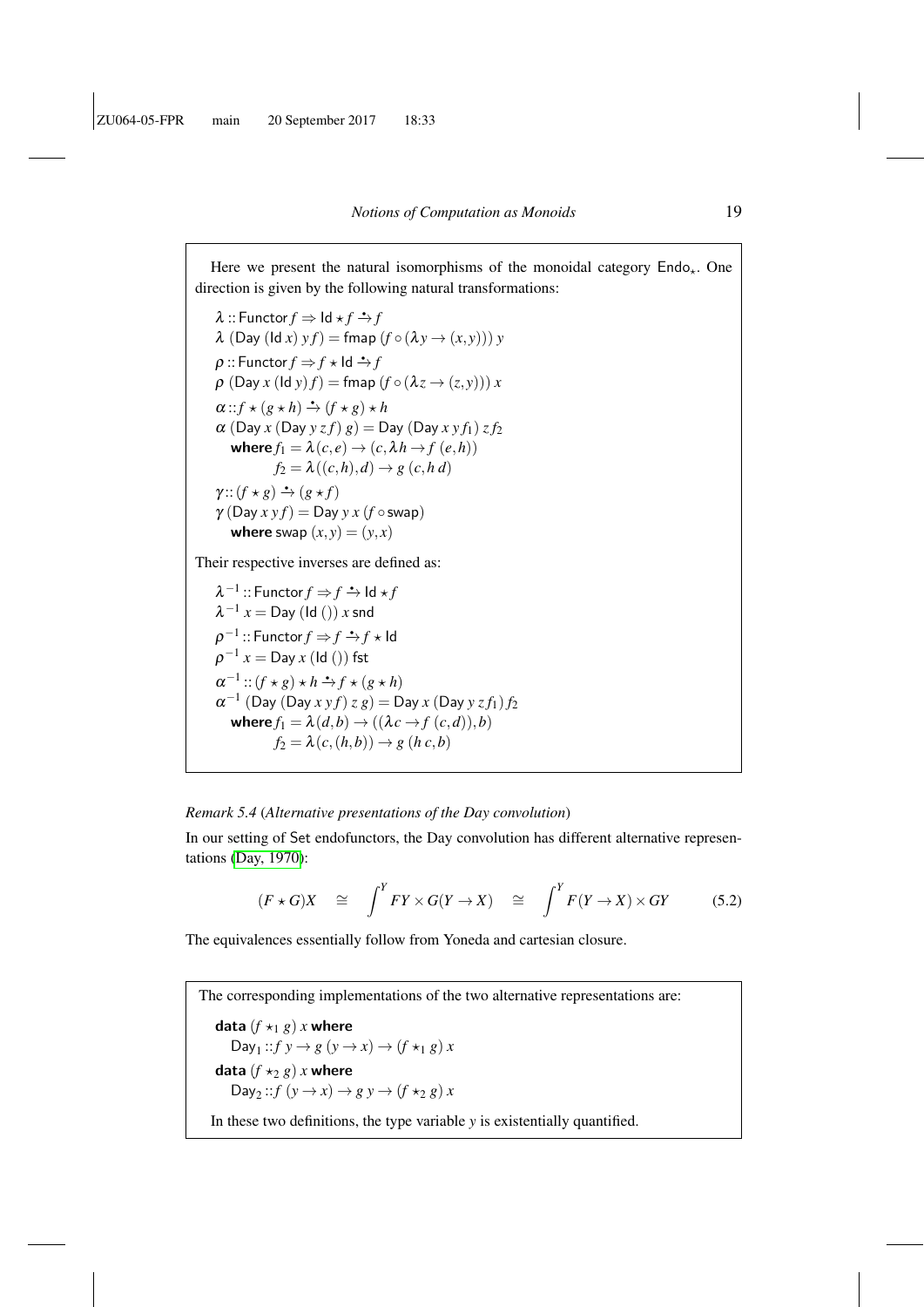#### 5.1 Monoids in Endo<sub>+</sub>

A monoid in  $End_2$  amounts to:

- an endofunctor  $F$ ,
- a natural transformation  $m: F \star F \to F$ ,
- and a unit  $e : \mathsf{Id} \to F$ ; such that the following diagrams commute.

$$
(F \star F) \star F \xrightarrow{\text{max} F} F \star F \xrightarrow{\text{max} F} F \star F
$$
\n
$$
\downarrow m
$$
\n
$$
F \star (F \star F) \xrightarrow{\text{max} F} F \star F \xrightarrow{\text{max} F} F \star F \xrightarrow{\text{max} F} F \star F \xrightarrow{\text{max} F} F \star F
$$
\n
$$
\downarrow m
$$
\n
$$
\downarrow m
$$
\n
$$
\downarrow m
$$
\n
$$
\downarrow m
$$
\n
$$
\downarrow m
$$
\n
$$
\downarrow m
$$
\n
$$
\downarrow m
$$
\n
$$
\downarrow m
$$
\n
$$
\downarrow m
$$
\n
$$
\downarrow m
$$
\n
$$
\downarrow m
$$
\n
$$
\downarrow m
$$
\n
$$
\downarrow m
$$
\n
$$
\downarrow m
$$
\n
$$
\downarrow m
$$
\n
$$
\downarrow m
$$
\n
$$
\downarrow m
$$
\n
$$
\downarrow m
$$
\n
$$
\downarrow m
$$
\n
$$
\downarrow m
$$
\n
$$
\downarrow m
$$
\n
$$
\downarrow m
$$
\n
$$
\downarrow m
$$
\n
$$
\downarrow m
$$
\n
$$
\downarrow m
$$
\n
$$
\downarrow m
$$
\n
$$
\downarrow m
$$

From the unit *e*, one can consider the component  $e_1 : 1 \rightarrow F1$ . This component defines a mapping that can be used as the unit morphism for a lax monoidal functor. Similarly, using Equation [5.1,](#page-17-1) the morphism  $m: F \star F \to F$  is equivalent to a family of morphisms

$$
\vartheta(m)_{X,Y} : FX \times FY \to F(X \times Y)
$$

which is natural in *X* and *Y*. This family of morphisms corresponds to the multiplicative transformation in a lax monoidal functor. Putting together *F*,  $\vartheta(m)$  and  $e_1$ , we obtain a strong lax monoidal functor on Set. That is, we obtain an applicative functor.

It remains to be seen if the converse is true: can a monoid in  $\mathsf{End}_{\mathsf{A}}$  be defined from an applicative functor? Given an applicative functor  $(F, \phi, \phi^{\circ})$ , it easy to see that a multiplication for the monoid can be given from  $\phi$ , using Equation [5.1](#page-17-1) again. What remains to be seen is if we can recover the whole natural transformation  $e : \mathsf{Id} \to F$  out of only one component  $\phi^{\circ}: 1 \rightarrow F1$ . We do so by using the strength of *F* (which exists since it is an endofunctor on Set): the natural transformation *e* is recovered by the following composition

$$
X \xrightarrow{\langle 1, \text{id} \rangle} 1 \times X \xrightarrow{\phi^{\circ} \times \text{id}} F1 \times X \xrightarrow{\text{st}_{1,X}} F(1 \times X) \xrightarrow{F\pi_2} F X
$$

which defines a morphism  $e_X : X \to FX$  for each *X*.

All things considered, *applicative functors are monoids in the category of endofunctors which is monoidal with respect to the Day convolution*.

#### 5.2 Exponentials in Endo<sub>\*</sub>

To apply the Cayley representation, first it must be determined that the category  $\text{End}_{\mathbf{Q}}$  is monoidal closed. To do so, we use the same technique we used in section [3.1](#page-9-1) for finding exponentials in Endo. we apply the Yoneda lemma and then the universal property of exponentials.

$$
G^{F}X \cong \text{Nat}(X \to -, G^{F})
$$
  

$$
\cong \text{Nat}((X \to -) \star F, G)
$$

Therefore, whenever the last expression makes sense, it can be used as the definition of the exponential object. Since we are working in a category of small functors, the expression always makes sense and the exponential is always guaranteed to exist. Using Proposition [5.2](#page-17-0)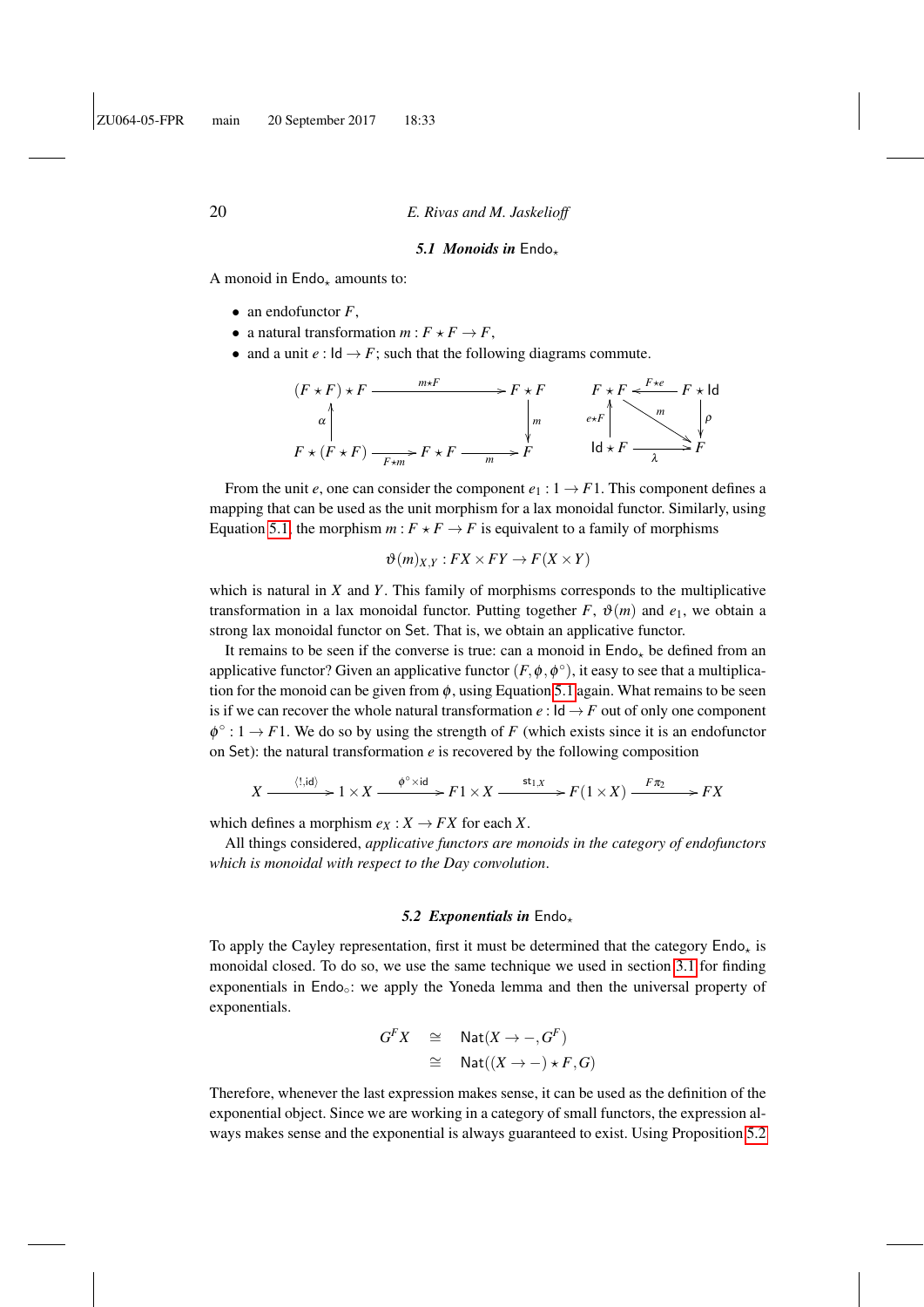and Yoneda, an alternative form for  $G^F$  can be derived [\(Day, 1973\)](#page-38-16):

$$
G^{F}X \quad \cong \quad \text{Nat}(F, G(X \times -)) \quad \cong \quad \int_{Y} FY \to G(X \times Y)
$$

Using Haskell, this exponential can be represented as:

data Exp  $f g x = \text{Exp} (\forall y. f y \rightarrow g (x, y))$ 

The components of the isomorphism showing it is an exponential are:

 $\lfloor \cdot \rfloor$  ::  $(f \star g \stackrel{\bullet}{\to} h) \to f \stackrel{\bullet}{\to} \text{Exp } g h$  $|m|x| \le E \exp (\lambda y \rightarrow m \text{ (Day } x \text{ y id)})$  $\lceil \cdot \rceil$  :: Functor  $h \Rightarrow (f \stackrel{\bullet}{\to} \text{Exp } g h) \to f \star g \stackrel{\bullet}{\to} h$ d*f* e (Day *x y h*) = fmap *h* (*t y*) where  $\text{Exp } t = f x$ 

We therefore conclude that the symmetric monoidal category  $\mathsf{End}_{\mathsf{A}}$  is closed.

## *5.3 Free Applicative Functor*

By Proposition [2.5,](#page-6-0) the free monoid, viz. the free applicative functor, exists.

The direct application of Proposition [2.5](#page-6-0) yields the following implementation of the free applicative functor.

**data** Free<sub>\*</sub>  $f$   $x$  = Pure  $x$  | Rec  $((f \star \text{Free}_{*} f) x)$ 

Inlining the definition of  $\star$ , we obtain the simplified datatype

data Free? *f a* where  $Pure:: x \rightarrow Free_{*} f x$ Rec ::  $f y \rightarrow \text{Free}_{\star} f z \rightarrow ((y, z) \rightarrow x) \rightarrow \text{Free}_{\star} f x$ 

with the following instances:

**instance** Functor  $f \Rightarrow$  Functor (Free, f) where  $fmap g (Pure x) = Pure (gx)$ fmap  $g$  (Rec  $xyf$ ) = Rec  $xy(g \circ f)$ **instance** Functor  $f \Rightarrow$  Applicative (Free<sub> $\star$ </sub>  $f$ ) where  $pure$  = Pure Pure  $g \otimes z =$  fmap  $g z$  $(Rec x y f) \circledast z = Rec x (pure (,) \circledast y \circledast z) (\lambda (a, (b, c)) \rightarrow f (a, b) c)$ 

The implementation of the insertion of generators and the universal morphism from the free applicative is:

 $ins::$  Functor  $a \Rightarrow f \stackrel{\bullet}{\to} \mathsf{Free}_{\star} f$ ins  $x = \text{Rec } x$  (Pure ()) fst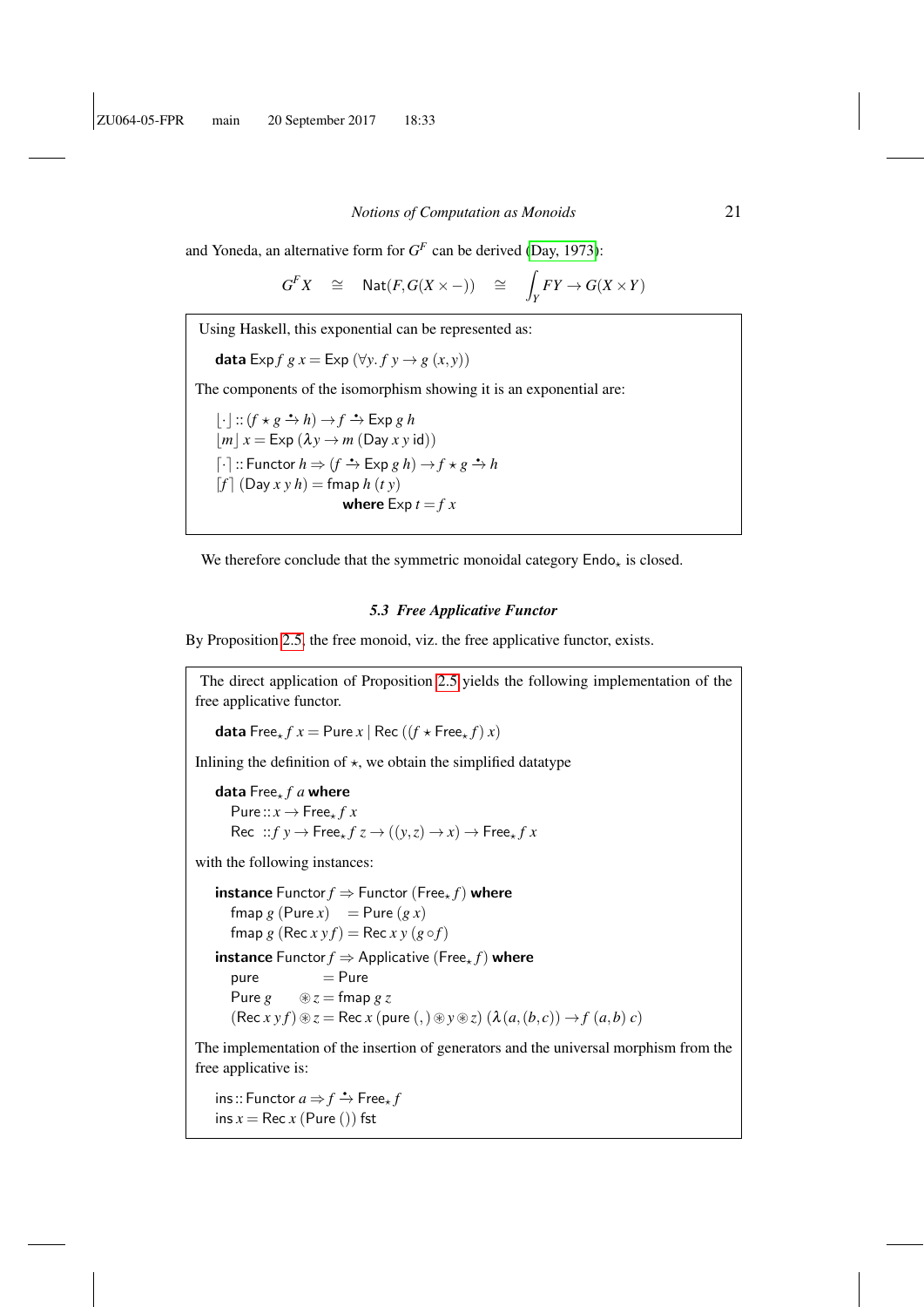```
free::(Function f, Applicative g) \Rightarrow (f \rightarrow g) \rightarrow (Free_{\star} f \rightarrow g)free f (Pure x) = pure xfree f (Rec x y g) = pure (curry g) \mathcal{D}f x\mathcal{D} free f y
```
The alternative presentations of the Day convolution of Equation [5.2](#page-18-0) result in the alternative types  $\star_1$  and  $\star_2$ . Using these types instead of  $\star$  in the definition of the free applicative functor, results in two alternative definitions:

```
\mathsf{data}\ \mathsf{Free}\rule{0pt}{1.5pt}{.} f\ x where
   Pure' :: x \rightarrow Free'_{\star} f x\text{Rec}' ::f y \rightarrow \text{Free'}_{\star} f (y \rightarrow x) \rightarrow \text{Free'}_{\star} f xdata \mathsf{Free}''_\star f x where
   Pure'' :: x \rightarrow Free''_x f x\text{Rec}'' ::f (y \rightarrow x) \rightarrow \text{Free}''_x f y \rightarrow \text{Free}''_x f x
```
Hence, the two alternative presentations of the Day convolution given in Equation [5.2](#page-18-0) give rise to the two notions of free applicative functor found by Capriotti and Kaposi [\(2014\)](#page-37-1).

#### *5.4 Cayley Representation for Applicative Functors*

Having found the exponentials in  $End_{\mathcal{L}_{+}}$ , we may apply Theorem [2.8](#page-7-0) and construct the corresponding Cayley representation.

The Cayley representation of an applicative functor is the exponential of the functor over itself.

**type**  $\text{Rep } f = \text{Exp } ff$ **instance** Functor  $f \Rightarrow$  Functor (Rep  $f$ ) where  $f(\text{Exp } h) = \text{Exp } (\text{fmap } (\lambda(x, y) \rightarrow (f(x, y))) \circ h)$ **instance** Functor  $f \Rightarrow$  Applicative (Rep  $f$ ) where pure  $c = \text{Exp}(f \text{map}(c))$  $\exp f \circledast \exp a = \exp (\text{fmap } g \circ a \circ f)$ **where**  $g(x, (f, c)) = (f x, c)$ 

The Applicative instance is obtained from the general construction of the monoid of endomorphisms. Finally, from Theorem [2.8,](#page-7-0) we obtain the applicative morphism rep and the natural transformation abs, together with the property that  $\text{abs} \circ \text{rep} = \text{id}$ .

 $rep$  :: Applicative  $f \Rightarrow f \stackrel{\bullet}{\to} \mathsf{Rep} f$  $rep x = Exp (\lambda y \rightarrow pure( , ) \circledast x \circledast y)$ abs:: Applicative  $f \Rightarrow \text{Rep } f \xrightarrow{\bullet} f$ abs  $(Exp t) = \text{fmap } \{f(t) \text{ pure }(t)\}\$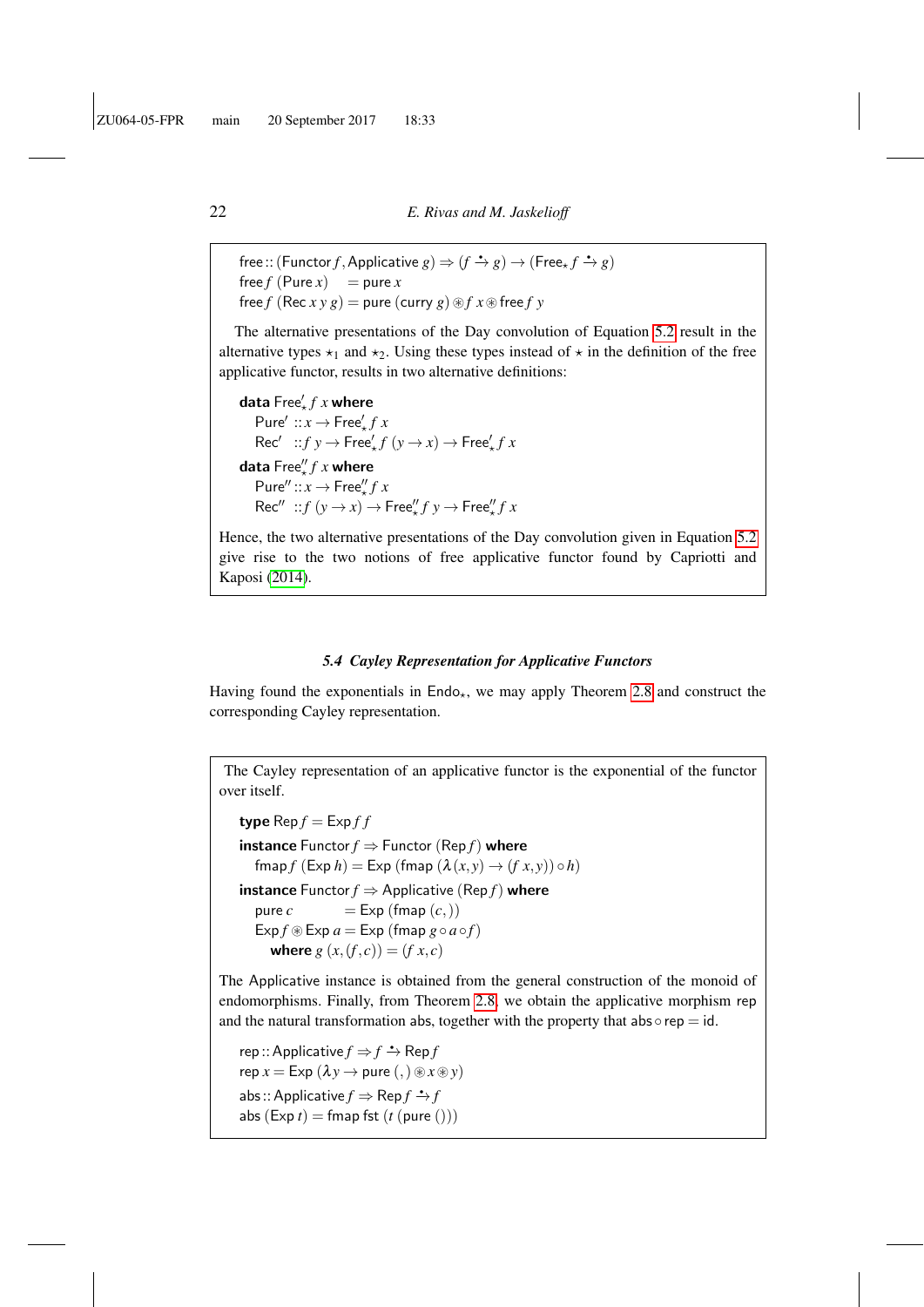#### 6 Weak Arrows as Monoids

<span id="page-22-0"></span>Having successfully fit both monads and applicative functors as monoids in a monoidal category, we now focus on a third popular notion of computation: arrows.

Arrows [\(Hughes, 2000\)](#page-38-0) are a generalisation of monads that can offer standardised interfaces to libraries that are incompatible with the monadic interface, including parsers with static analysis, quantum computing [\(Vizzotto](#page-39-8) *et al.*, 2006), secure information flow [\(Li &](#page-38-17) [Zdancewic, 2010\)](#page-38-17) and functional reactive programming [\(Hudak](#page-38-18) *et al.*, 2003).

Asada [\(2010\)](#page-37-5) characterised arrows as strong monads in a bicategory. Closer to our intentions of working with monoids in a monoidal category, Jacobs *et al.* [\(2009\)](#page-38-1) showed that weak arrows (arrows without the operation first) are monoids in the category of profunctors. They recover (strong) arrows by adding the strength on top of the monoid structure.

We briefly review the results by Jacobs *et al.* on weak arrows and then proceed to obtain free weak arrows, and a Cayley representation for weak arrows.

A profunctor from C to D is a functor  $\mathcal{D}^{op} \times \mathcal{C} \rightarrow$  Set, sometimes written as  $\mathcal{C} \rightarrow \mathcal{D}$ . In a sense, profunctors are to relations what functors are to functions. A morphism between two profunctors is a natural transformation between the profunctors considered as functors.

We indicate that a type constructor  $p::* \to * \to *$  is a profunctor by providing an instance of the following type class.

class Profunctor *p* where dimap::  $(x' \rightarrow x) \rightarrow (y \rightarrow y') \rightarrow p \ x \ y \rightarrow p \ x' \ y'$ 

such that the following laws hold

 $dim$ ap id id  $=$  id

dimap  $(f \circ g)$   $(h \circ i) =$  dimap  $g h \circ$  dimap  $f i$ 

Notice how, as opposed to a bifunctor, the type constructor is contravariant in its first argument.

#### *Definition 6.1*

The category of profunctors from  $\mathscr{C}$  to  $\mathscr{D}$ , denoted Prof $(\mathscr{C}, \mathscr{D})$ , has as objects profunctors from  $\mathscr{C}$  to  $\mathscr{D}$ , and as morphisms natural transformations between functors  $\mathscr{D}^{\mathsf{op}} \times \mathscr{C} \to$  Set.

From now on, we will focus on profunctors  $\mathscr{C} \longrightarrow \mathscr{C}$ , where  $\mathscr{C}$  is a small cartesian closed subcategory of Set with inclusion  $J : \mathscr{C} \to$  Set. To avoid notational clutter, we omit the functor  $J$  when considering elements of  $\mathscr C$  as elements of Set.

Profunctors can be composed in such a way that gives a notion of tensor.

*Definition 6.2 (Profunctor tensor (Bénabou, 1973))* Given two profunctors  $P, Q: \mathscr{C} \longrightarrow \mathscr{C}$ , their composition is

$$
(P \otimes Q)(X,Y) = \int^Z P(X,Z) \times Q(Z,Y)
$$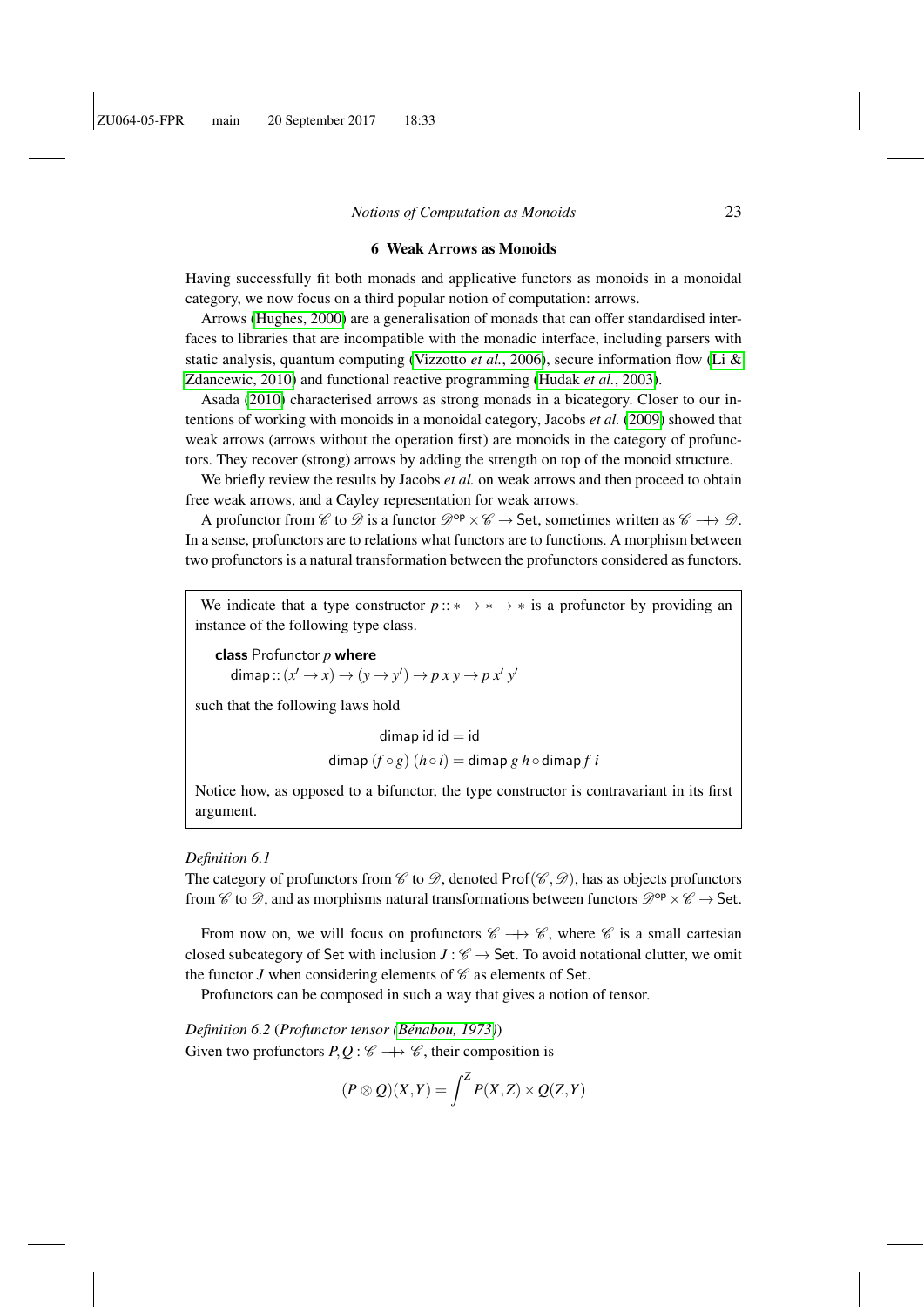The profunctor tensor is implemented in Haskell as follows: data  $(p \otimes q)$  *x y* where  $PCom:: p x z \rightarrow q z y \rightarrow (p \otimes q) x y$ **instance** (Profunctor *p*, Profunctor *q*)  $\Rightarrow$  Profunctor (*p*⊗*q*) where dimap  $m_1 m_2$  (PCom  $p q$ ) = PCom (dimap  $m_1$  id  $p$ ) (dimap id  $m_2 q$ )

This tensor is analogous to the composition of relations, replacing the existential quantification by a coend. The functor  $\text{Hom}: \mathscr{C}^{\text{op}} \times \mathscr{C} \to \text{Set}$  mapping two objects to the set of morphisms between them is a small functor and it is the unit for profunctor composition:

$$
(P \otimes \text{Hom})(X,Y) = \int^Z P(X,Z) \times (Z \to Y) \cong P(X,Y)
$$

The equality holds by definition of profunctor composition, and the isomorphism holds by the Yoneda Lemma. Thus, we may define a natural isomorphism  $\rho : P \otimes \mathsf{Hom} \cong P$ . Analogously, we can define the other two natural isomorphisms  $\lambda$  : Hom  $\otimes P \cong P$  and  $\alpha: P \otimes (Q \otimes R) \cong (P \otimes Q) \otimes R$  and obtain a monoidal structure for  $\lbrack \mathcal{C}^{op} \times \mathcal{C}, Set \rbrack$ , with profunctor composition ⊗ as its tensor, and the Hom functor as its unit. We denote this monoidal category by Pro.

We have shown how to implement the objects of Pro as instances of the type class ProFunctor. Morphisms between profunctors are implemented as

 $\tt type  $p \stackrel{\bullet}{\rightarrow} q = \forall x \ y. p \ x \ y \rightarrow q \ x \ y$$ 

The unit Hom is simply the type of functions.

type Hom  $= (\rightarrow)$ 

The natural isomorphisms  $\lambda$ ,  $\rho$ , and  $\alpha$  are implemented as

 $\lambda$  :: Profunctor  $p \Rightarrow$  Hom  $\otimes p \stackrel{a}{\rightarrow} p$  $\lambda$  (PCom  $f(x) =$ dimap  $f$  id  $x$  $\rho$  :: Profunctor  $p \Rightarrow p \otimes$  Hom  $\Rightarrow p$  $\rho$  (PCom  $xf$ ) = dimap id  $f x$  $\alpha$  ::  $p \otimes (q \otimes r) \stackrel{a}{\rightarrow} (p \otimes q) \otimes r$  $\alpha$  (PCom  $p$  (PCom  $q$   $r$ )) = PCom (PCom  $p$   $q$ )  $r$ 

with inverses

 $λ^{-1}$  :: Profunctor  $p ⇒ p$  <del>≒</del> Hom ⊗  $p$  $\lambda^{-1} f = \mathsf{PCom}$  id  $f$  $\rho^{-1}$  :: Profunctor  $p ⇒ p$  <u>↔</u>  $p$ ⊗ Hom  $\rho^{-1}f = \mathsf{PCom} f$  id  $\alpha^{-1}$  ::  $(p \otimes q) \otimes r \stackrel{a}{\rightarrow} p \otimes (q \otimes r)$  $\alpha^{-1}$  (PCom (PCom  $p$   $q$ )  $r$ ) = PCom  $p$  (PCom  $q$   $r$ )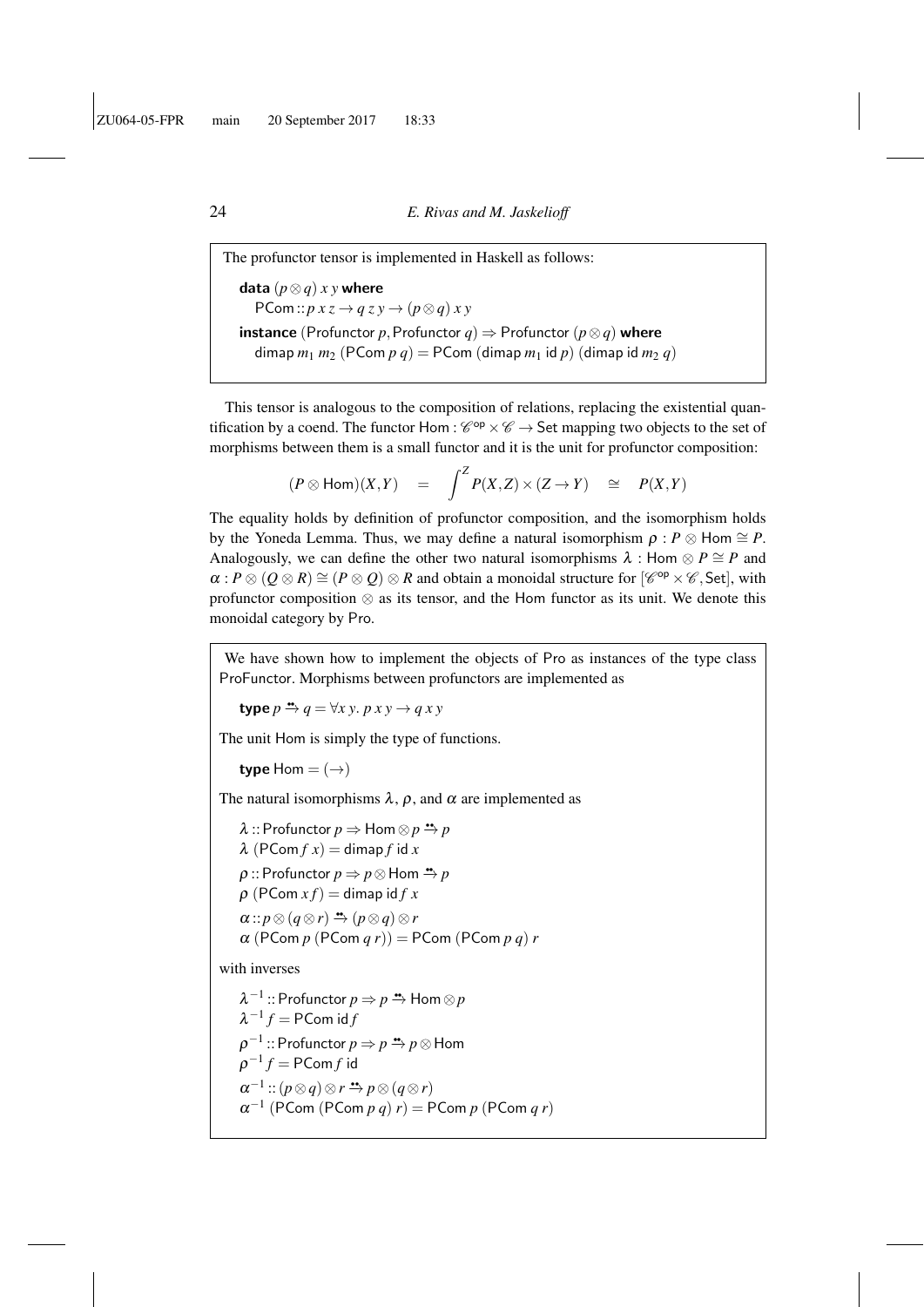What are the monoids in this monoidal category? A monoid in Pro amounts to:

- a profunctor *A*,
- a natural transformation  $m : A \otimes A \rightarrow A$ ,
- and a unit  $e :$  Hom  $\rightarrow$  *A*; such that the diagrams



commute.

Using the isomorphism

$$
\left(\int^Z A(X,Z) \times A(Z,Y)\right) \to A(X,Y) \quad \cong \quad \int_Z A(X,Z) \times A(Z,Y) \to A(X,Y)
$$

we get that a natural transformation  $m : A \otimes A \rightarrow A$  is equivalent to a family of morphisms  $m_{X,Y,Z}: A(X,Z) \times A(Z,Y) \rightarrow A(X,Y)$  which is natural in *X* and *Y* and dinatural in *Z*.

This presentation leads naturally to the following implementation of monoids in the monoidal category Pro.

class Profunctor *a* ⇒ WeakArrow *a* where arr  $::(x \rightarrow y) \rightarrow axy$  $(\ggg)$ : *axy*  $\rightarrow$  *ay*  $z \rightarrow a \times z$ 

The laws that must hold are:

 $(a \ggg b) \ggg c = a \ggg (b \ggg c)$ arr  $f \gg a =$  dimap  $f$  id  $a$  $a \gg a$  arr  $f =$  dimap id  $f a$ arr  $(g \circ f) = \text{arr } f \ggg \text{arr } g$ 

#### *6.1 Exponentials in* Pro

<span id="page-24-0"></span>The exponential in Pro exists (Bénabou, 1973) and a short calculation using the Yoneda Lemma shows it to be

$$
Q^{P}(X,Y) = \int_{Z} P(Y,Z) \to Q(X,Z).
$$

The implementation of exponentials in Pro follows the definition above:

data Exp  $p \, q \, x \, y = \text{Exp} (\forall z \, p \, y \, z \rightarrow q \, x \, z)$ 

**instance** (Profunctor *p*, Profunctor  $q$ )  $\Rightarrow$  Profunctor (Exp *p q*) where dimap  $m_1$   $m_2$  (Exp  $pq$ ) = Exp (dimap  $m_1$  id  $\circ$   $pq \circ$  dimap  $m_2$  id)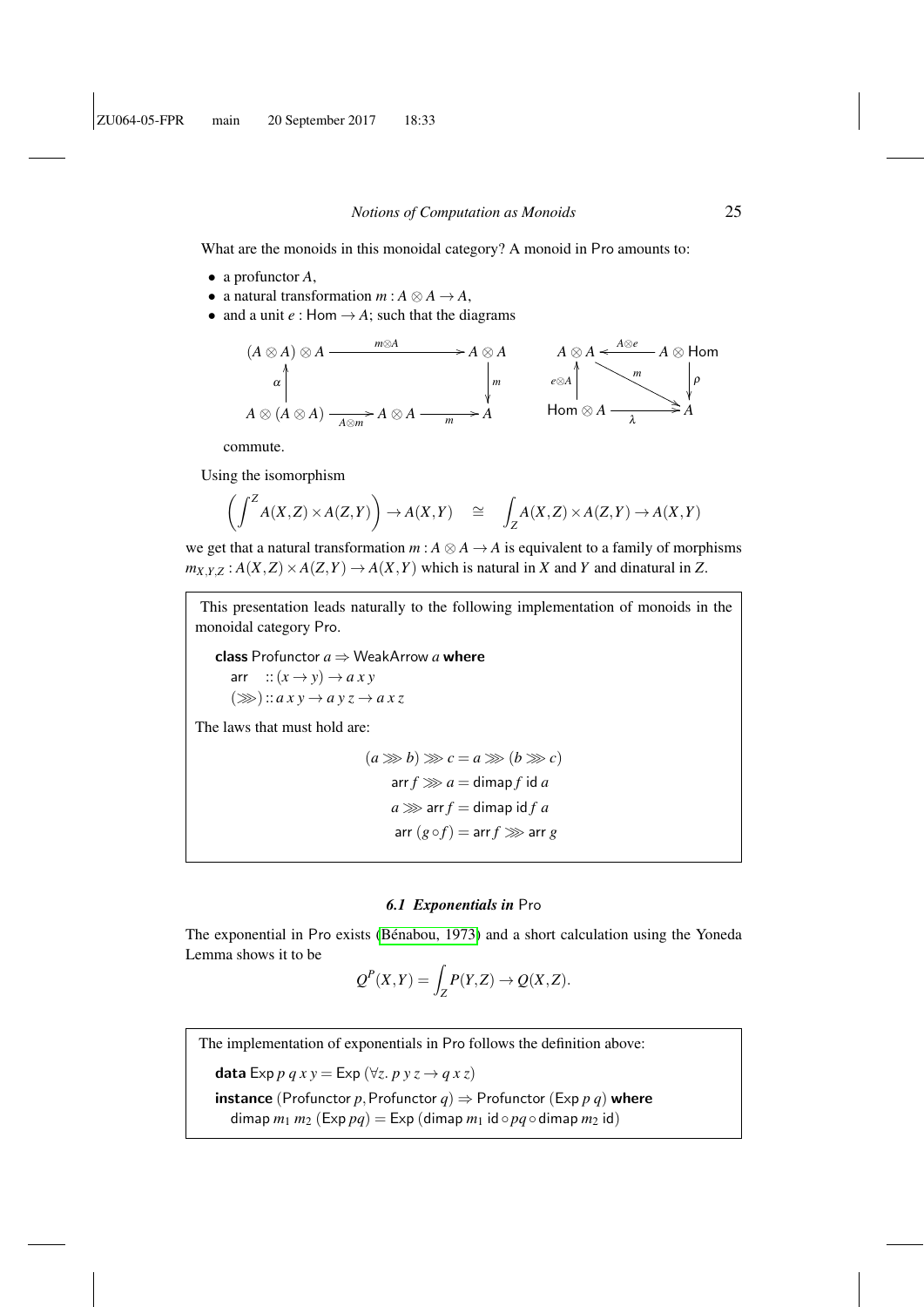The components of the isomorphism which shows that Exp is an exponential are:  $\lfloor \cdot \rfloor$  ::  $(p \otimes q \stackrel{\bullet}{\to} r) \to (p \stackrel{\bullet}{\to} \text{Exp } q r)$  $|m| f = \text{Exp} (\lambda g \rightarrow m (\text{PCom } f g))$  $\lceil \cdot \rceil$  ::  $(p \rightarrow \mathsf{Exp} \ q \ r) \rightarrow (p \otimes q \rightarrow r)$  $[m]$  (PCom  $f$   $g$ ) =  $e$   $g$  where Exp  $e = mf$ 

## *6.2 Free Weak Arrows*

By Proposition [2.5,](#page-6-0) the free monoid, viz. the free weak arrow, exists.

The direct application of Proposition [2.5](#page-6-0) yields the following implementation of the free weak arrow. data Free<sup>⊗</sup> *a x y* where Hom  $::(x \rightarrow y) \rightarrow$  Free<sub>⊗</sub> *axy*  $Comp :: a x z \rightarrow Free_{\otimes} a z y \rightarrow Free_{\otimes} a x y$ with the following instances: **instance** Profunctor  $a \Rightarrow$  Profunctor (Free<sub> $\otimes$ </sub> a) where  $\dim \{ f \mid g \in \mathcal{F} \}$  (Hom  $h$ ) =  $\dim (g \circ h \circ f)$ dimap  $f g$  (Comp  $x y$ ) = Comp (dimap  $f$  id  $x$ ) (dimap id  $g y$ ) **instance** Profunctor  $a \Rightarrow$  WeakArrow (Free<sub> $\otimes$ </sub> a) where  $\arctan f = \text{Hom } f$  $(Hom f) \implies c = \text{dimap } f \text{ id } c$  $(\text{Comp } x y) \gg c = \text{Comp } x (y \gg c)$ The insertion of generators ins and the universal morphism free from the free weak arrow are:  $ins::Profunctor a \Rightarrow a \stackrel{\bullet\bullet}{\rightarrow} Free_{\otimes} a$  $ins x = Comp x (arr id)$ free :: (Profunctor *a*, WeakArrow  $b$ )  $\Rightarrow$   $(a \stackrel{\text{m}}{\rightarrow} b) \rightarrow$  (Free<sub>⊗</sub>  $a \stackrel{\text{m}}{\rightarrow} b$ )  $free f$  (Hom  $g$ ) = arr  $g$ 

#### *6.3 Cayley Representation of Weak Arrows*

Having found the exponentials in Pro, we may apply Theorem [2.8](#page-7-0) and construct the corresponding Cayley representation.

The Cayley representation is the exponential of a profunctor over itself.

```
type \text{Rep } a = \text{Exp } a a
```
free  $f$  (Comp  $x y$ ) =  $f x \gg$  free  $f y$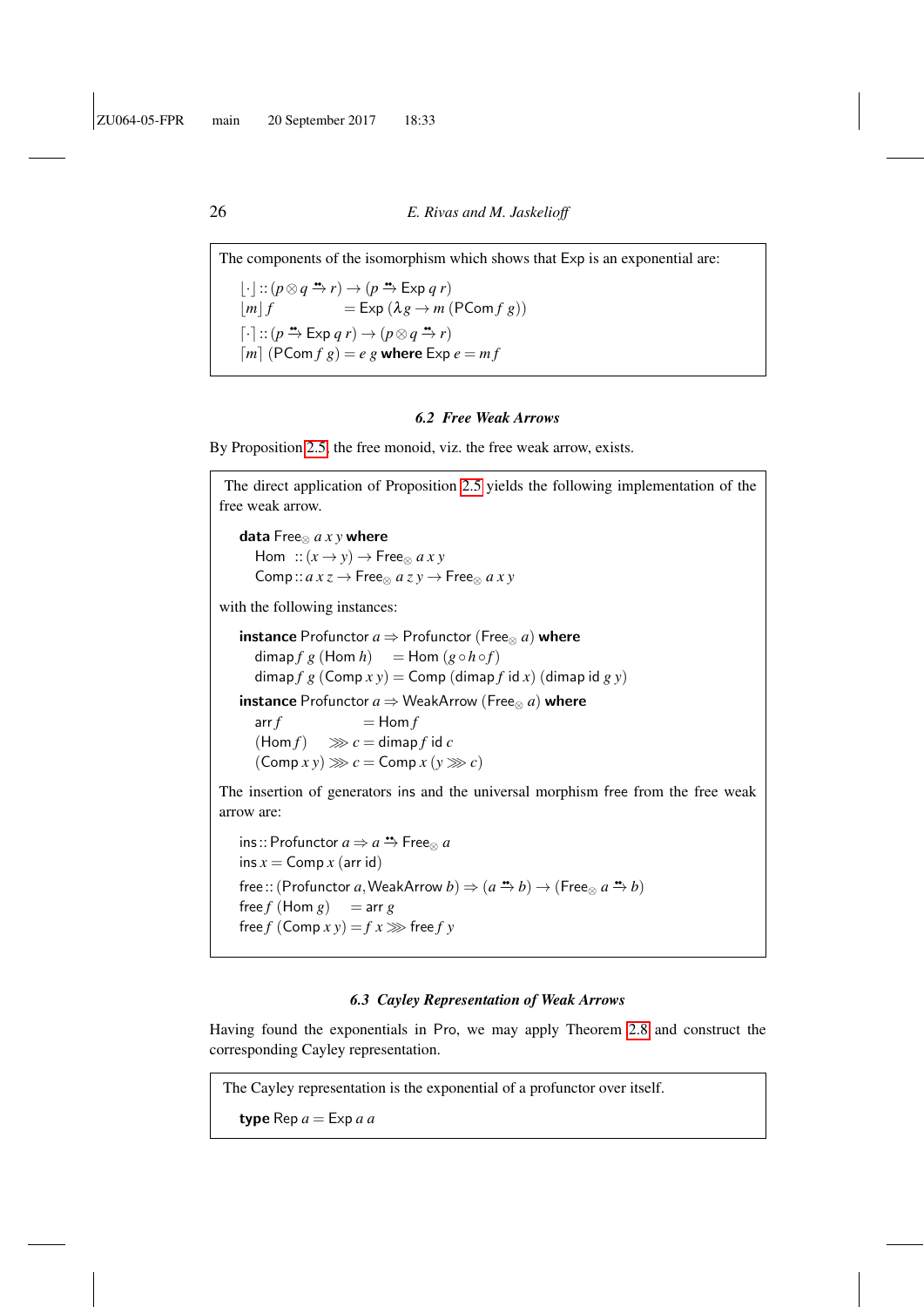**instance** Profunctor  $a \Rightarrow$  WeakArrow (Rep *a*) where  $\mathsf{arr}\, f = \mathsf{Exp}\,(\lambda y \to \mathsf{dimap}\, f \mathsf{id}\, y)$  $(\text{Exp } f) \ggg (\text{Exp } g) = \text{Exp } (\lambda y \rightarrow f (g y))$ 

The instance is derived from the general construction of the monoid of endomorphisms. Finally, from Theorem [2.8,](#page-7-0) we obtain the weak arrow morphism rep and the natural transformation abs, together with the property that  $ab \circ rep = id$ .

rep ::WeakArrow *a* ⇒ *a* qq −→ Rep *a*  $r \neq r \equiv \text{Exp} (\lambda v \rightarrow x \gg v)$ abs::WeakArrow *a* ⇒ Rep *a* ↔ *a* abs  $(\text{Exp } f) = f$  (arr id)

## 7 Arrows as Monoids

<span id="page-26-0"></span>Arrows are weak arrows with an additional operation called first. In order to see arrows as monoids, we need to internalise the first operation in the categorical presentation. Jacobs *et al.* [\(2009\)](#page-38-1) solve this problem by adjoining a first operator to monoids in Pro: an arrow is a monoid  $(A, m, e)$  together with a family of morphisms first :  $A(X, Y) \rightarrow A(X \times Z, Y \times Z)$ . We take an alternative path. We work on a category of strong profunctors (profunctors with a first-like operator), and then consider monoids in this new monoidal category. This approach mirrors the manner in which (strong) monads and applicative functors were obtained, and therefore we gain uniformity.

#### *Definition 7.1*

A *strength* for a profunctor  $P: \mathcal{C}^{op} \times \mathcal{C} \rightarrow$  Set is a family of morphisms

$$
\mathsf{st}_{X,Y,Z}: P(X,Y) \to P(X \times Z, Y \times Z)
$$

that is natural in *X*, *Y* and dinatural in *Z*, such that the following diagrams commute.



We say that a pair  $(P, st)$  is a strong profunctor. The diagrams that must commute here are analogous to those for a tensorial strength of an endofunctor (Definition [3.1\)](#page-9-2).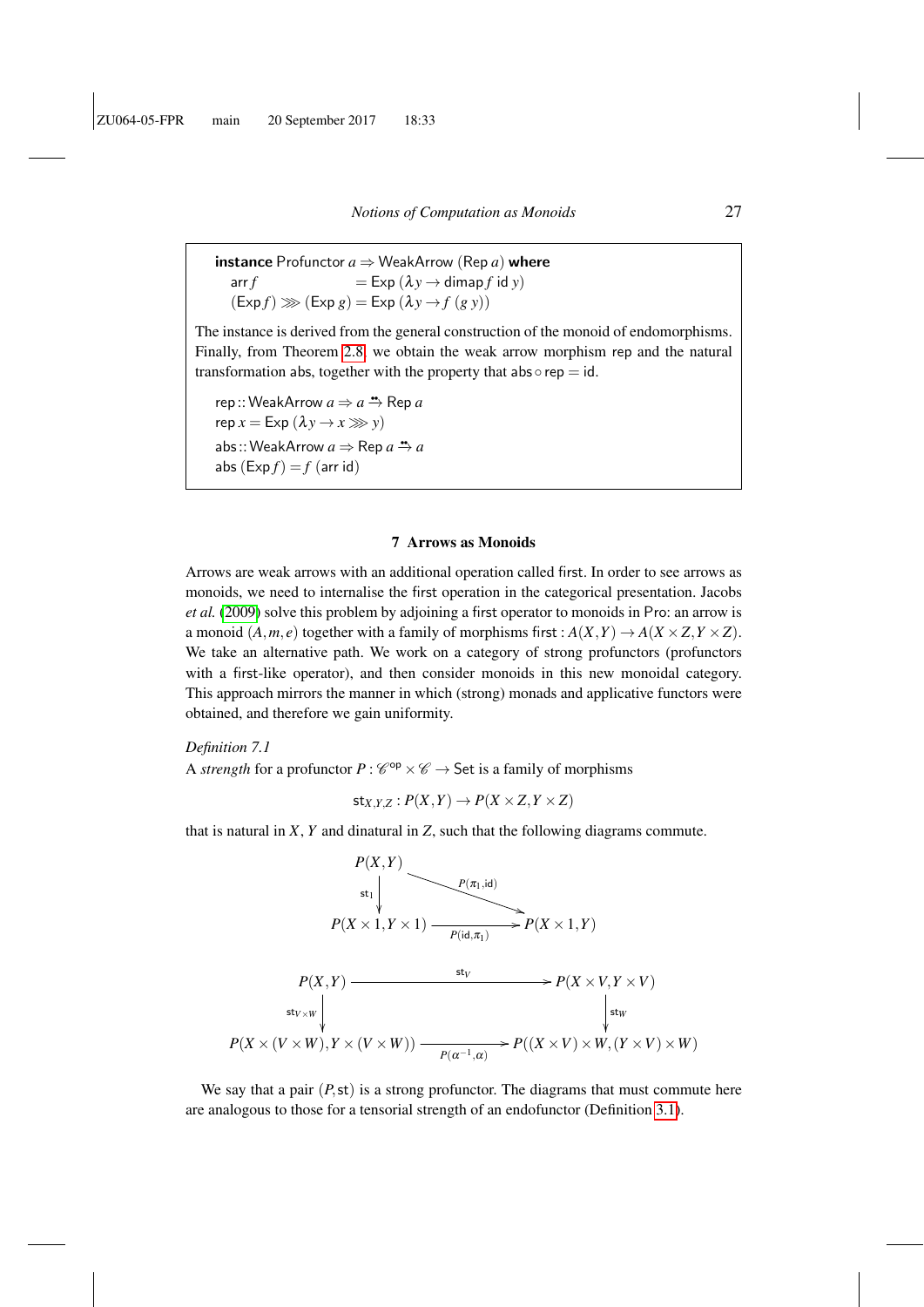The type class of strong profunctors is a simple extension of Profunctor.

class Profunctor  $p \Rightarrow$  StrongProfunctor  $p$  where first::  $p x y \rightarrow p (x, z) (y, z)$ 

Instances of the StrongProfunctor class are subject to the following laws.

dimap id  $\pi_1$  (first  $a$ ) = dimap  $\pi_1$  id  $a$ 

first (first  $a$ ) = dimap  $\alpha^{-1}$   $\alpha$  (first  $a$ ) dimap (id  $\times$  *f*) id (first *a*) = dimap id (id  $\times$  *f*) (first *a*)

The first two laws correspond to the two diagrams above, while the third one

corresponds to dinaturality of first in the *z* variable.

In contrast to strong functors on Set, the strength of a profunctor may not exist, and when it does, it may not be unique.

As an example of strengths not being unique, consider the following profunctor: data Double  $xy =$  Double  $((x, x) \rightarrow (y, y))$ instance Profunctor Double where dimap *f* g (Double *h*) = Double  $((g \times g) \circ h \circ (f \times f))$ There exist two possible instances satisfying the strength axioms. instance StrongProfunctor Double where first (Double  $f$ ) = Double  $g$ where  $g((x, z), (x', z')) = ((y, z), (y', z'))$ where  $(y, y') = f(x, x')$ instance StrongProfunctor Double where first  $(Double f) = Double g$ where  $g((x, z), (x', z')) = ((y, z), (y', z))$ where  $(y, y') = f(x, x')$ Therefore, the profunctor Double does not have a unique strength.

Given two strong profunctors  $(P, \text{st}^P)$ ,  $(Q, \text{st}^Q)$ , a *strong natural transformation* is a natural transformation  $\alpha$  :  $P \rightarrow Q$  that is compatible with the strengths:



Following the approach to strong monads of Moggi [\(1995\)](#page-39-9), we work with the category  $\left[ \mathscr{C}^\mathsf{op} \times \mathscr{C}, \mathsf{Set} \right]_\mathsf{str}$  of strong profunctors.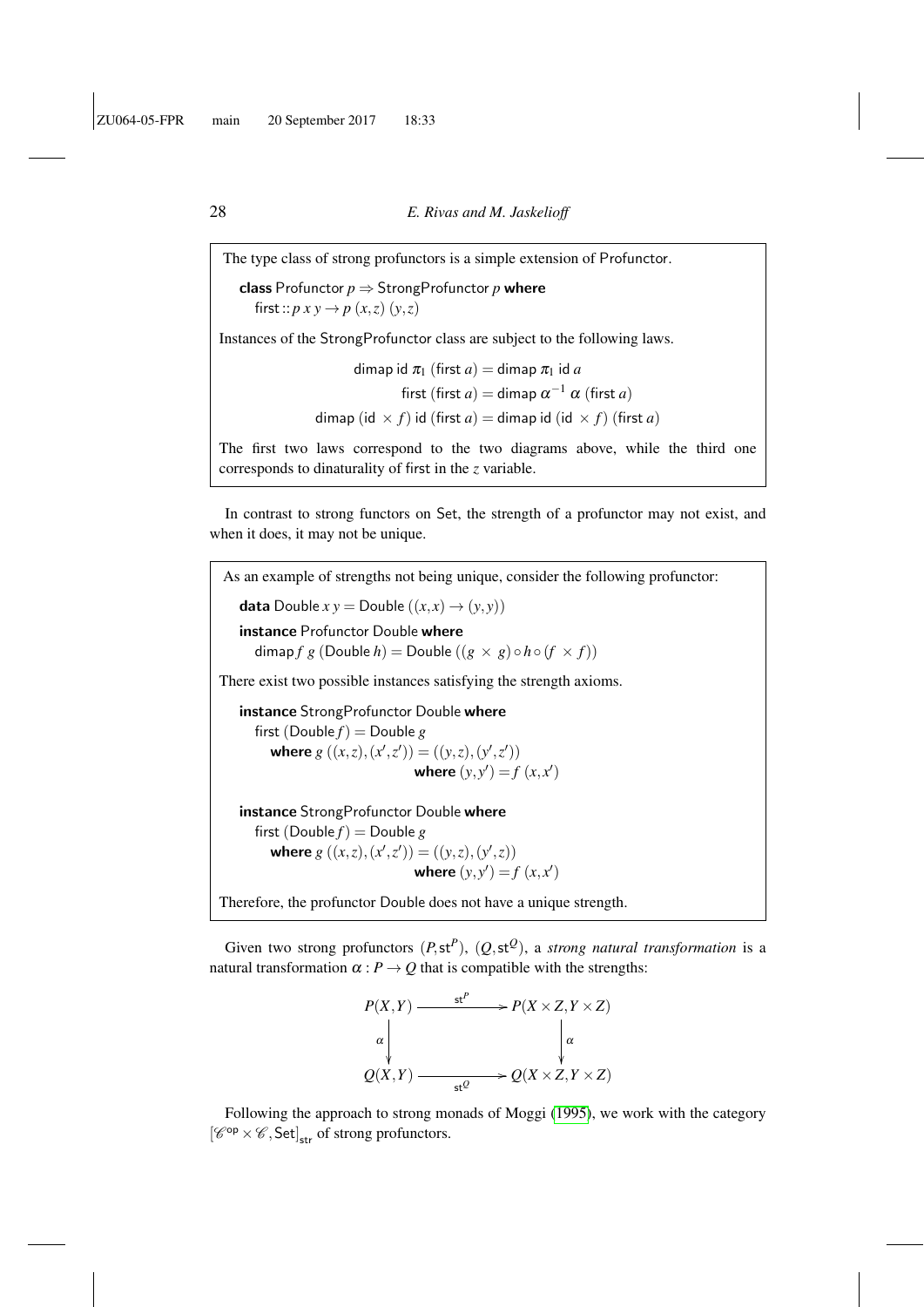#### *Definition 7.2*

The category  $[\mathscr{C}^{op} \times \mathscr{C}, \mathsf{Set}]_{str}$  consists of pairs  $(P, st)$  as objects, where P is a profunctor and st is a strength for it, and of strong natural transformations as morphisms.

Even though the strength for a profunctor is not unique, we usually write  $(P, \mathsf{st}^P)$ . Here the superscript *P* in st*<sup>P</sup>* is just syntax to distinguish between various strengths for different profunctors, but it does not mean that st*<sup>P</sup>* is *the* strength for *P*.

We now seek to equip the category of strong profunctors with a monoidal structure. The monoidal structure of Pro can be used for strong profunctors. The unit Hom has an obvious strength. The strength for the composition of two profunctors, however, is a bit more involved. Given two strong profunctors  $(P, \text{st}^P)$  and  $(Q, \text{st}^Q)$ , one can use the universal property of coends and define the strength of their composition as  $st_Z^{P\otimes Q} = [h]$ , where *h* is a dinatural transformation on *V* defined as the following composition:

$$
P(X,V) \times Q(V,Y) \xrightarrow{\text{st}_Z^P \times \text{st}_Z^Q} P(X \times Z, V \times Z) \times Q(V \times Z, Y \times Z) \xrightarrow{\text{t}_{V \times Z}} (P \otimes Q)(X \times Z, Y \times Z)
$$

It is not difficult to verify that such a family is indeed a strength for the profunctor  $P \otimes Q$ . The monoidal category of strong profunctors with tensor defined in this way is denoted by SPro.

A monoid in SPro amounts to the same data that we had in the case of Pro. This time, however, the morphisms *m* and *e* (being morphisms of SPro) must be compatible with the strength as well.

Arrows can be implemented as strong profunctors which are weak arrows.

class (StrongProfunctor  $a$ , WeakArrow  $a$ )  $\Rightarrow$  Arrow  $a$ 

Instance declarations of Arrow are empty, but the programmer should check the compatibility of the unit and multiplication of the weak arrow with the strength:

first (arr 
$$
f
$$
) = arr ( $f \times id$ )  
first ( $a \gg b$ ) = first  $a \gg b$  first  $b$ 

These two laws, together with the laws for profunctors, weak arrows, and strength, constitute the arrows laws proposed by Hughes [\(2000\)](#page-38-0).

### *7.1 Exponentials in* SPro

We have not managed to find exponentials in SPro. Part of the difficulty in finding one seems to stem from the fact that strengths for profunctors may not exist, and when they do, they may not be unique. In particular, given two strong profunctors *P* and *Q*, the obvious candidate for an exponential in SPro is the exponential in Pro, namely the profunctor  $Q<sup>F</sup>$ defined in Section [6.1.](#page-24-0) However, this profunctor does not seem to have a strength.

Fortunately, as shown in Section [8.5,](#page-32-0) two canonical strong profunctors can be derived from any profunctor. Using one of these, we may lift representations for weak arrows and obtain representations for arrows (as shown in Section [8.6\)](#page-34-0).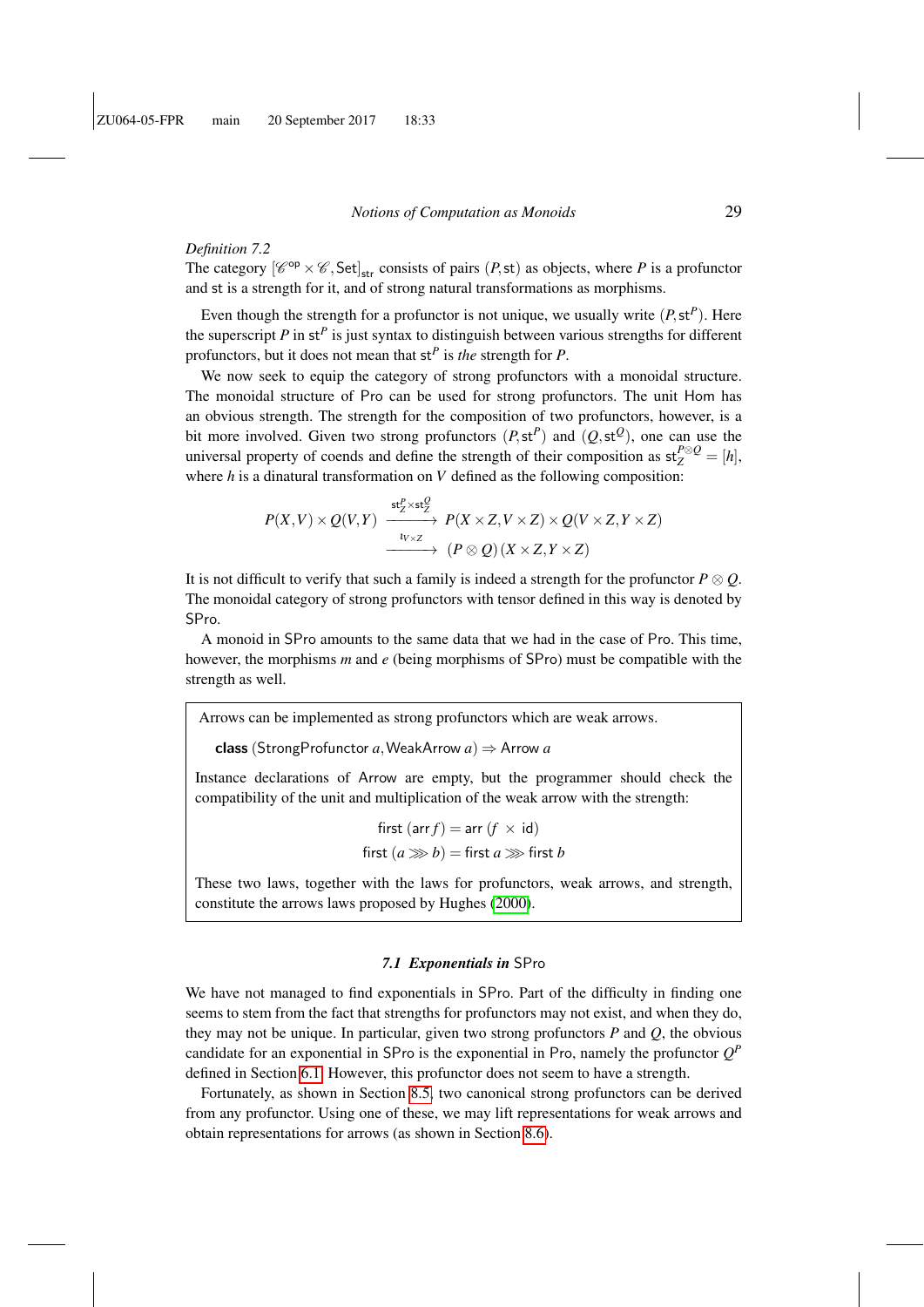#### *7.2 Free Arrows*

Having failed to find exponentials in SPro, we cannot apply Proposition [2.5](#page-6-0) to obtain the free monoid in SPro and therefore we fall back to finding it directly. Fortunately, this is not difficult, as the free monoid on Pro is equipped with an obvious strength whenever it is built over a strong profunctor, and indeed one can verify that the obtained monoid is the free monoid in SPro.

The free weak arrow can be equipped with a strength when defined over a strong profunctor.

```
instance StrongProfunctor a \Rightarrow StrongProfunctor (Free<sub>\otimes</sub> a) where
first (Hom f) = Hom (\lambda(x,z) \rightarrow (fx,z))first (Comp x y) = Comp (first x) (first y)
```
Since the unit and multiplication of the free arrow are compatible with the strength, it is a correct Arrow instance.

```
instance StrongProfunctor a \Rightarrow Arrow (Free<sub>\otimes</sub> a)
```
The insertion of generators and the universal morphism are the same as the ones from weak arrows. The only difference is that now we require StrongProfunctors instead of plain Profunctors.

ins:: StrongProfunctor *a* ⇒ *a* qq −→ Free<sup>⊗</sup> *a*  $ins x = Comp x (arr id)$ free :: (StrongProfunctor *a*, Arrow *b*)  $\Rightarrow$   $(a \stackrel{\bullet}{\rightarrow} b) \rightarrow$  (Free<sub>⊗</sub>  $a \stackrel{\bullet}{\rightarrow} b$ )  $free f$  (Hom  $g$ ) = arr  $g$ free  $f$  (Comp  $x y$ ) =  $f x \gg$  free  $f y$ 

Here, we would really like the type  $(a \rightarrow b)$  to represent strength preserving morphisms between strong profunctors. Therefore, free *f* is guaranteed to preserve the strength only when *f* does.

#### 8 On Functors Between Monoidal Categories

<span id="page-29-0"></span>Monads, applicative functors, and arrows have been introduced as monoids in monoidal categories. Now we ask what is the relation between these monoidal categories. It is wellknown that starting from a monad we can derive both an applicative functor and an arrow. In this section we explain these and other derivations from the point of view of monoidal categories. For example, in order to obtain a weak arrow from a monad, we are interested in creating a monoid in Pro, given a monoid in Endo<sub>o</sub>. Instead of trying to make up a monoid in Pro directly, we will define a monoidal functor between the underlying monoidal categories (in this case  $\text{End}_{\text{o}}$  and Pro), and then use the following theorem to obtain a functor between the corresponding monoids.

### <span id="page-29-1"></span>*Theorem 8.1*

Let  $(F, \phi, \phi^{\circ}) : \mathscr{C} \to \mathscr{D}$  be a lax monoidal functor (see definition [5.1\)](#page-15-1). If  $(M, m, e)$  is a monoid in  $\mathscr{C}$ , then  $(FM, Fm \circ \phi, Fe \circ \phi^{\circ})$  is a monoid in  $\mathscr{D}$ .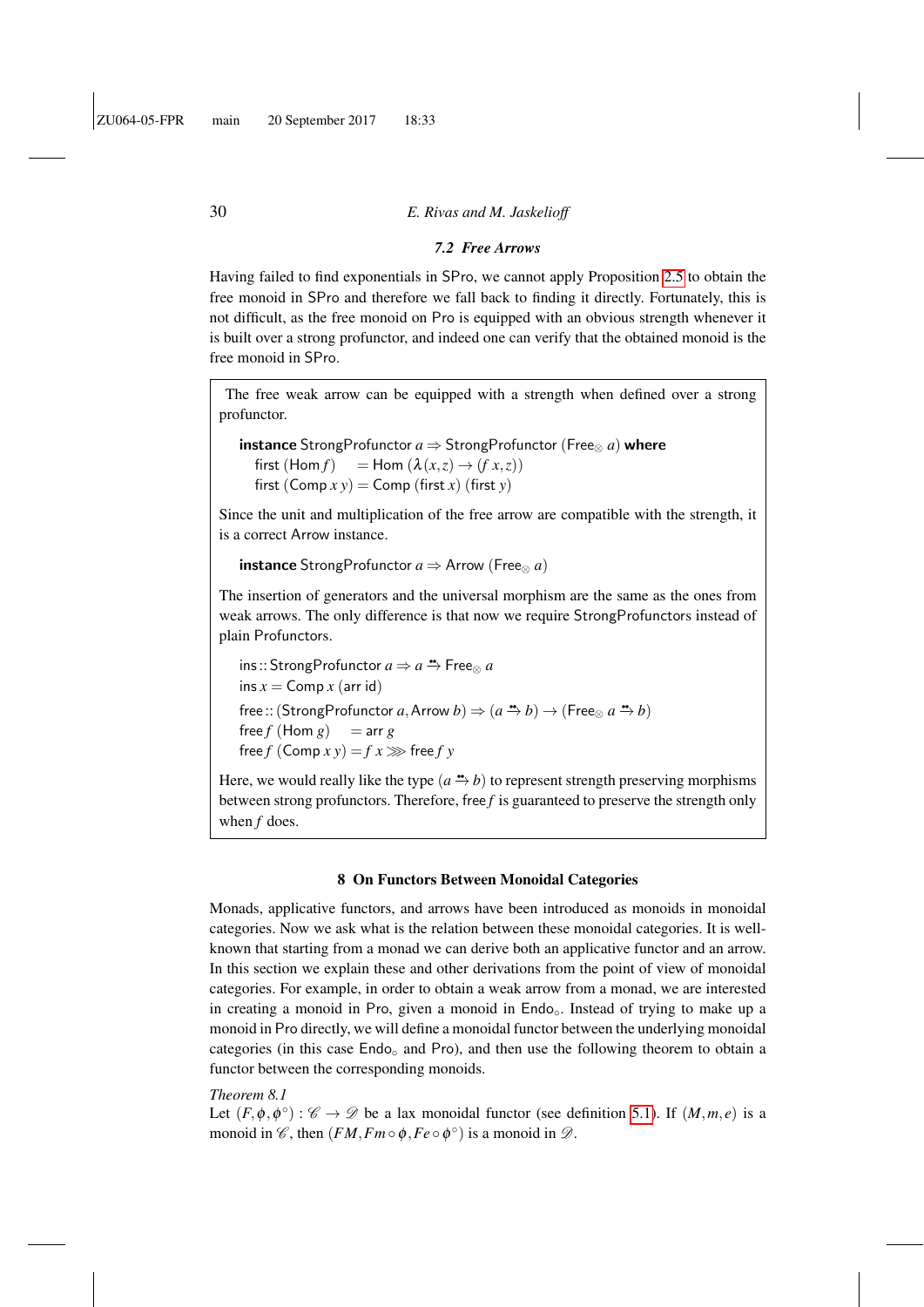The above construction extends to a functor, and therefore we can induce functors between monoids by way of lax monoidal functors between their underlying monoidal categories.

#### *8.1 The Cayley Monoidal Functor*

Applicative functors can be used to create arrows, here we present a monoidal functor that gives rise to such construction. We consider the *Cayley functor* [\(Pastro & Street, 2008\)](#page-39-10)

> $CAYLEY : Endo_{\star} \rightarrow Pro$  $CAYLEY(F)(X,Y) = F(X \rightarrow Y)$

Despite its name, this functor bears no direct relation to the Cayley representation.

The Cayley functor is monoidal, as shown by Pastro and Street [\(2008\)](#page-39-10), and therefore by Theorem [8.1](#page-29-1) it extends to a functor between the corresponding categories of monoids. That is, it takes applicative functors to weak arrows. Moreover, the functor is also a monoidal functor from Endo<sub>\*</sub> to SPro, as each CAYLEY(*F*) has a strength. By Theorem [8.1,](#page-29-1) the functor also extends to a functor from applicative functors to arrows.

The implementation of the Cayley functor is as follows [\(McBride & Paterson, 2008\)](#page-39-2). **data** Cayley  $f x y =$  Cayley  $(f (x \rightarrow y))$ For every applicative functor, the Cayley functor constructs an arrow. **instance** Applicative  $f \Rightarrow$  WeakArrow (Cayley  $f$ ) where  $\mathsf{arr}\, f = \mathsf{Cayley}\,(\mathsf{pure}\, f)$  $(Cayley x) \gg (Cayley y) = Cayley (pure (○) \circledast y \circledast x)$ **instance** Applicative  $f \Rightarrow$  StrongProfunctor (Cayley  $f$ ) where first (Cayley *x*) = Cayley (pure  $(\lambda f \rightarrow \lambda (y, z) \rightarrow (f y, z)) \circledast x$ ) **instance** Applicative  $f \Rightarrow$  Arrow (Cayley  $f$ )

#### *8.2 The Kleisli Monoidal Functor*

The well-known Kleisli category of a monad allows us to construct an arrow from any monad. This can be seen as a consequence of applying Theorem [8.1](#page-29-1) to the following lax monoidal functor which we call KLEISLI.

> $KLEISLI : Endo<sub>o</sub> \rightarrow SPro$  $KLEISLI(F)(X,Y) = X \rightarrow FY$

The implementation of the Kleisli functor is as follows. **data** Kleisli *f*  $x y =$  Kleisli  $(x \rightarrow f y)$ **instance** Monad  $f$  ⇒ WeakArrow (Kleisli  $f$ ) where  $\mathsf{array} f = \mathsf{K}$ leisli  $(\lambda x \to \mathsf{return} (f\ x))$  $(K$ leisli  $f) \gg (K$ leisli  $g) = K$ leisli  $(\lambda x \rightarrow f x \gg g)$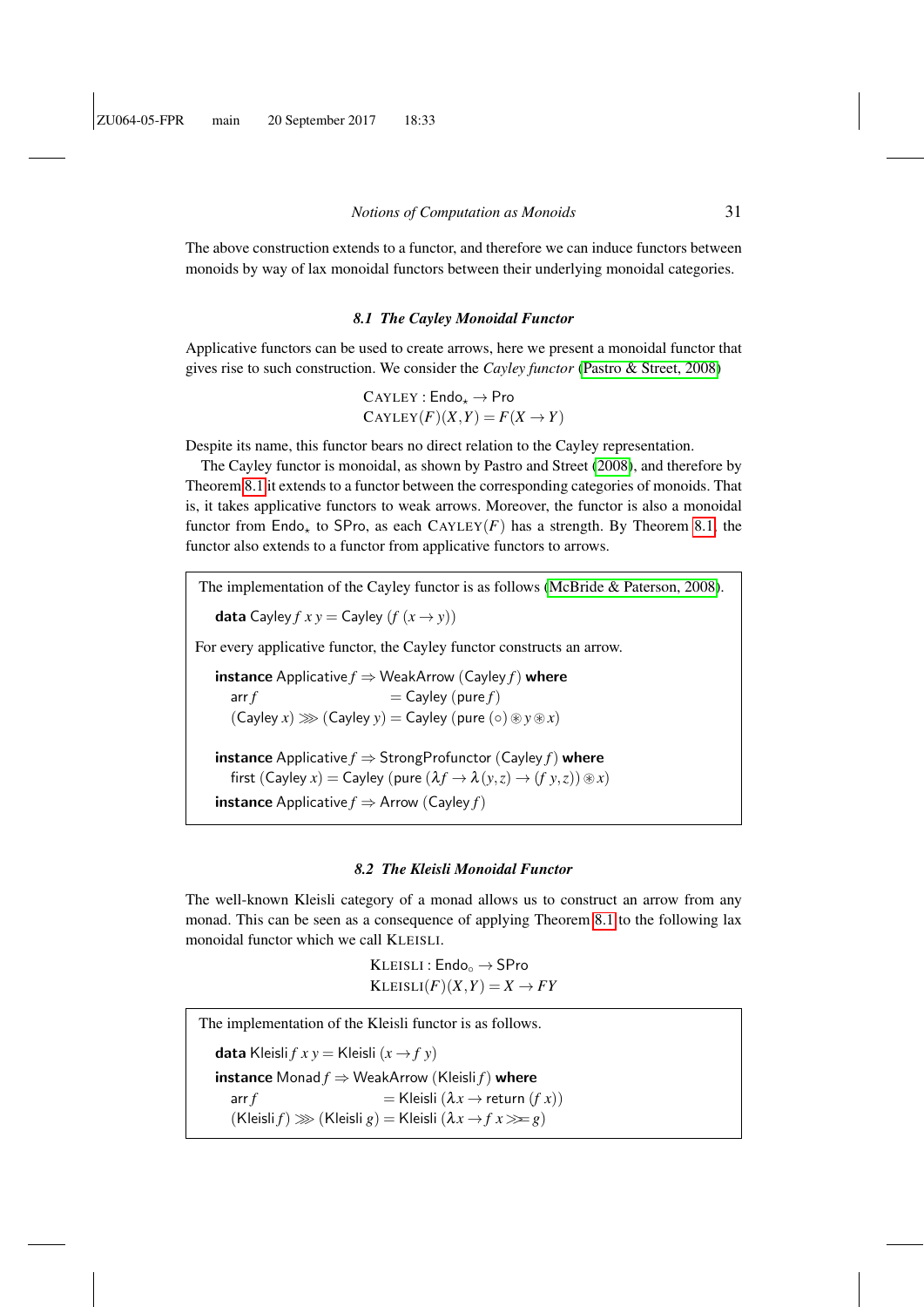**instance** Monad  $f \Rightarrow$  StrongProfunctor (Kleisli  $f$ ) where first (Kleisli *f*) = Kleisli  $(\lambda(x, z) \rightarrow fx \gg \lambda y \rightarrow return(y, z))$ **instance** Monad  $f \Rightarrow$  Arrow (Kleisli  $f$ )

#### *8.3 The Day Monoidal Functor*

<span id="page-31-0"></span>We equip the identity endofunctor  $Id$  : [Set, Set]  $\rightarrow$  [Set, Set] with monoidal compatibility morphisms  $\phi$  and  $\phi^\circ$ . In this way (ld,  $\phi$ ,  $\phi^\circ$ ) is a lax monoidal functor from Endo<sub>°</sub> to Endo<sub>\*</sub> which we call DAY. The  $\phi^{\circ}$  morphism is the identity on the identity functor. The morphism  $\phi_{F,G}: F \star G \to F \circ G$  is given by:

$$
(F \star G)X = \int^{Y,Z} FY \times GZ \times (Y \times Z \to X) \xrightarrow{\int^{S}t} \int^{Y,Z} F(Y \times GZ \times (Y \times Z \to X))
$$
  
\n
$$
\xrightarrow{\leq} \int^{Y,Z} F(GZ \times Y \times (Y \times Z \to X))
$$
  
\n
$$
\xrightarrow{\int^{F}t} F(G(Z \times Y \times (Y \times Z \to X)))
$$
  
\n
$$
\xrightarrow{\leq} \int^{Y,Z} F(G(Y \times Z \times (Y \times Z \to X)))
$$
  
\n
$$
\xrightarrow{\leq} \int^{Y,Z} F(G(Y \times Z \times (Y \times Z \to X)))
$$
  
\n
$$
\xrightarrow{\leq} \int^{Y,Z} F(GX)
$$
  
\n
$$
\xrightarrow{\cong} F(GX)
$$

Hence, we obtain the lax monoidal functor  $\text{Day}: \text{Endo}_\circ \to \text{Endo}_\star$ .

By applying Theorem [8.1](#page-29-1) to DAY, we obtain the well-known result that every monad is an applicative functor.

**instance** Monad  $f \Rightarrow$  Applicative  $f$  where  $pure = return$  $f \circledast x = f \ggg (\lambda g \rightarrow x \ggg \text{ return } \circ g)$ 

#### <span id="page-31-1"></span>*8.4 The Reversed Monoid*

For every monoidal category  $\mathscr{C}_{\otimes} = (\mathscr{C}, \otimes, I, \alpha, \lambda, \rho)$ , there is a reverse monoidal category  $\mathscr{C}_{\otimes}$ rev, with monoidal operator  $X\otimes$ <sup>rev</sup> $Y = Y \otimes X$ . Every monoid in a monoidal category determines a monoid in the reverse monoidal category:

*Theorem 8.2*

If  $(M,m,e)$  is a monoid in  $\mathcal{C}_{\otimes}$ , then  $(M,m,e)$  is a monoid in  $\mathcal{C}_{\otimes}$ <sup>rev</sup>.

In the case where the monoidal structure is symmetric, there is an isomorphism between *X*⊗<sup>rev</sup>*Y* and *X* ⊗ *Y*. We can use this isomorphism to equip the identity endofunctor over  $\mathscr C$ with a monoidal structure, yielding a monoidal functor from  $\mathscr{C}_{\otimes}$  to  $\mathscr{C}_{\otimes^{\text{rev}}}$ .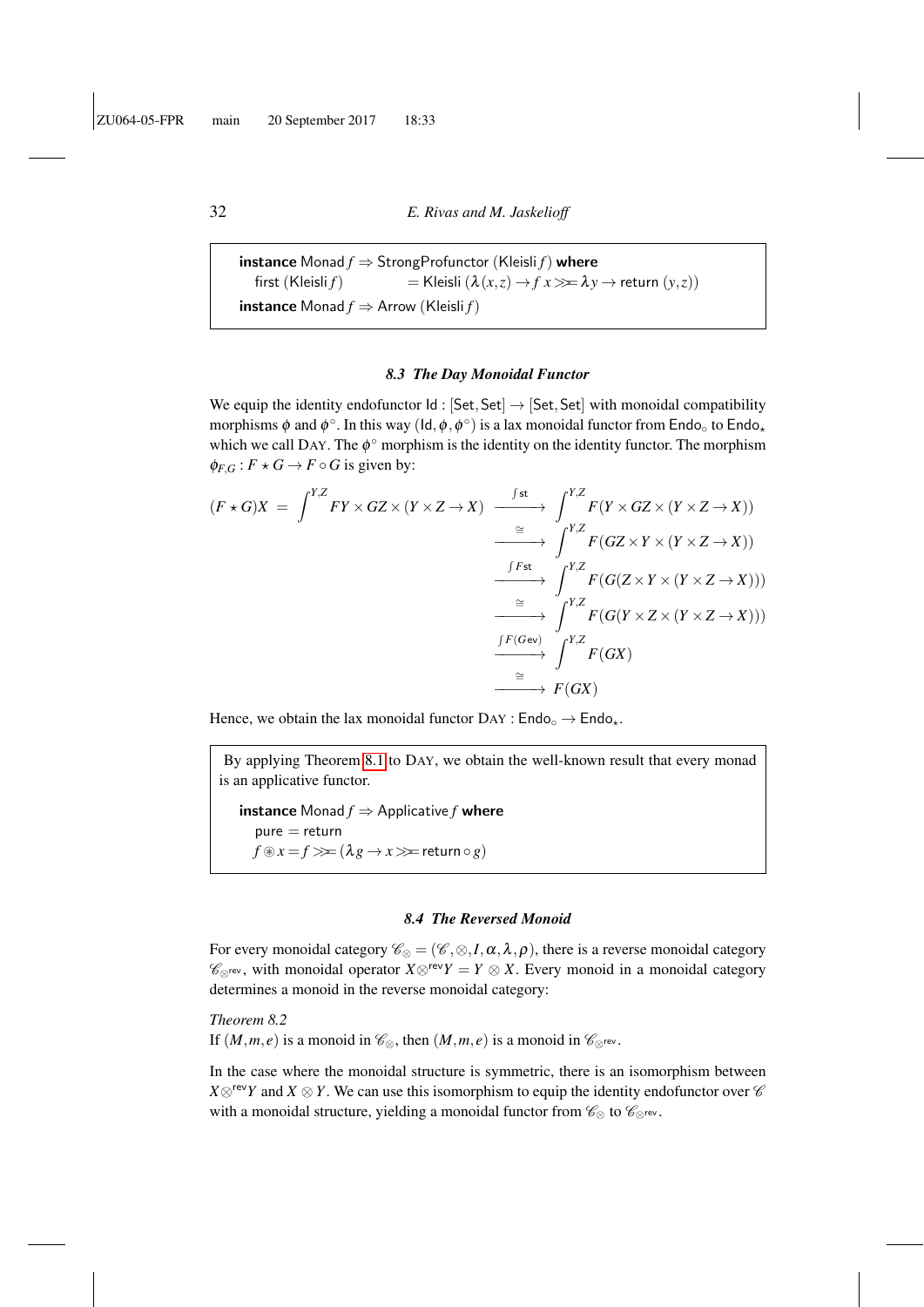## *Theorem 8.3*

Let  $\mathscr{C}_{\otimes} = (\mathscr{C}, \otimes, I, \alpha, \lambda, \rho, \gamma)$  be a symmetric monoidal category, then we have a monoidal functor  $(\mathsf{Id}, \gamma, \mathsf{id}) : \mathscr{C}_{\otimes} \to \mathscr{C}_{\otimes}^{\mathrm{rev}}$ .

If we apply Theorem [8.1](#page-29-1) to a monoid *M* in  $\mathcal{C}_{\otimes}$ , we obtain a monoid in  $\mathcal{C}_{\otimes}$ <sup>rev</sup>. From Theorem [8.2,](#page-31-1) this monoid can be converted to a monoid in  $\mathcal{C}_{\otimes}$ . This last monoid is what we call the *reversed monoid of M*.

As already mentioned,  $End_4$  is a symmetric monoidal category, and therefore the reverse monoid construction can be applied to a monoid in  $End_{\mathcal{L}}$ . The resulting monoid is known as the *reversed applicative* (Bird *et al.*[, 2013\)](#page-37-7).

```
The reversed applicative is implemented as:
```
**data** Rev  $f x = \text{Rev}(f x)$  **deriving** Functor **instance** Applicative  $f \Rightarrow$  Applicative (Rev  $f$ ) where  $pure$  = Rev  $\circ$  pure  $\text{Rev } f \circledast \text{Rev } x = \text{Rev } (\text{pure } (\text{flip } (\$)) \circledast x \circledast f)$ 

In intuitive terms, the difference between *f* and Rev *f* as applicative functors is that Rev *f* sequences the order of effects in the reverse order (Bird *et al.*[, 2013\)](#page-37-7).

#### *8.5 The Tambara and Pastro Monoidal Functors*

<span id="page-32-0"></span>Not every profunctor is strong. Therefore, we are interested in investigating how to add a strength to profunctors in Pro. In the following we show that there are two canonical functors from Pro to SPro.

There is an obvious monoidal functor that goes from the monoidal category of strong profunctors SPro to the monoidal category of profunctors Pro that forgets the additional structure. More precisely, the functor  $U :$  SPro  $\rightarrow$  Pro forgets the strength.

$$
U(P, \mathsf{st}^P) = P
$$

Interestingly, this functor has right and left adjoints, yielding two canonical constructions to obtain a strong profunctor from any profunctor. We start by giving its right adjoint, that is, a functor TAMBARA such that we have a natural isomorphism:

<span id="page-32-1"></span>
$$
\phi: \text{Pro}(U(P, \text{st}^P), Q) \cong \text{SPro}((P, \text{st}^P), \text{TAMBARA } Q) \tag{8.1}
$$

The monoidal functor TAMBARA : Pro  $\rightarrow$  SPro is given by TAMBARA  $Q = (T_O, st)$ , where the first component is

$$
T_Q(X,Y) = \int_Z Q(X \times Z, Y \times Z)
$$

and the strength st<sub>Z</sub> is  $\langle h \rangle$ , with *h* a dinatural transformation on *V* defined by the composition:

$$
T_Q(X,Y) = \int_Z Q(X \times Z, Y \times Z) \xrightarrow{\omega_{Z \times V}} Q(X \times (Z \times V), Y \times (Z \times V))
$$

$$
\xrightarrow{Q(\alpha^{-1}, \alpha)} Q((X \times Z) \times V, (Y \times Z) \times V)
$$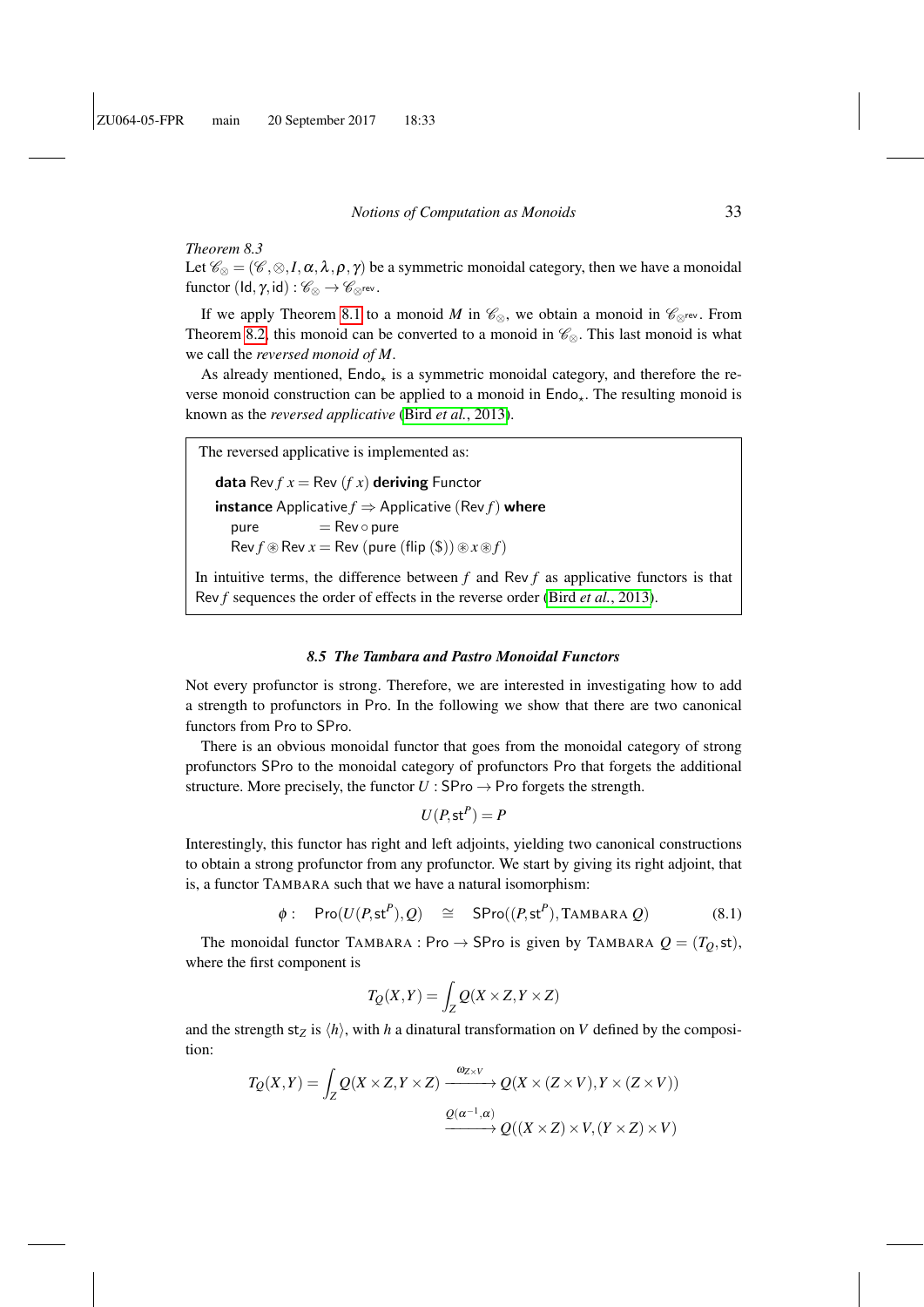In the definition above,  $\alpha$  is one of the isomorphisms of the monoidal category Pro and  $\omega$ is the family of morphisms arising from the universal property of ends.

The adjunction  $U \perp$  TAMBARA tells us that the TAMBARA functor completes a profunctor by cofreely adding a strength. The name of the functor is due to a similar construction defined by Pastro and Street [\(2008\)](#page-39-10), when working on Tambara modules. This functor is monoidal [\(Pastro & Street, 2008\)](#page-39-10) and therefore by Theorem [8.1,](#page-29-1) it maps weak arrows to arrows.

The Tambara functor may be implemented as follows. data Tambara *p x y* = Tambara (∀*z*. *p* (*x*,*z*) (*y*,*z*)) **instance** Profunctor  $p \Rightarrow$  Profunctor (Tambara  $p$ ) where dimap  $f g$  (Tambara  $x$ ) = Tambara (dimap (lift  $f$ ) (lift  $g(x)$ ) where lift  $f(a,b) = (f a,b)$ **instance** Profunctor  $p \Rightarrow$  StrongProfunctor (Tambara  $p$ ) where first (Tambara  $x)$   $=$  Tambara (dimap  $\alpha^{-1}$   $\alpha$   $x)$ where  $\alpha$   $(x, (y, z)) = ((x, y), z)$  $\alpha^{-1} ((x, y), z) = (x, (y, z))$ The components of the isomorphism [8.1](#page-32-1) are implemented in Haskell as follows.  $\phi$  :: (StrongProfunctor *p*, Profunctor  $q$ )  $\Rightarrow$   $(p \stackrel{\bullet}{\to} q) \rightarrow (p \stackrel{\bullet}{\to}$  Tambara  $q$ )  $\phi f p$  = Tambara (*f* (first *p*))  $\phi^{-1}$  :: (StrongProfunctor *p*, Profunctor *q*)  $\Rightarrow$  (*p*  $\Rightarrow$  Tambara *q*)  $\rightarrow$  (*p*  $\Rightarrow$  *q*)  $\phi^{-1} f p =$  dimap fst<sup>−1</sup> fst *b* where Tambara  $b = f p$  $fst^{-1} x = (x, ())$ 

The forgetful functor *U* also has a left adjoint PASTRO : Pro  $\rightarrow$  SPro [\(Pastro & Street,](#page-39-10) [2008\)](#page-39-10). That is, there is a functor PASTRO such that

> $\Psi$ : SPro $(\text{PASTRO } P, (Q, \text{st}^Q))$  ≅ Pro $(P, U(Q, \text{st}^Q))$  $(8.2)$

holds. The functor is defined as PASTRO  $P = (F_P, st)$ , with components

$$
F_P(X,Y) = P(X, X \to Y)
$$
  
st =  $P(\pi_1, \lfloor (\text{ev} \circ (\text{id} \times \pi_1), \pi_2 \circ \pi_2) \rfloor)$ 

In this case, the functor PASTRO is not lax monoidal, but instead *oplax monoidal*. This means there are natural transformations:

> $\tau$ : Pastro( $P \otimes Q$ )  $\rightarrow$  Pastro  $P \otimes$  Pastro Q  $θ$ : PASTRO Hom  $\rightarrow$  Hom

Note that Theorem [8.1](#page-29-1) can not be used to map weak arrows to arrows since it requires lax monoidal functors and PASTRO is oplax.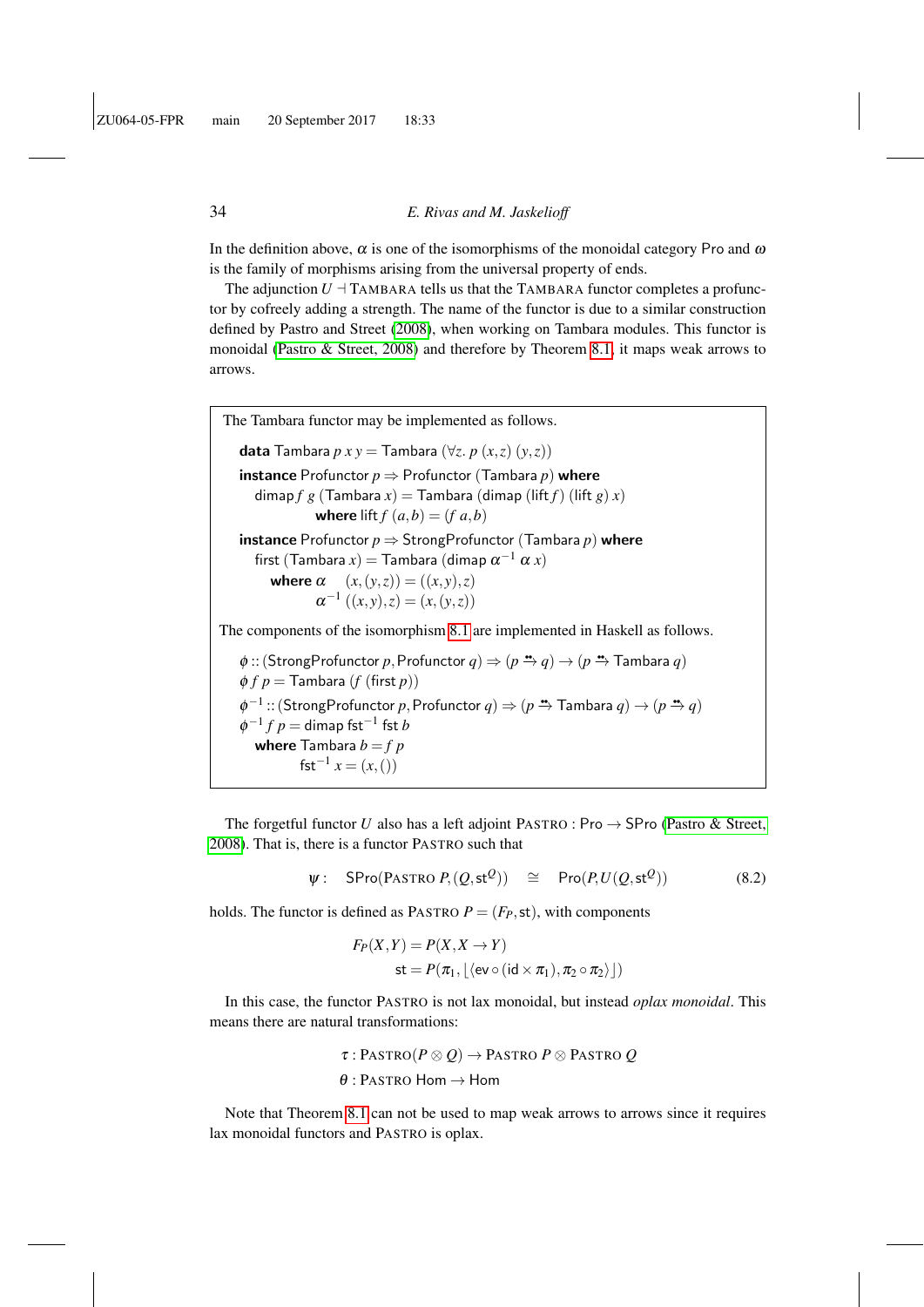The PASTRO functor is implemented as follows. **data** Pastro  $p x y =$  Pastro  $(p x (x \rightarrow y))$ **instance** Profunctor  $p \Rightarrow$  Profunctor (Pastro  $p$ ) where dimap *f g* (Pastro *v*) = Pastro (dimap *f*  $(\lambda h x \rightarrow g (h (f x))) v)$ **instance** Profunctor  $p \Rightarrow$  Strong Profunctor (Pastro  $p$ ) where first (Pastro  $v$ ) = Pastro (dimap fst  $(\lambda f(x, z) \rightarrow (f(x, z)) v)$ In Haskell, the components of the isomorphism are:  $\psi$  :: (Profunctor *p*, StrongProfunctor  $q$ )  $\Rightarrow$  (Pastro  $p \stackrel{a}{\rightarrow} q$ )  $\rightarrow$   $(p \stackrel{a}{\rightarrow} q)$  $\psi f p = f$  (Pastro (dimap id  $(\lambda x y \rightarrow x) p$ ))  $\psi^{-1}$  :: (Profunctor *p*, StrongProfunctor  $q$ )  $\Rightarrow$   $(p \rightarrow q) \rightarrow$  (Pastro  $p \rightarrow q$ )  $\psi^{-1} f$  (Pastro  $p$ ) = dimap  $(\lambda x \rightarrow (x, x))$   $(\lambda(f, v) \rightarrow f v)$  (first  $(f p)$ )

The two functors PASTRO and TAMBARA provide two ways of constructing strong profunctors from profunctors.

Using the adjunctions PASTRO  $\neg U \dashv$  TAMBARA, we obtain a monad (*U*  $\circ$  PASTRO) and a comonad ( $U \circ$  TAMBARA), both on Pro. The corresponding categories of Eilenberg-Moore algebras for a monad and coalgebras for a comonad are both equivalent to SPro.

#### *8.6 An Application of the Tambara Functor: A Representation of Arrows*

<span id="page-34-0"></span>Although we have not found the form of exponential objects in SPro, we can lift the exponential in SPro in such a way that we obtain an alternative representation for arrows.

The idea is to take a monoid in SPro and forget the strength structure using the forgetful functor *U*. Then, use the Cayley representation for monoids in Pro, and finally apply the Tambara functor to obtain a new strength on this monoid. That is, given a monoid (*M*,*m*, *e*) in SPro, its representation is  $TAMBARA(UM^{UM})$ . The functor  $TAMBARA$  is monoidal and therefore, as shown by Theorem [8.1,](#page-29-1) it takes monoids in Pro to monoids in SPro.

More concretely, given a monoid  $((A, st^A), m, e)$  in SPro (i.e. an arrow), we construct a representation morphism as

$$
\mathsf{rep} \quad = \quad A \xrightarrow{\langle \mathsf{st}^A \rangle} \qquad \qquad \mathsf{TAMBARA} \, A \xrightarrow{\mathsf{TAMBARA}( \mathsf{rep}_w) } \mathsf{TAMBARA} \, (A^A)
$$

where  $rep_w$  takes a weak arrow into its (weak arrow) Cayley representation. This is a welldefined morphism in SPro, i.e. it commutes with the strengths of A and TAMBARA  $(A<sup>A</sup>)$ . Using the abstraction function  $abs_w$  from the Cayley representation for weak arrows we can define an abstraction function for our arrow representation:

$$
\text{abs} = \text{TAMBARA}(A^A) \xrightarrow{\text{TAMBARA}(abs_w)} \text{TAMBARA} A \xrightarrow{\omega_1} A
$$

This is a left inverse to rep, and therefore, rep is a monomorphism. This proves that TAMBARA  $(A^A)$  is a representation for  $(A, st^A)$ .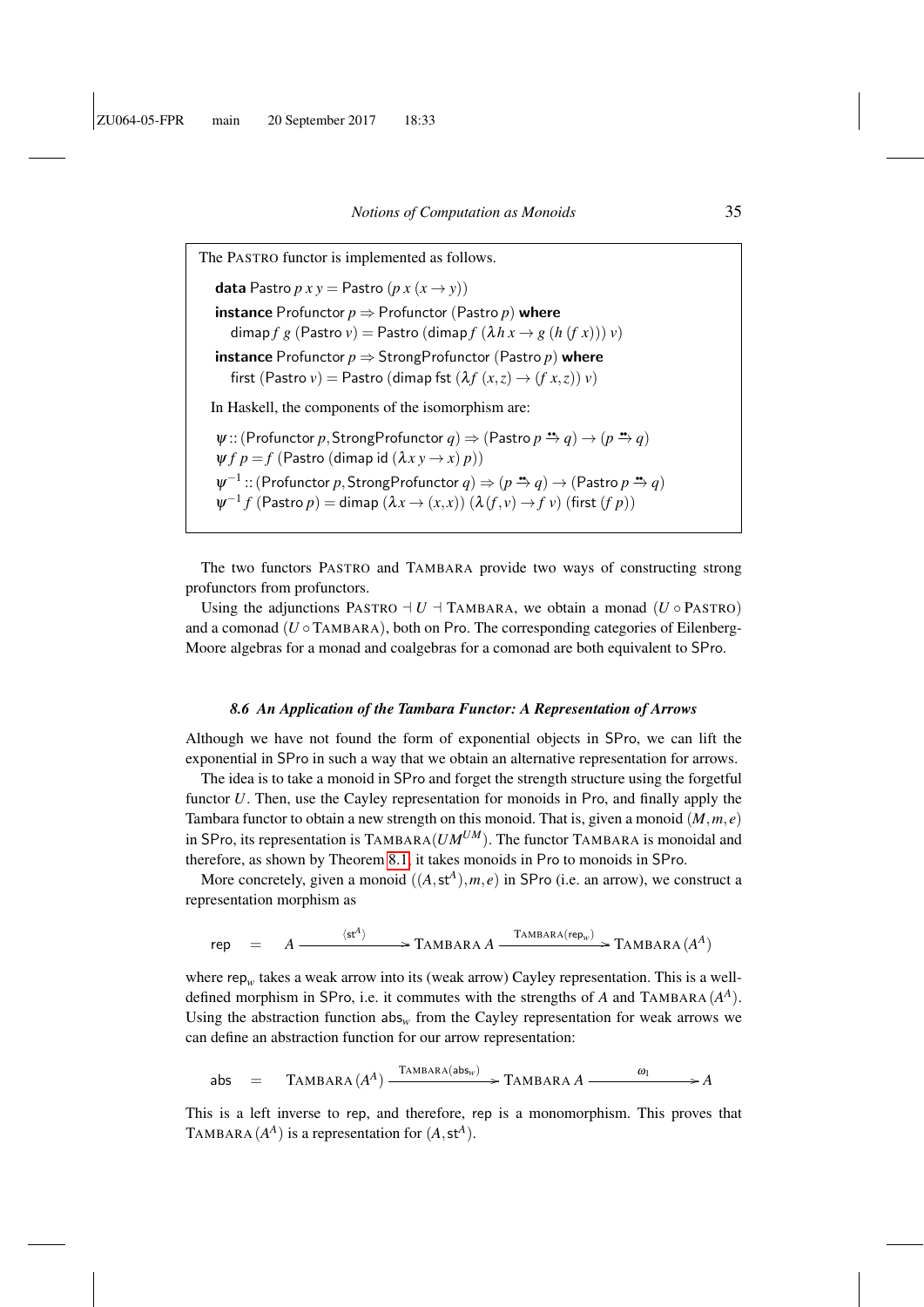The implementation in Haskell of the representation, after inlining some definitions in order to simplify the code, is as follows: data Rep  $ax y = \text{Rep} (\forall z' z. a (y, z') z \rightarrow a (x, z') z)$ **instance** Profunctor  $a \Rightarrow$  Profunctor (Rep *a*) where dimap *f*  $g$  (Rep  $x$ ) = Rep ( $\lambda y \rightarrow$  dimap (lift *f*) id (*x* (dimap (lift  $g$ ) id  $y$ ))) where lift  $f(a,b) = (f a,b)$ The representation constructs an arrow from any profunctor. **instance** Profunctor  $a \Rightarrow$  WeakArrow (Rep *a*) where arr  $f = \text{Rep}$  (dimap (lift  $f$ ) id) where lift  $f(a,b) = (f, a,b)$  $\text{Rep } x \ggg \text{Rep } y = \text{Rep } (\lambda v \rightarrow x (y v))$ **instance** Profunctor  $a \Rightarrow$  StrongProfunctor (Rep *a*) where first  $(\mathsf{Rep}\, x) = \mathsf{Rep}\,(\lambda z \to \mathsf{dimap}\, \alpha^{-1}$  id  $(x\,(\mathsf{dimap}\, \alpha\, \mathsf{id}\, z)))$ where  $\alpha$   $(x, (y, z)) = ((x, y), z)$  $\alpha^{-1} ((x, y), z) = (x, (y, z))$ Since we verified that the strength is compatible with the weak arrow structure, we may declare the Arrow instance. **instance** Profunctor  $a \Rightarrow$  Arrow (Rep  $a$ ) Any arrow *a* can be embedded into Rep *a* using the arrow morphism rep. Moreover,  $abs \circ rep = id.$ rep :: Arrow  $a \Rightarrow a x y \rightarrow \text{Rep } a x y$  $rep x = Rep (\lambda z \rightarrow first x \gg z)$ abs:: Arrow  $a \Rightarrow$  Rep  $a x y \rightarrow a x y$ abs  $(\text{Rep } x) = \text{arr } \text{fst}^{-1} \gg x \text{ (arr } \text{fst})$ **where**  $fst^{-1}y = (y,())$ 

#### *8.7 The Final Picture*

The following picture summarises the different categories and functors presented in the previous sections:



Both KLEISLI and CAYLEY map into SPro: a functor mapping to Pro can be recovered by post-composing with  $U$ . There is an alternative functor mapping from  $\text{End}o_{\circ}$  to SPro by composing DAY with CAYLEY. All the functors in the picture are lax monoidal, except for PASTRO which is oplax monoidal, as indicated by the squiggly arrow.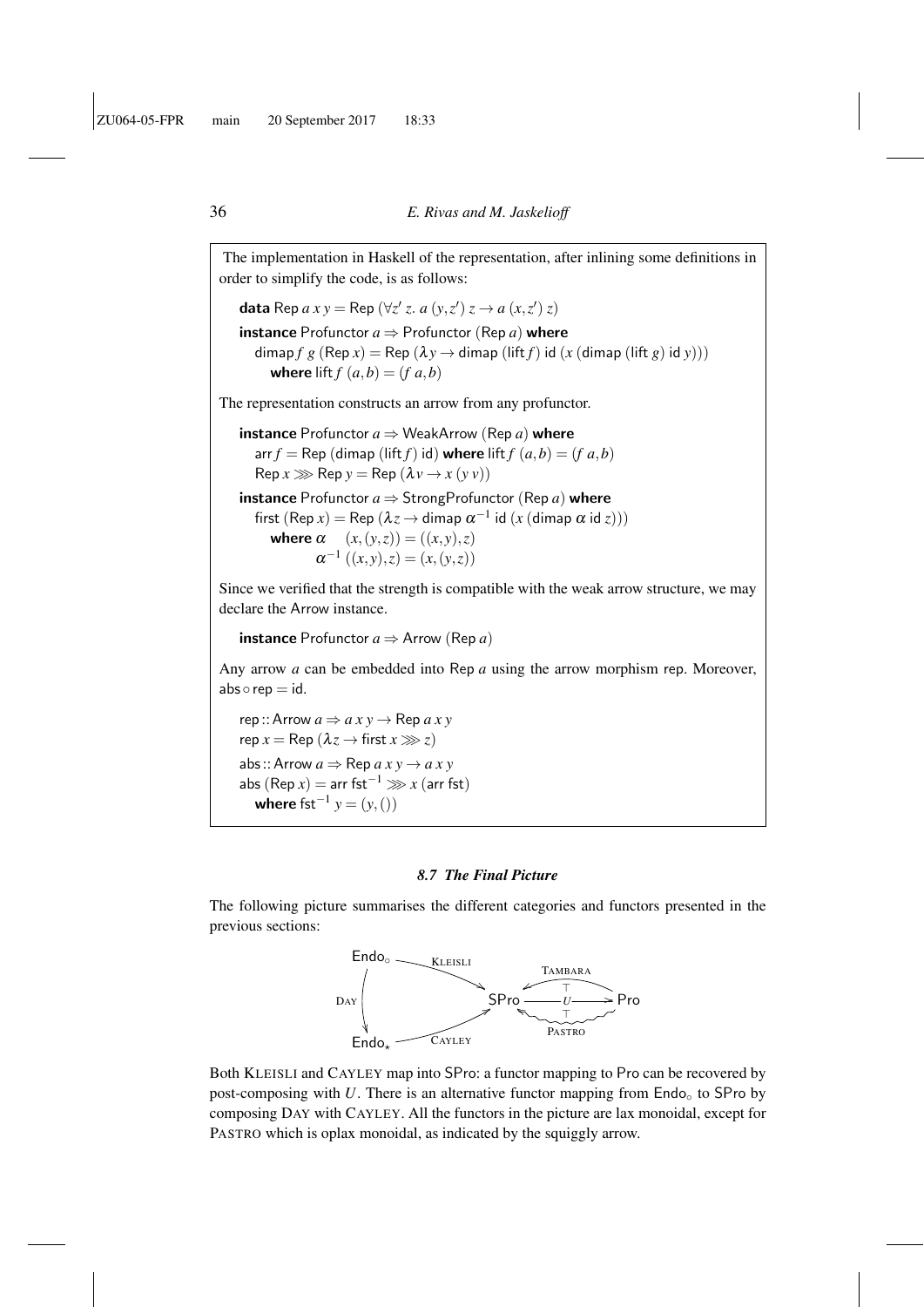#### 9 Conclusion

<span id="page-36-0"></span>We have shown how monads, applicative functors and arrows can be seen in a uniform manner as monoids in a monoidal category. We exploited this uniformity in order to obtain free constructions and representations for the three notions of computation as instances of more general constructions. All these constructions were implemented in Haskell rather straightforwardly, showing that the ideas can be transferred to code without difficulty. The representations for applicative functors and arrows are new. We expect them to optimise code in the same cases for which the codensity transformation and difference lists work well: when the binary operation of the monoid is expensive on its first argument and, therefore, we want to associate a sequence of computations to the right. However, an indepth analysis of the performance of the new representations is left as future work, which could be done by benchmarking, or through formal verification [\(Hackett & Hutton, 2015\)](#page-38-19).

The constructions presented for monads are well known [\(Mac Lane, 1971\)](#page-39-3). Day has shown the equivalence of lax monoidal functors and monoids with respect to the Day convolution [\(Day, 1970\)](#page-38-3). However, in the functional programming community, this fact is not well-known. The construction of free applicative functors is described by Capriotti and Kaposi [\(2014\)](#page-37-1). While they provide plenty of motivation for the use of the free applicative functor, we give a detailed description of its origin, as we arrive at it by instantiating a general description of free monoids to the category of endofunctors which is monoidal with respect to the Day convolution.

There are several works analysing the formulation of arrows as monoids [\(Jacobs](#page-38-1) *et al.*, [2009;](#page-38-1) [Atkey, 2011;](#page-37-8) [Asada, 2010;](#page-37-5) [Asada & Hasuo, 2010\)](#page-37-9). We differ from their work in our treatment of the strength. We believe our approach leads to simpler definitions, as only standard monoidal categories are used. Moreover, our definition of the free arrow is possible thanks to this simpler approach.

Jaskelioff and Moggi [\(2010\)](#page-38-20) use the Cayley representation for monoids in a monoidal category in order to lift operations through monoid transformers. However, they only considered monads as instances.

For the sake of simplicity, we analysed the above notions of computations as Set functors. However, for size reasons, many constructions were restricted to small functors, which are extensions of functors from small categories. Alternatively, we could have worked with accessible functors (Adámek & Rosický, 1994) (which are equivalent to small functors), or we could have worked directly with functors from small categories, as it is done in relative monads [\(Altenkirch](#page-37-11) *et al.*, 2010). However, by working with small functors the category theory is less heavy and the implementation in Haskell is more direct.

In functional programming, for each of the three notions of computation that we considered, there are variants which add structure. For example, monads can be extended with MonadPlus, applicative functors with Alternative, and arrows with ArrowChoice, to name just a few. Rivas *et al.* [\(2015\)](#page-39-11) analysed the cases of MonadPlus and Alternative based on a generalisation of monoidal categories to categories with a notion of near-semiring.

The relation between the different monoidal categories that support monads, applicative functors, and arrows, deserves a deeper analysis. For example, it would be interesting to study the relation between monoidal categories supporting computational effects which are not Set-based.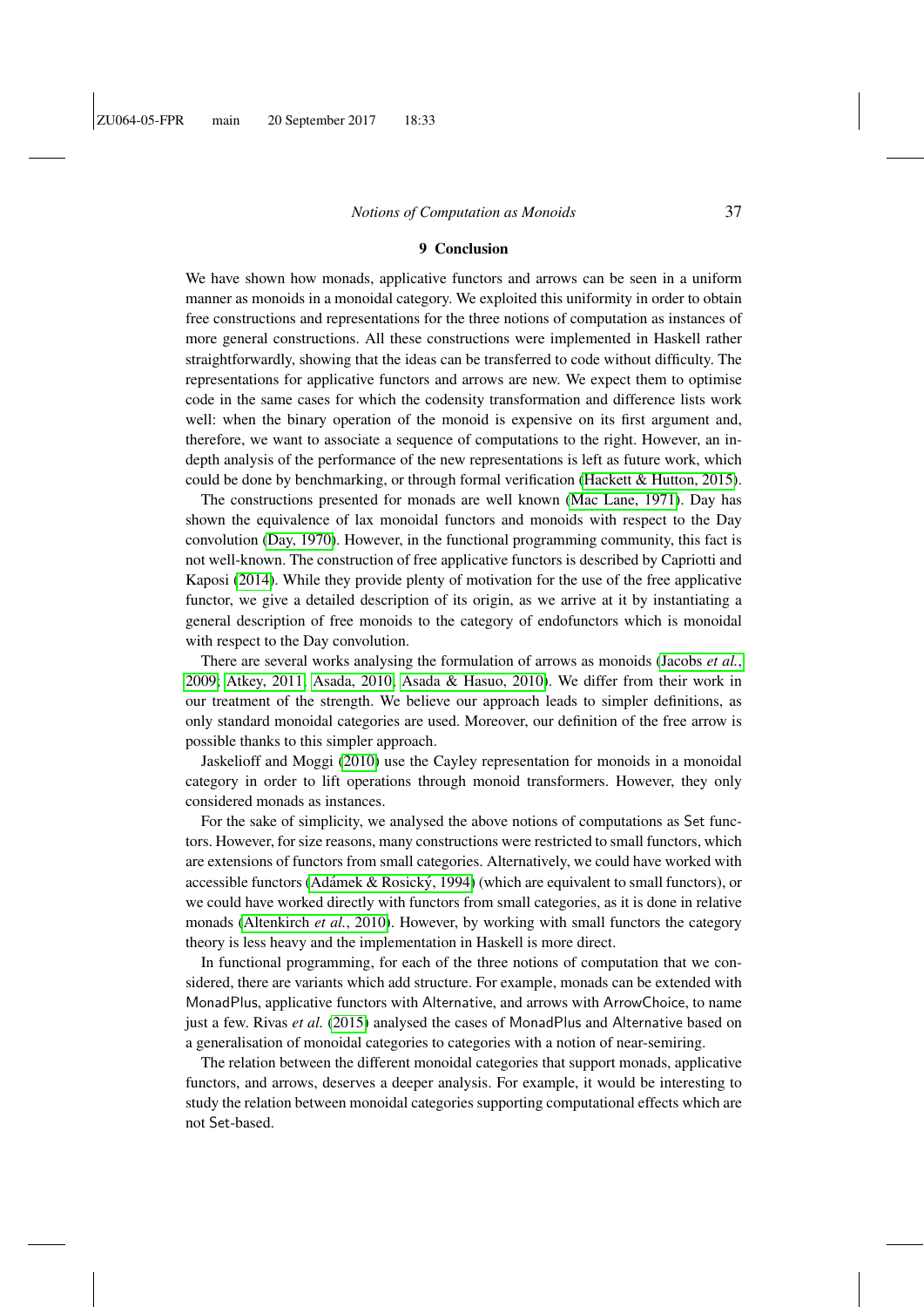Unifying different concepts under one common framework is a worthy goal as it deepens our understanding and it allows us to relate, compare, and translate ideas. It has long been recognised that category theory is an ideal tool for this task [\(Reynolds, 1980\)](#page-39-12) and this article provides a bit more evidence of it.

#### *Acknowledgements*

We thank Ondřej Rypáček and Jennifer Hackett for their insightful comments on an early version of this document, and the anonymous reviewers for their helpful feedback. We also thank Tom Schrijvers, Tarmo Uustalu, and the rest of the members of IFIP WG 2.1 for their encouragement. This work was partially funded by the Agencia Nacional de Promoción Científica y Tecnológica (PICT 2009–15) and Consejo Nacional de Investigaciones Científicas y Técnicas (CONICET).

#### References

- <span id="page-37-3"></span>Abbott, Michael, Altenkirch, Thorsten, & Ghani, Neil. (2003). Categories of containers. *Pages 23–38 of: Proceedings of the 6th International Conference on Foundations of Software Science and Computation Structures and Joint European Conference on Theory and Practice of Software*. FOSSACS'03/ETAPS'03. Berlin, Heidelberg: Springer-Verlag.
- <span id="page-37-10"></span>Adámek, Jiři, & Rosický, Jiři. (1994). *Locally presentable and accessible categories*. London Mathematical Society Lecture Notes, no. 189. Cambridge University Press.
- <span id="page-37-11"></span>Altenkirch, Thorsten, Chapman, James, & Uustalu, Tarmo. (2010). Monads need not be endofunctors. *Pages 297–311 of:* Ong, Luke (ed), *Foundations of Software Science and Computational Structures*. Lecture Notes in Computer Science, vol. 6014. Springer Berlin Heidelberg.
- <span id="page-37-5"></span>Asada, Kazuyuki. (2010). Arrows are strong monads. *Pages 33–42 of:* Capretta, Venanzio, & Chapman, James (eds), *Proceedings of the Third ACM SIGPLAN Workshop on Mathematically Structured Functional Programming*. MSFP '10. ACM.
- <span id="page-37-9"></span>Asada, Kazuyuki, & Hasuo, Ichiro. (2010). Categorifying computations into components via arrows as profunctors. *Electronic Notes in Theoretical Computer Science*, 264(2), 25–45.
- <span id="page-37-8"></span>Atkey, Robert. (2011). What is a categorical model of arrows? *Electronic Notes in Theoretical Computer Science*, 229(5), 19–37.
- <span id="page-37-4"></span>Bainbridge, E.S., Freyd, Peter J., Scedrov, Andre, & Scott, Philip J. (1990). Functorial polymorphism. *Theoretical Computer Science*, 70(1), 35–64.
- <span id="page-37-0"></span>Barr, Michael, & Wells, Charles. (1985). *Toposes, triples and theories*. Grundlehren der Mathematischen Wissenschaften, vol. 278. Springer-Verlag.
- <span id="page-37-6"></span>Bénabou, Jean. (1973). Les distributeurs: d'après le cours de questions spéciales de mathématique. Rapport (Université catholique de Louvain (1970-). Séminaire de mathématique pure). Institut de mathématique pure et appliquée, Université catholique de Louvain.
- <span id="page-37-7"></span>Bird, Richard, Gibbons, Jeremy, Mehner, Stefan, Voigtlander, Janis, & Schrijvers, Tom. (2013). ¨ Understanding idiomatic traversals backwards and forwards. *Pages 25–36 of: Proceedings of the 2013 ACM SIGPLAN Symposium on Haskell*. Haskell '13. ACM.
- <span id="page-37-1"></span>Capriotti, Paolo, & Kaposi, Ambrus. (2014). Free applicative functors. *Pages 2–30 of:* Levy, Paul, & Krishnaswami, Neel (eds), *Proceedings 5th Workshop on Mathematically Structured Functional Programming*. EPTCS, vol. 153.
- <span id="page-37-2"></span>Cayley, Arthur. (1854). On the theory of groups as depending on the symbolic equation  $\theta^n = 1$ . *Philosophical Magazine*, 7(42), 40–47.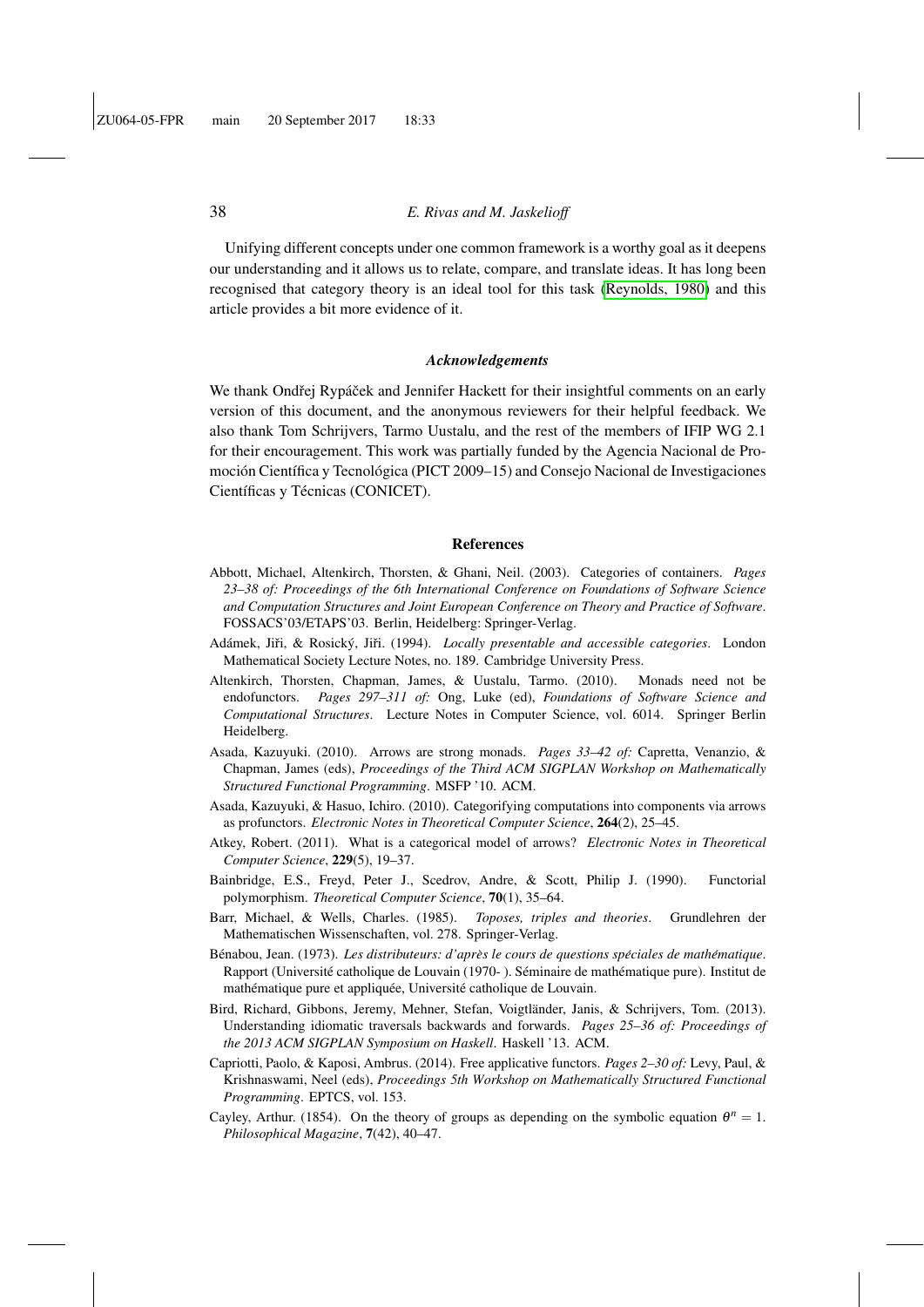- <span id="page-38-8"></span>Danielsson, Nils Anders, Hughes, John, Jansson, Patrik, & Gibbons, Jeremy. (2006). Fast and loose reasoning is morally correct. *Pages 206–217 of:* Morrisett, J. Gregory, & Jones, Simon L. Peyton (eds), *Proceedings of the 33rd ACM SIGPLAN-SIGACT Symposium on Principles of Programming Languages*. ACM.
- <span id="page-38-3"></span>Day, Brian. (1970). On closed categories of functors. *Pages 1–38 of: Reports of the Midwest Category Seminar IV*. Lecture Notes in Mathematics, vol. 137. Springer Berlin Heidelberg.
- <span id="page-38-16"></span>Day, Brian. (1973). Note on monoidal localisation. *Bulletin of the Australian Mathematical Society*,  $8(2)$ , 1–16.
- <span id="page-38-15"></span>Day, Brian J., & Kelly, G. Maxwell. (1969). Enriched functor categories. *Pages 178–191 of: Reports of the Midwest Category Seminar III*. Lecture Notes in Mathematics, vol. 106. Springer Berlin Heidelberg.
- <span id="page-38-12"></span>Day, Brian J., & Lack, Stephen. (2007). Limits of small functors. *Journal of Pure and Applied Algebra*, 210(3), 651–663.
- <span id="page-38-9"></span>Dubuc, Eduardo J. (1974). Free monoids. *Journal of Algebra*, 29(2), 208–228.
- <span id="page-38-19"></span>Hackett, Jennifer, & Hutton, Graham. (2015). Programs for cheap! *Pages 115–126 of: 30th annual ACM/IEEE Symposium on Logic in Computer Science*. IEEE.
- <span id="page-38-18"></span>Hudak, Paul, Courtney, Antony, Nilsson, Henrik, & Peterson, John. (2003). Arrows, robots, and functional reactive programming. *Pages 159–187 of: Summer School on Advanced Functional Programming 2002, Oxford University*. Lecture Notes in Computer Science, vol. 2638. Springer-Verlag.
- <span id="page-38-5"></span>Hughes, John. (1986). A novel representation of lists and its application to the function "reverse". *Information Processing Letters*, 22(3), 141–144.
- <span id="page-38-0"></span>Hughes, John. (2000). Generalising monads to arrows. *Science of Computer Programming*, 37(1-3), 67–111.
- <span id="page-38-6"></span>Hutton, Graham, Jaskelioff, Mauro, & Gill, Andy. (2010). Factorising folds for faster functions. *Journal of Functional Programming*, 20(Special Issue 3-4), 353–373.
- <span id="page-38-1"></span>Jacobs, Bart, Heunen, Chris, & Hasuo, Ichiro. (2009). Categorical semantics for arrows. *Journal of Functional Programming*, 19(3-4), 403–438.
- <span id="page-38-4"></span>Jacobson, Nathan. (2009). *Basic Algebra I*. Basic Algebra. Dover Publications, Incorporated.
- <span id="page-38-14"></span>Jaskelioff, Mauro. (2009). Modular monad transformers. *Pages 64–79 of:* Castagna, Giuseppe (ed), *Programming Languages and Systems, 18th European Symposium on Programming*. Lecture Notes in Computer Science, vol. 5502. Springer.
- <span id="page-38-20"></span>Jaskelioff, Mauro, & Moggi, Eugenio. (2010). Monad transformers as monoid transformers. *Theoretical Computer Science*, 411(51-52), 4441–4466.
- <span id="page-38-2"></span>Jaskelioff, Mauro, & Rypacek, Ondrej. (2012). An investigation of the laws of traversals. *Pages 40–49 of:* Chapman, James, & Levy, Paul Blain (eds), *Proceedings of the Fourth Workshop on Mathematically Structured Functional Programming*. EPTCS, vol. 76.
- <span id="page-38-10"></span>Kelly, G. Maxwell. (1980). A unified treatment of transfinite constructions for free algebras, free monoids, colimits, associated sheaves, and so on. *Bulletin of the Australian Mathematical Society*, 22(01), 1–83.
- <span id="page-38-13"></span>Kelly, G. Maxwell, & Power, A. John. (1993). Adjunctions whose counits are coequalizers, and presentations of finitary enriched monads. *Journal of Pure and Applied Algebra*, 89(1–2), 163– 179.
- <span id="page-38-11"></span>Lack, Stephen. (2010). Note on the construction of free monoids. *Applied Categorical Structures*, 18(1), 17–29.
- <span id="page-38-17"></span>Li, Peng, & Zdancewic, Steve. (2010). Arrows for secure information flow. *Theoretical Computer Science*, 411(19), 1974–1994.
- <span id="page-38-7"></span>Lindley, Sam, Wadler, Philip, & Yallop, Jeremy. (2011). Idioms are oblivious, arrows are meticulous, monads are promiscuous. *Electronic Notes on Theoretical Computer Science*, 229(5), 97–117.